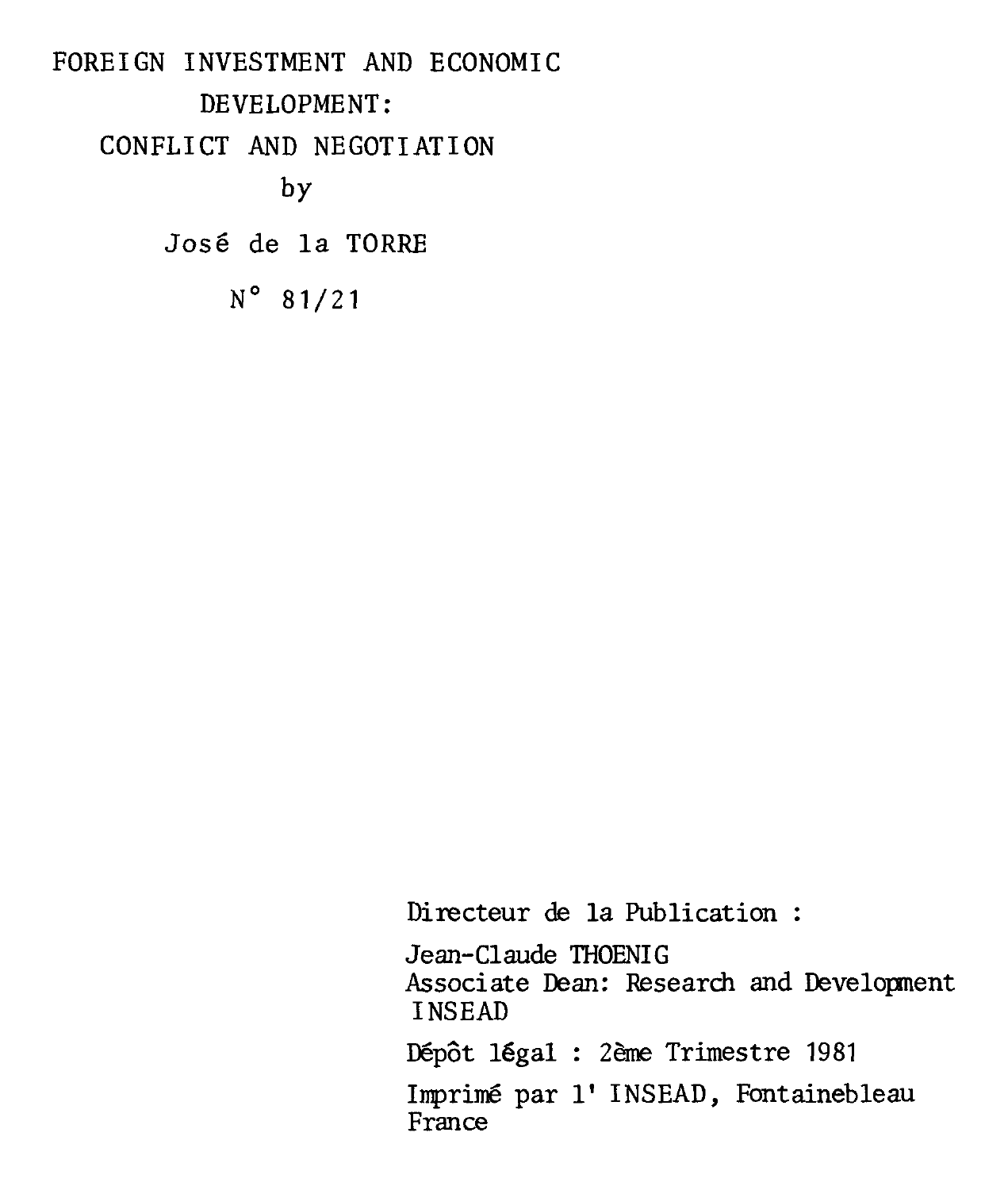# **FOREIGN INVESTMENT AND ECONOMIC DEVELOPMENT: CONFLICT AND NEGOTIATION\***

**by** 

**José de la Torre\*\*** 

**Revised Draft April 1981** 

**\*\* Professor of International Business at the European Institute of Business Administration (INSEAD), Fontainebleau, France. During most of the 1980-1981 academic year, the author served as Senior Policy Analyst, Office of the Secretary, U. S. Department of Commerce.** 

**<sup>\*</sup>This paper is based on a report presented to the OECD Conference on "A Research Programme on Foreign Investments and Their Impact on Development", held at the OECD's Development Centre, Paris, November 19-23, 1979. The author wishes to acknowledge the valuable research assistance provided by Ms. Martine Van den Poel of INSEAD in the preparation of the Conference paper. I am also indebted to Professors Edith Penrose and Richard Moxon, Dr. Frederick Knickerbocker and an anonymous referee for valuable comments. As is customary, I retain ail responsibility for the paper, its contents and its omissions.**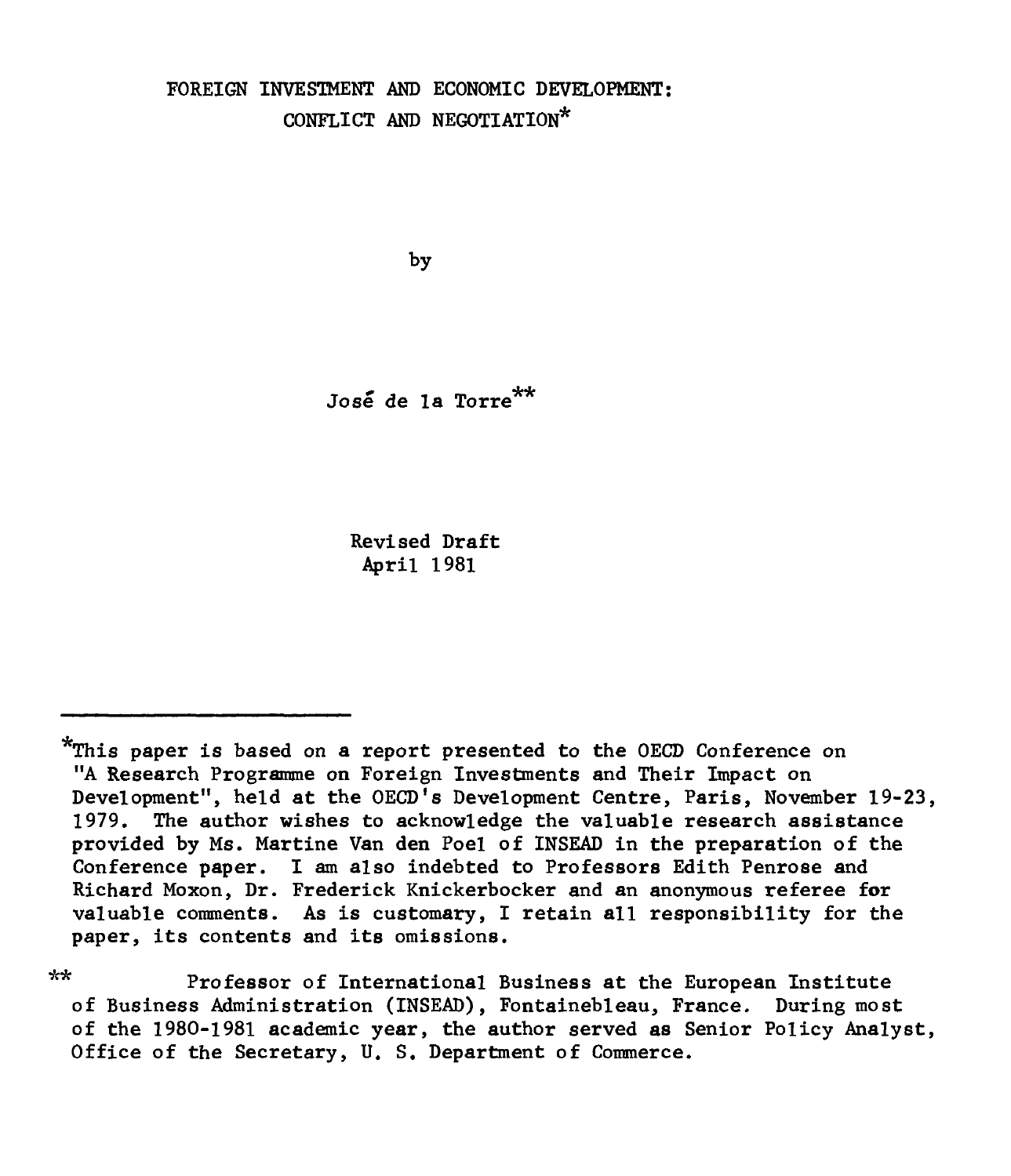# FOREIGN INVESTMENT AND ECONOMIC DEVELOPMENT: CONFLICT AND NEGOTIATION

### Abstract

This paper is part survey, part essay. The survey consists of a partial review of the literature on the subject of foreign direct investment in developing countries, with particular emphasis on conflict and its resolution through negotiation. After a brief discussion of the objective functions guiding the strategies of both main actors, the paper turns to a review of the substantive and institutional context surrounding the negotiation process between multinational firms and host countries. Next follow some general principles common to most negotiations, drawn from the experience obtained in other fields, and a discussion of the relevant literature on international business negotiations. The essay emerges as the paper integrates the various threads of analysis into a series of normative conclusions which, while not pretending to be impartial, are offered as challenges for further study.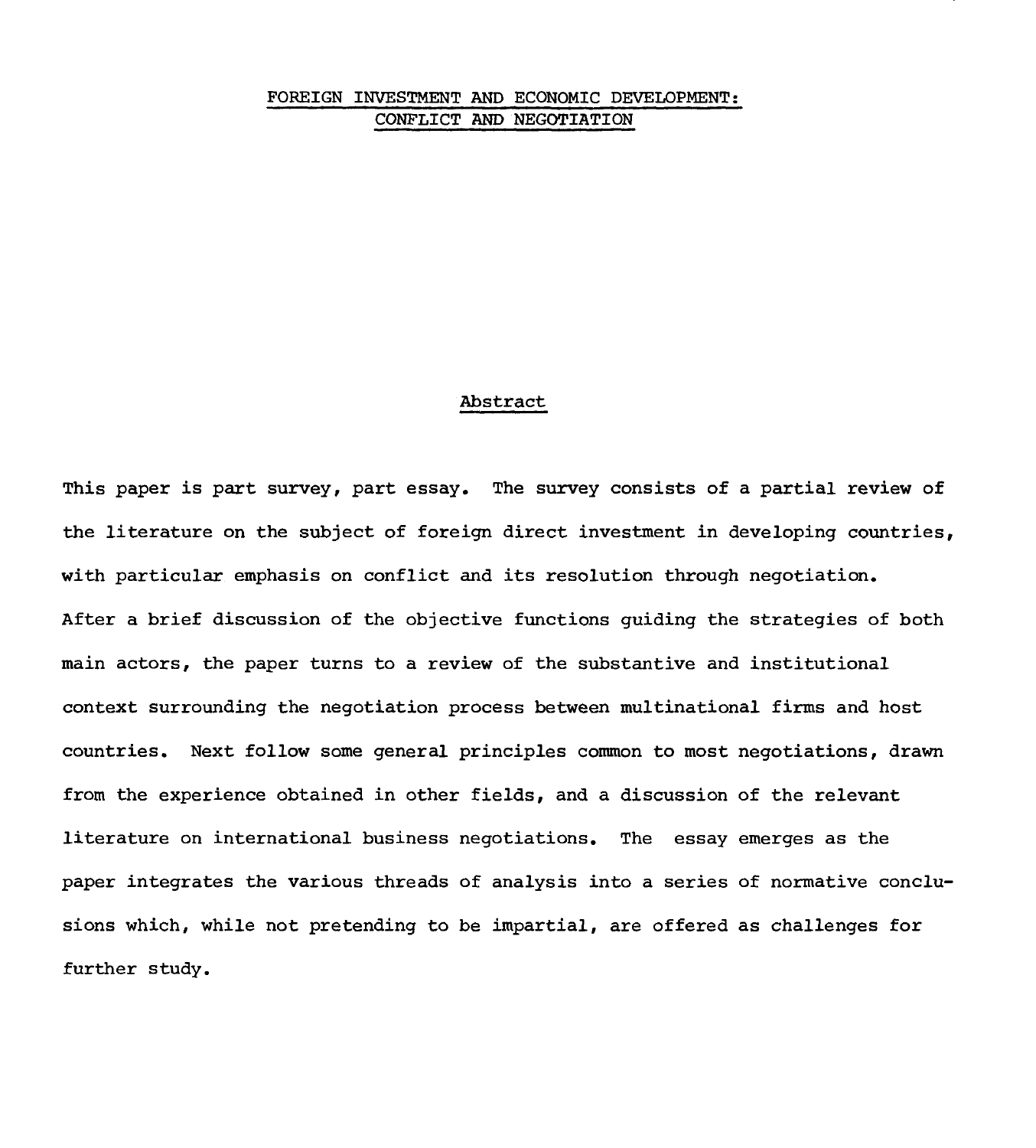The relationship between foreign private investors and developing host countries has undergone significant change, both qualitatively and quantitatively, during the **past** decade. Above all, there has been a dramatic increase in the number of corporateplayers entering the game. Not only have European and Japanese firms rapidly made up for lost time vis-a-vis the traditional dominance of US investors, but many small and medium size firms of all nationalities have been extending their range of activities to include international operations. New investors from the relatively more advanced among the developing countries have also joined the trend towards greater internationalization of production by establishing manufacturing affiliates in neighboring countries as have large numbers of state-owned enterprises previously restricted to the domestic scene. Concurrently, real private investment flows to developing countries, which grew at about **4%** per annum during the 1960s, accelerated to over 10% a year in the 1970s.  $^{1/2}$ 

Developing countries have benefited from both the larger investment flow and the broader choice of potential investors. Many of them have come to enjoy the luxury of selectivity and used it to improve the terras on which foreign corporations are allowed to operate within their borders. This is not to say that all countries have benefited equally from these trends, nor that they have all succeeded in imposing desirable (in their view) conditions on foreign investors. For many host countries, balance of payments pressures, technological or human capital deficiencies and the need for market access are still powerful constraints on development which only multinational investors can offer to solve.

One concequence of these various trends has been a dramatic prolifération of "new investment" forms and conditions in recent years $\frac{2}{r}$  The traditional bundle of production factors contained in a wholly-owned subsidiary of a foreign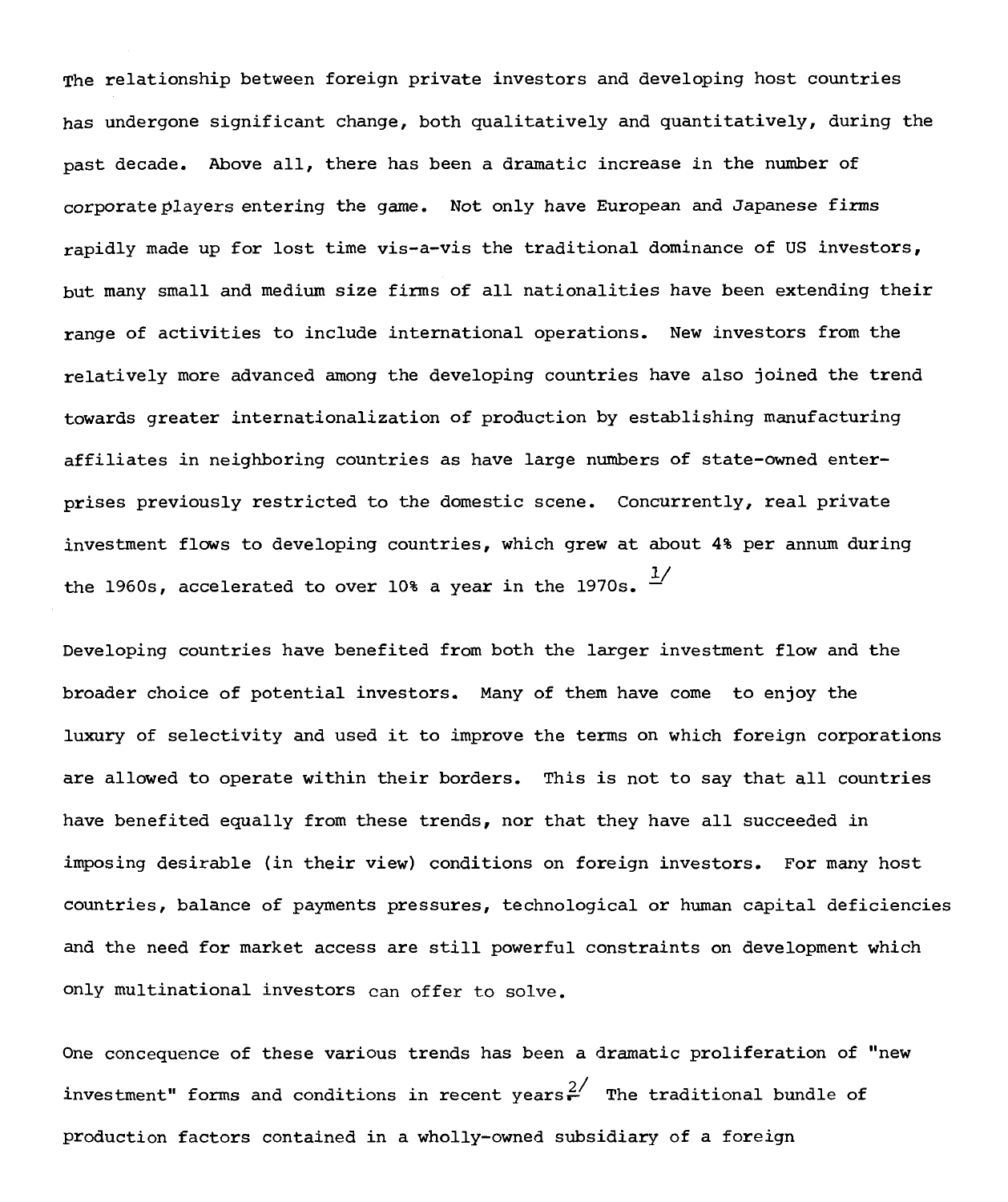multinational -- mainly capital, technology, management skills and market access - can now be obtained more readily from separate suppliers. In evaluating the relative merit of alternative investment proposais, host country officiais often find themselves choosing between bundled and unbundled packages with different implications of control and performance for each alternative.

Whatever the definitional and measurement problems, and there are many, it appears evident that there has been a relative shift in bargaining power in the last five to ten years in favor of the host countries. Whether this was caused by a decrease in the monopoly power of large multinational firms, by an increase in the host countries' attractiveness as investment locations, or by any other factor related to the investment process, is immaterial for our purposes. Our concern is with the entry decision and not with the subsequent erosion of bargaining strength that may result from a maturing technology or from changes in the value to the host country of the foreign investor's contributions (except to the extent that these effects can be predicted and, therefore, discounted at entry). Clearly, historical experience and the dynamics of the foreign investment process itself (the concept of an obsolescing bargain) are critical determinants of the context within which entry negotiations will take place and of the future fate of the investment. Precisely as a result of this evolution, entry terms are now typically subjected to lengthy and complex negotiations by host countries; and where alternative choices abound, costs and benefits are carefully if approximately weighed.

This paper intends to serve both as a review and as a essay on the process by which foreign direct investors gain access to developing country markets or resources. The first section below briefly summarizes the principal characteristics of the objective functions which shape the negotiating strategy of both companies and countries. Section II explores the problems involved in carrying out any

-2-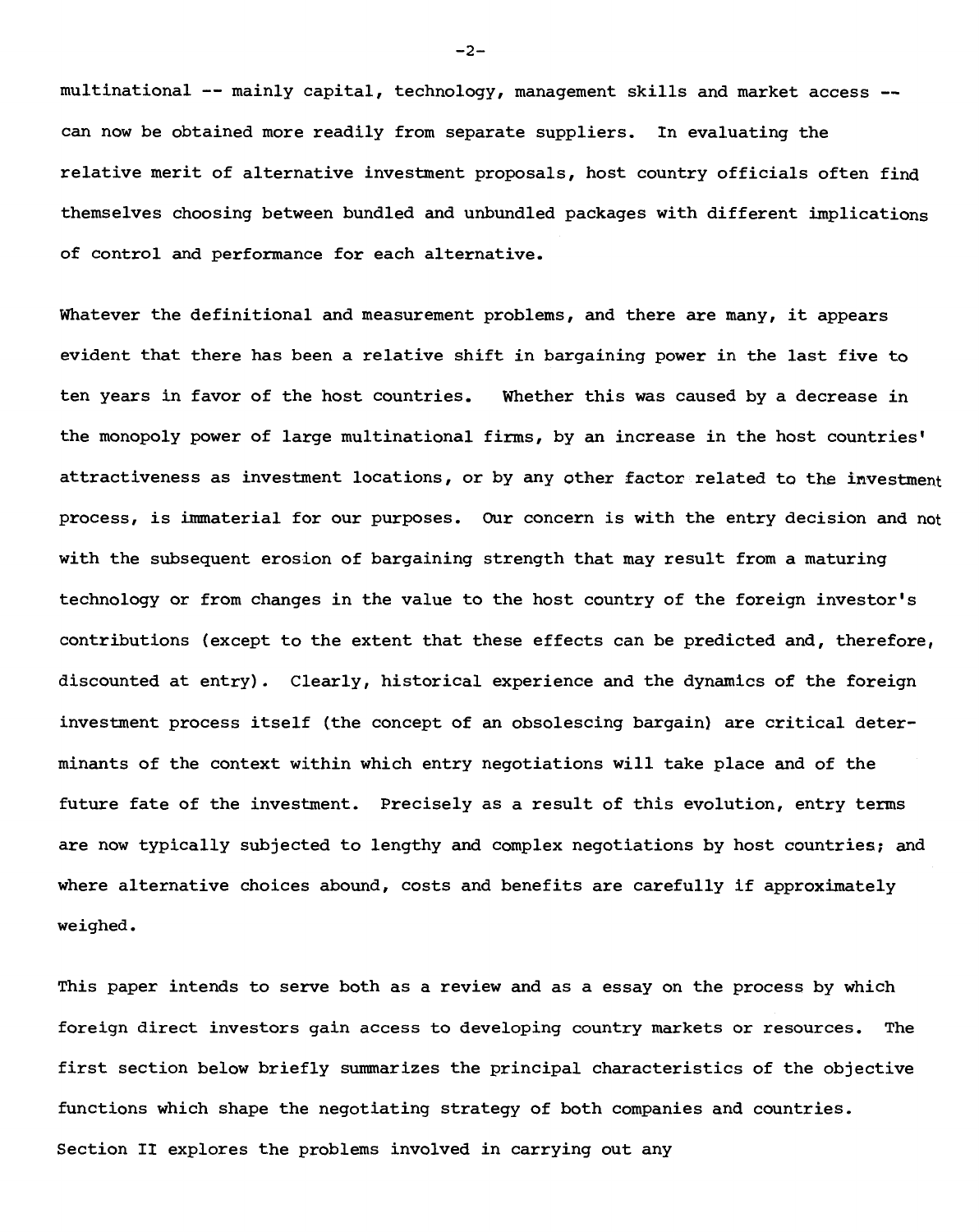reasonable cost/benefit analysis on foreign direct investment (FDI) given the objective framework governing each partner's actions. The issues of conflict and congruence, so dependent on the measure and distribution of potential gains, need to be analyzed from both perspectives. Next follows a brief description of the institutional context in which FDI negotiations usually take place and its evolution over the last decade. Section IV tackles directly the issue of negotiation by looking at some general principles of negotiation and tactics, the experience obtained in other fields and the scant literature on host country-foreign investor negotiations. In the end, a more personal view emerges which integrates the previous analysis into a series of normative conclusions. While not making any claims of impartiality for these propositions, they are advanced as a useful agenda for future research in this field.

I

# FOREIGN DIRECT INVESTMENT AND NATIONAL OBJECTIVES

In order to study the process of negotiation between two classes of adversaries, one must first understand their respective strategic objectives in relation to any possible outcome. This is not the place to review either the empirical evidence on FDI nor the major theoretical explanations for FDI and its global distribution. It is essential, however, that we deal with the questions of motivation, risk propensity and organizational commitment which shape the objective function of the potential foreign investor as it enters the negotiation process. It is equally important that we understand the underlying development priorities which both encourage and limit the role foreign investment can play in the development process.

 $-3 -$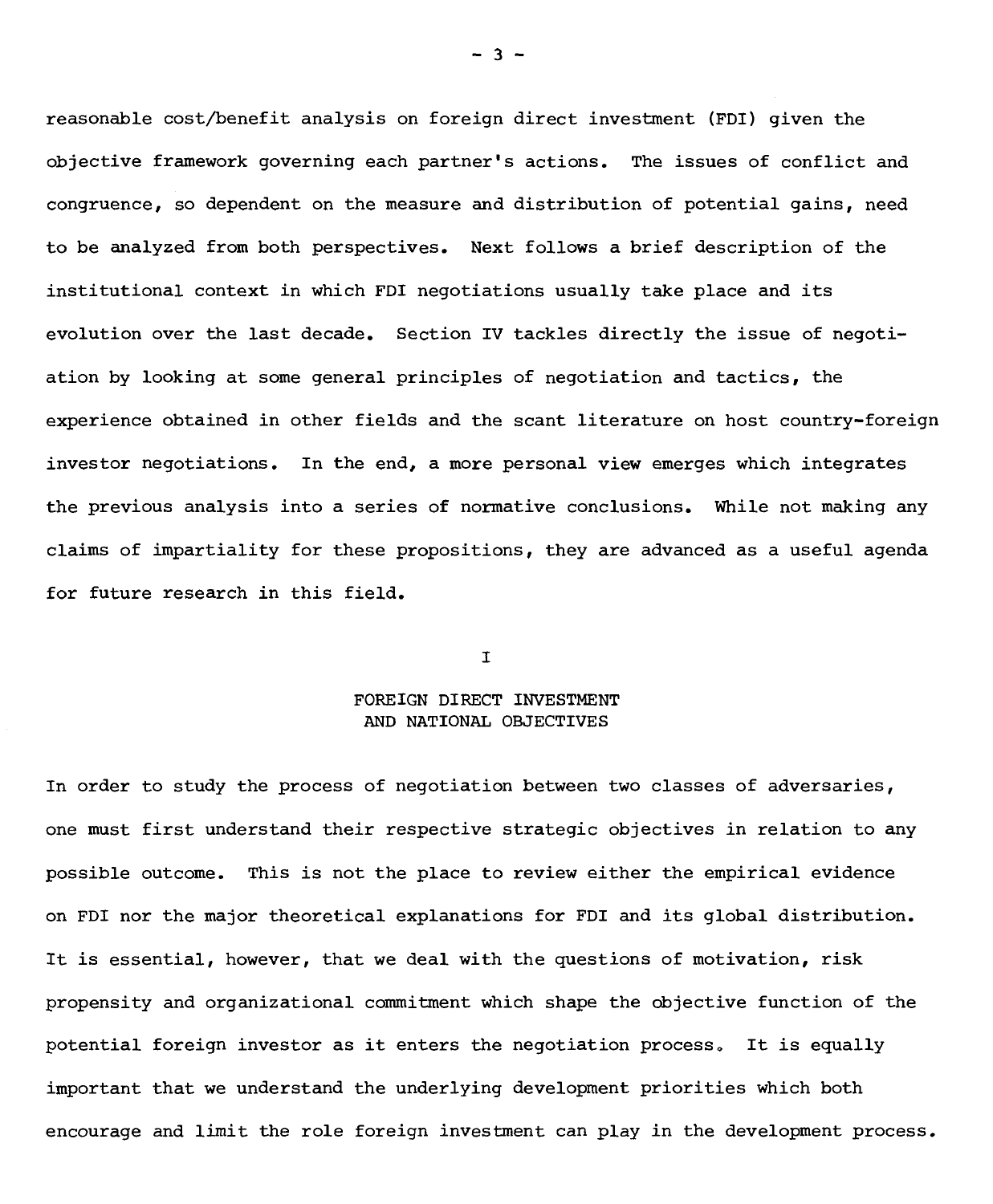# Corporate Strategy and Foreign Investment

The literature on FDI and multinational companies has reached staggering proportions.<sup>3/</sup> A large share of this outpouring has been devoted to the task of finding a coherent explanation for international investment which is more or less consistent with neoclassical economic theory or with other branches of economics such as industrial organization. In reality, foreign direct investment decisions are influenced by a multitude of interrelated factors; the "ecletic" theory of FDI recently advanced by Dunning (1980). These range from the internai dynamics of the firm  $-$  its profit or growth maximization, risk reduction or diversification objectives, to organizational or human (personal interest) causes; from purely environmental circumstances such as public policy requirements, to the competitive effects of cost differentials, market failure or oligopolistic reaction. $4'$  Sectoral and firm characteristics play a major role in terms of the prevalent factors influencing investment decisions. Clearly, firms in extractive industries will have different motivations than those in service or manufacturing sectors. Equally, among the latter, import-substitution investments will respond to different criteria than investments oriented towards export markets (see Table 1).

Regardless of the model employed, any foreign investment decision is likely to depend on the total contribution the proposai can be shown to make to the corporation's well being, and would include both direct returns on the investment and synergistic contributions to other members of the global system. In either case, the decision will be influenced by competitive conditions and potential oligopolistic reaction, which vary from sector to sector, and by an assessment of political risks that, as Kobrin (1979) has suggested, may serve to discard certain countries from consideration. There are also choices to be made about

 $- 4 -$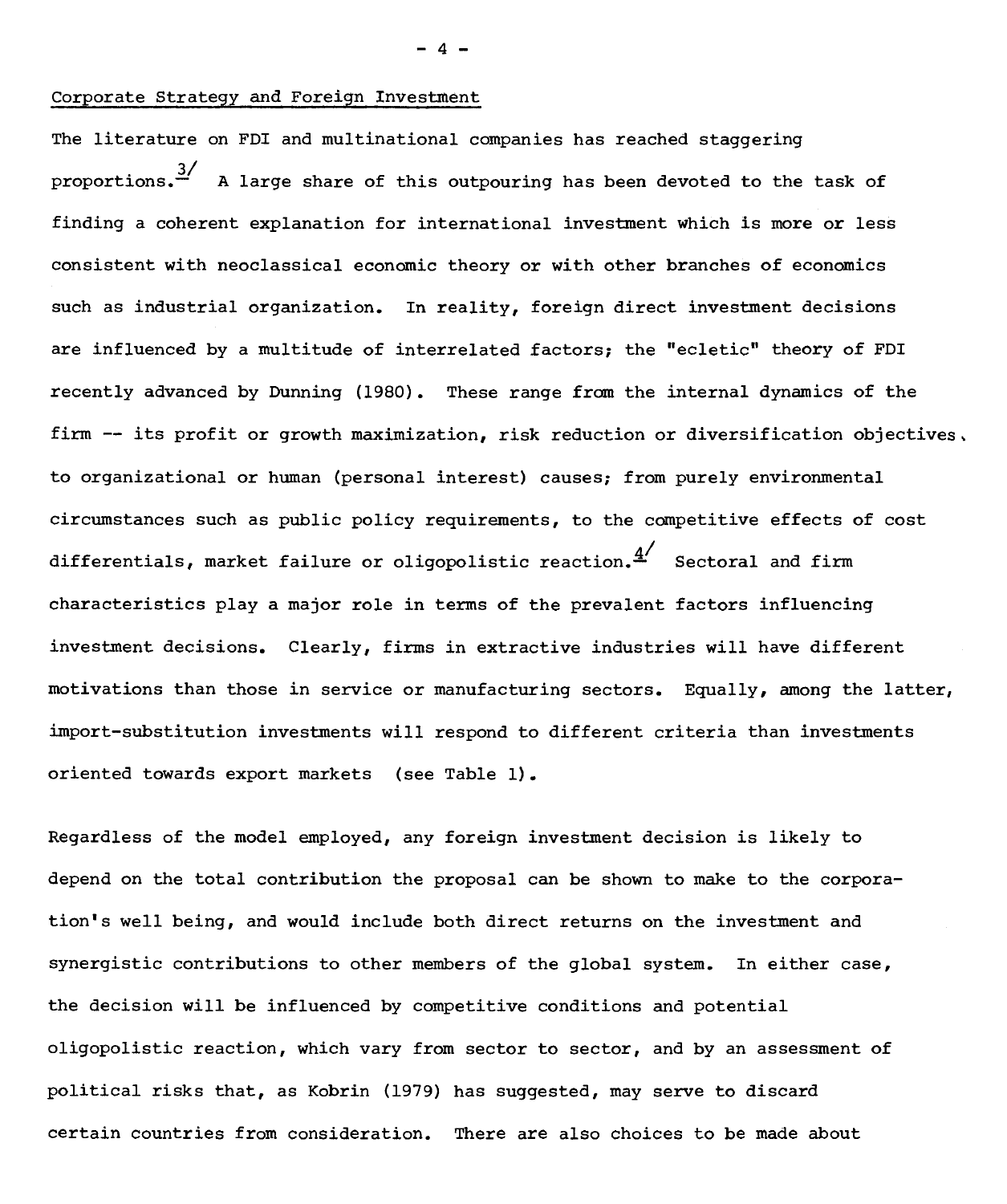organizational structure,degrees of ownership and control, financial policies and transfer prices, conditions on the sale and transfer of technology, etc., which are at the heart of the issues that concern both parties. These policies have been found to vary widely from one sector to the next, and between companies in the same sector, according to certain predictable patterns. Furthermore, as conditions change which give rise to changes in the company's global strategy, they are likely to be accompanied by modifications of policies along these same patterns.<sup>5</sup>/

Two issues are of particular importance here. The first deals with the concept of "market attractiveness," a compendium of all the reasons why a particular investment location should be important to a given firm, and the firm's desire for control. The main hypothesis here, indirectly supported by many of the studies cited above, is that the more attractive the market, the more willing the company is to undertake a high level of risk and commit the necessary resources for success. It follows that the higher the importance of a particular investment proposai to the company's global strategy, the greater its need for management integration and, therefore,  $control.\n<sup>6/</sup>$ 

The second relationship deals with the impact of the "investment climate," defined as the sum of those factors which affect risk other than in a normal commercial sense, on the investment decision. Goodnow and Hansz (1972) tested the relationship between degree of control and a proxy measure of both market attrativeness and investment climate. Countries were labeled "hot" or "cold" on the basis of their volume of FDI inflow. High levels of control (i.e., ownership) were found to be associated with "hot" countries and vice versa. While very aggregated, the results

- 5 -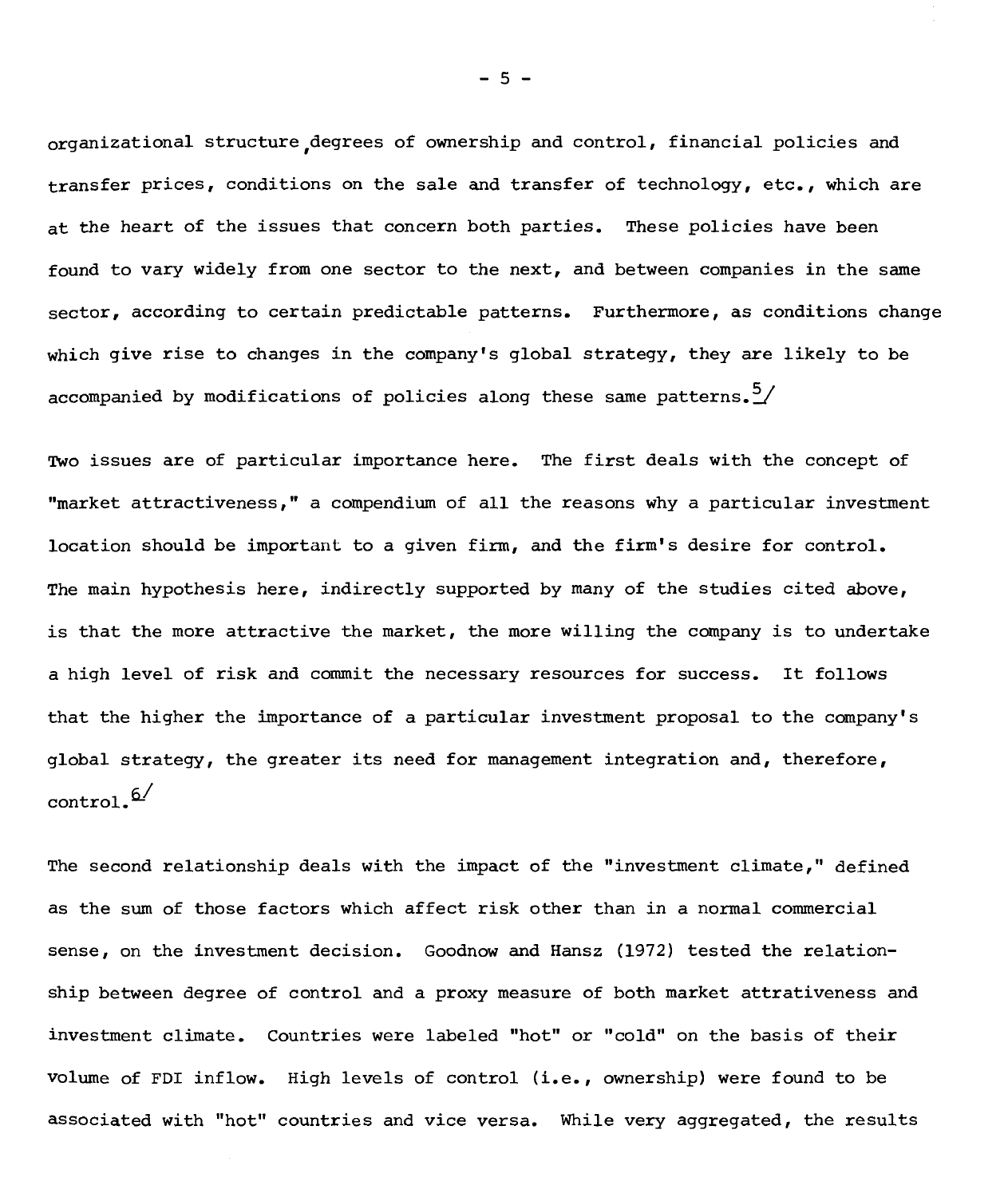appear to indicate a preference on the part of firms to make a greater commitment (financial, marketing and human resources) to the countries which have the greatest interest for them; and to hedge their bets (through minority positions or non-equity arrangements) elsewhere.

The upper left-hand corner in Figure 1 represents those desirable situations where the firm is interested in maximizing its financial and market commitments, and is encouraged to do so by a favorable investment climate. Under these circumstances, it will choose, whenever possible, to do so on a wholly-owned basis. As the investment climate deteriorates, the prospective investor will wish to reduce financial commitments while attempting still to maximize its market performance. In contrast, an excellent investment climate is no substitute for market potential, and thus a limited-commitment vehicle may be preferred for market entry. Where poor market prospects co-exist with a bad investment climate, the firm will tend to refuse any commitments and deal at arms length, if at ail. How these trade-offs are made and what measures are used to arrive at them, are critical factors to understanding the investment process.

### Development Priorities and Foreign Investment

Economic development is above ail a political process; one characterized by an almost infinite range of approaches, subject to a myriad of pitfalls and reverses, and laced with high ideological content. In the making of economic policy, developing country governments are constantly faced with basic choices of strategy that must be kept in harmony with political ideas: $\frac{7}{1}$  should development be an open, internationally oriented process, or one instead closed to external factors and based on the exploitation of internai resources and the satisfaction of internai needs?; should it be rural and agriculturally-based, or urban and industrially-based?; should economic growth be kept in pace with the development of social and political

 $- 6 -$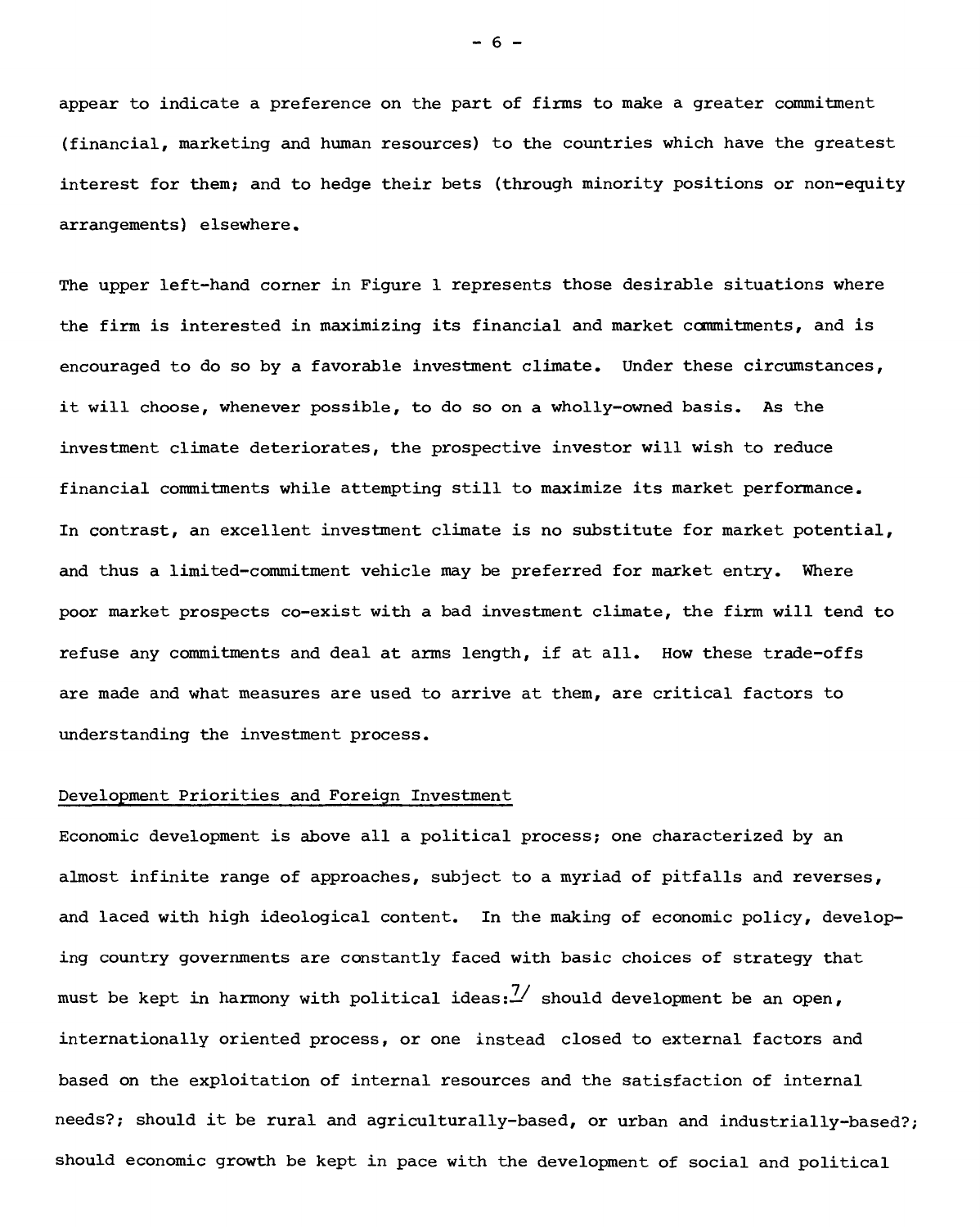institutions or not, at the risk of periodic convulsions in the fabric of society?; should the benefits be equally distributed to ail, or should certain disparities in income distribution be allowed in exchange for factor growth?; what is the acceptable time span in which development can take place?; to what extent must indigenous culture and traditions be preserved? The economic literature of the last two decades has added volumes to the analysis of the relative merits of different development policies. Yet, the fundamental choice of development strategy governing these policy decisions remains squarely a political process subject to the usual interst group pressures, accommodations and compromises, but deeply rooted in historical experience and social reality. From it will emerge the basic decision as to whether cooperation with foreign firms is at ail acceptable to the Nation. If the answer is positive, the limits of that cooperation can then be subject to delineation and control, and hence the negotiation process.

The contribution of FDI to national objectives must be judged within the context of the overall development strategy of the host nation -- the non-negotiable constraints imposed on FDI by the political system -- and not in isolation. Consider the debate that raged among development economists and politicians over the relative merits of an inward, import-substituting development strategy versus an externally-oriented stragtegy.<sup>8/</sup> One cannot, as some dependency analysts have implied, attribute the blame for many of the ills of inward development policies to the firms that carried them out.  $\frac{9}{2}$ In most instances, domestic firms were performing the same tasks, with similar subsidies and with equally devastating effects on economic efficiency and income distribution. The fact that foreign-owned firms were involved only made matters worse, but the basic fault lies in the policies themselves and the behaviour they encouraged.

 $-7-$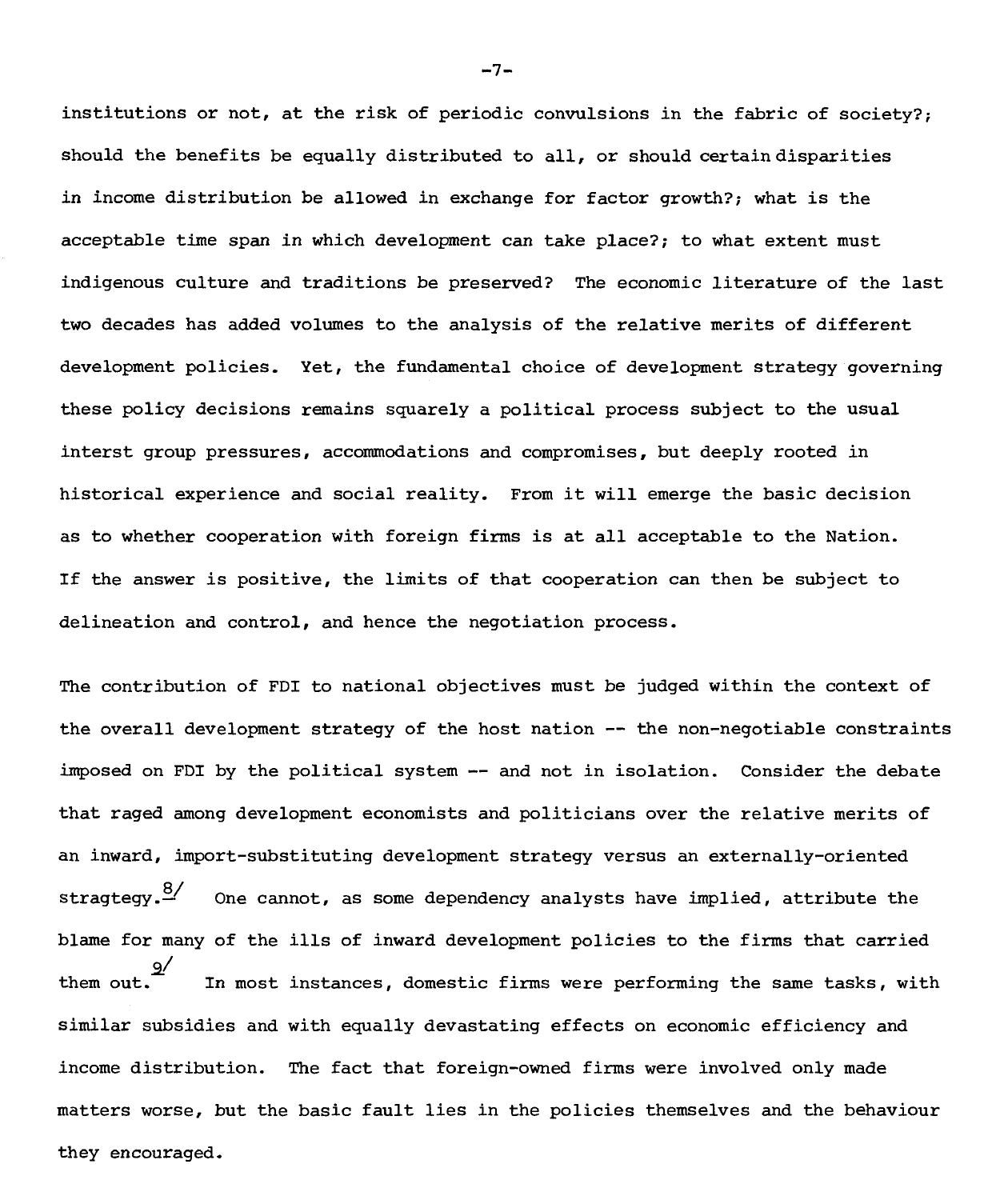Governments are not monolithic entities, and national policies represent hard fought compromises among competing interest groups. Whether the system of government is more or less democratic, there will be many interpretations of the political will of the country that will yield different conclusions as to the acceptable means for their attainment. And these views can be motivated by nothing more than self-interest.  $\frac{10}{10}$  Thus, one finds that Government is often required to spend more time in sorting out internai conflict and in establishing a common negotiating position than in facing its adversary. The case of Mexico, for example, demonstrates how different governmental agencies held conflicting views over time on development strategies, and how this resulted in variable policies toward FDI, while ideology (and, at least, the public expressions of the political will) remained outwardly constant. The imperative of a growth strategy clashed with the relative priorities of different agencies and different regimes in power with probably debilitating effects on Mexico's bargaining strength, in spite of its high power 11/ of attraction.

An obvious but critical conclusion is that the outcome of any negotiations will depend not only on the relative strength of both parties and on how important each is to the other's strategy, but also on how internai conflicts are resolved in arriving at such a strategy. This is a problem of considerably greater complexity for nations, with their multitude of conflicting interests, than for relatively single-purpose multinational firms. Yet, long-term vs, short-term goals, social and economic objectives, tangible vs, intangible criteria, etc., will have to be weighed in arriving at some approximate trade-offs. Without such an effort, evaluating alternative investment proposais becomes an impossible task.

-8-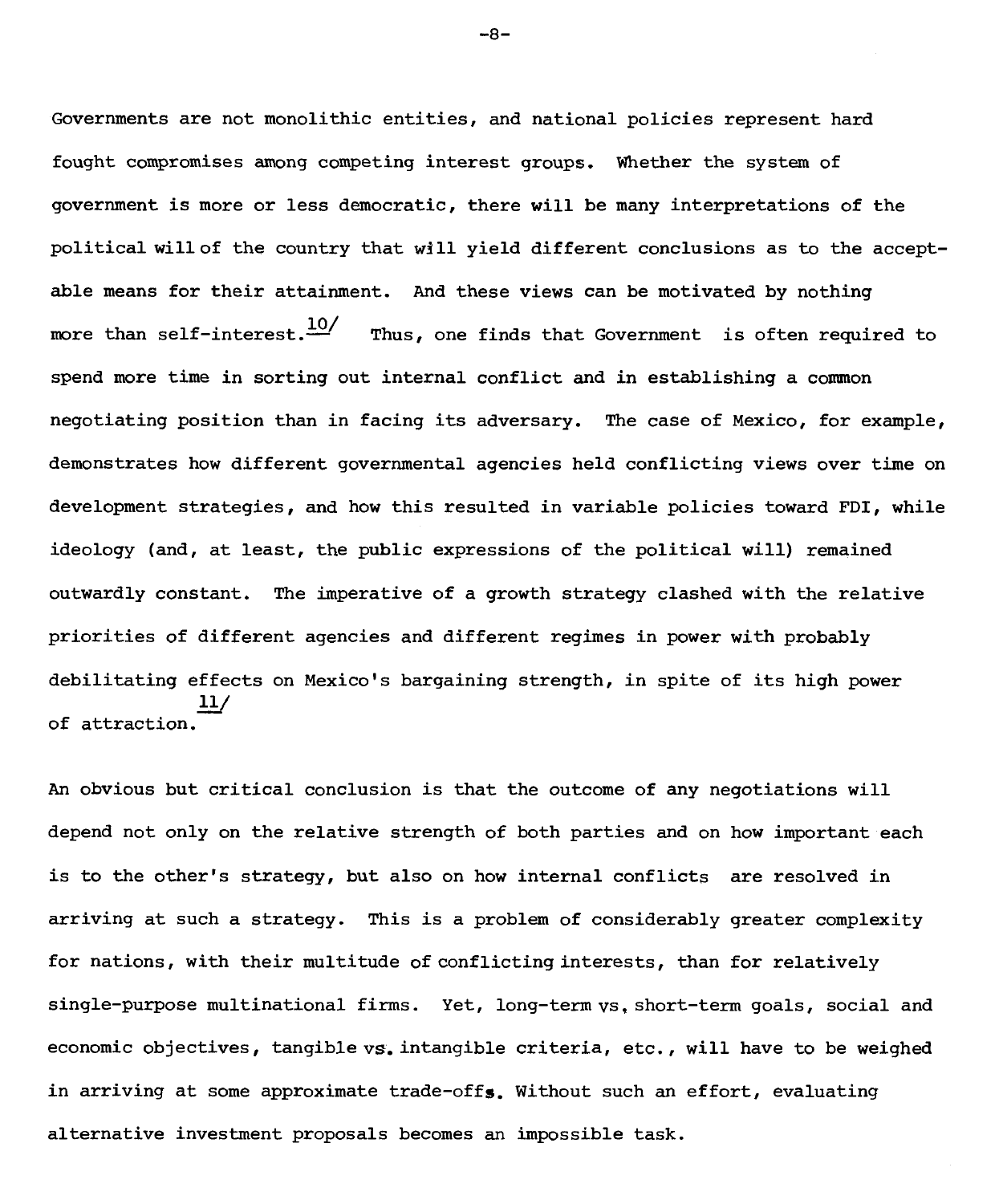## EVALUATING FDI AND THE CHOICE OF CONTROLS

Foreign investment is not a zero-sum game. As long as an investment by a foreign firm yields higher retunrs than the first best alternative to employ similar resources, real benefits will occur. Since both parties may be using different yardsticks to measure their respective returns from the investment, and since alternative yields may be lower in any case, positive gains are often possible. How they will be distributed is, of course, the main issue for negotiation.

In evaluating the possible gains and losses from the investment, Dunning (1974) suggested three criteria: efficiency, equity and sovereignty. Efficiency has to do with the investment's real contribution to GNP, less the income earned on foreign-owned domestic assets. Here the argument for world-wide allocative efficiency is rejected to the extent that any benefits accrue to third parties and are, therefore, beyond the country's or the company's grasp. Equality, on the other hand, relates to the distribution of the gains, both between countries and within 12/ the country. Lastly, sovereignty is a measure of the country's ability to run its own affairs and set its own priorities without outside interference. Economic nationalism and independence are goals in themselves which give rise to national utility, perhaps not as readily measured but equally important to more quantifiable economic objectives.

## Measuring the Costs and Benefits of FDI

This is not the place to enter into a discussion of the relative contributions or failings of FDI; the literature on the subject is vast and relatively inconclusive, 13/ even contradictory.  $\Box$  Most of the relevant impacts, however, can be encouraged or discouraged by direct governmental policy. The question than becomes one of

T<sub>T</sub>

-9-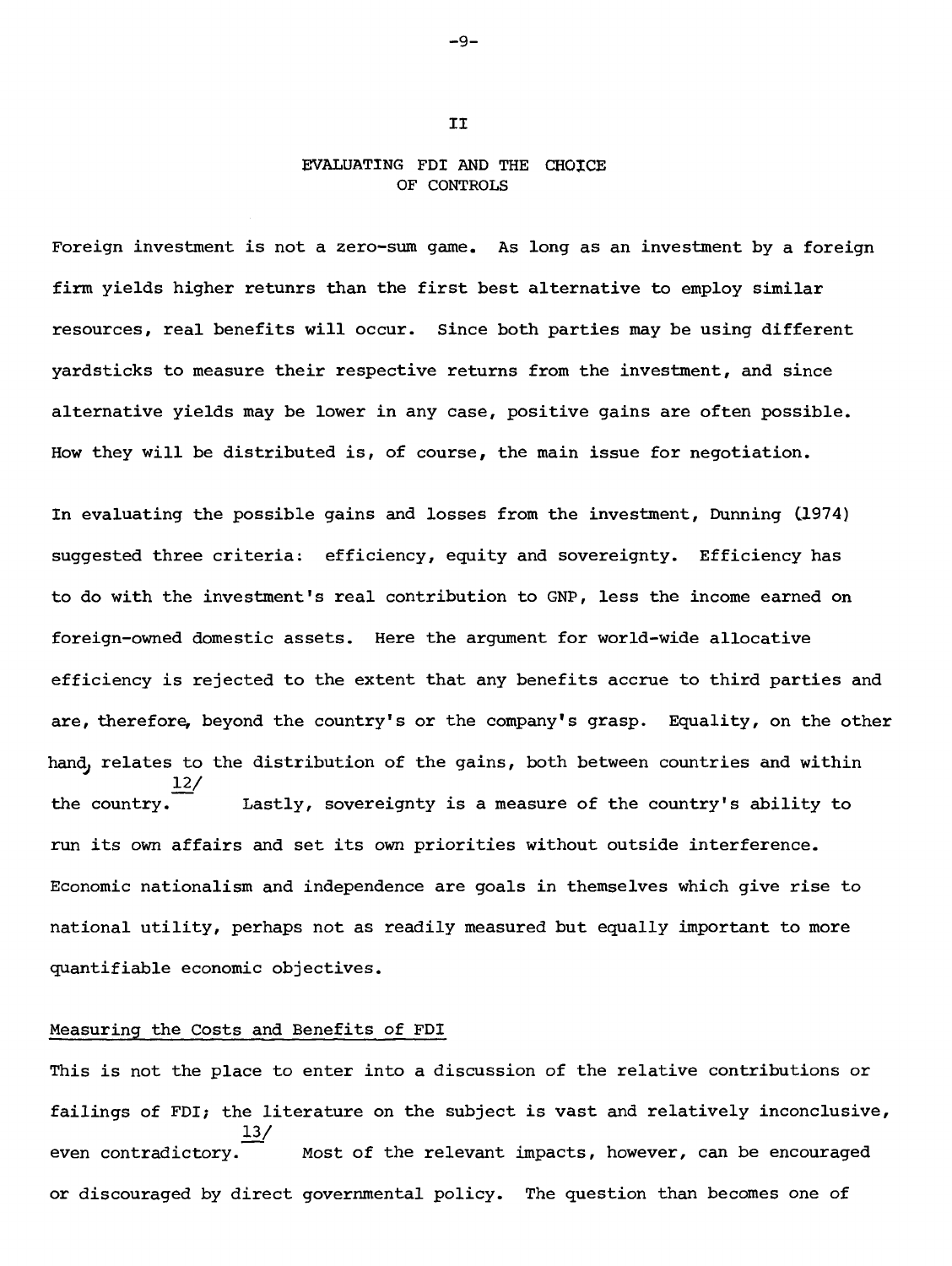assessing the relevant costs and benefits of the particular investment within a given policy framework. Various methods have been developed for carrying out social cost-benefit (C-B) analysis, mainly in relation to public development 14/ projects. These methodologies can be adapted to evaluate foreign investment along a number of social dimensions, although a number of caveats are important:

- 1. No foreign investment proposai should be evaluated in isolation. Its contributions must be measured against a range of feasible alternatives involving different levels of resource commitment. These might include: continue to import the product; do without it; replace the FDI by an equivalent domestic investment; a licensing or management services agreement; or enter into a joint venture with the FDI supplier.
- 2. There are serious conceptuel problems with a universal acceptance of the very definition of welfare which underlies the C-B methods. For example, the fact that relative world market prices (the correct "social" value of a product in the C-B analysis) do not necessarily reflect relative needs in developing countries is a major handicap.
- 3. There are also many practical problems in the application of  $C-B$  tools. The use of an appropriate discount rate to equate long-term costs and benefits to more recent contributions, the Jack of appropriate data to correctly calculate many border prices, and the scarcity of technical personnel to carry out the analysis are only three examples.
- 4. The C-B method ignores many externalities to the FDI that, particularly in the case of non-marginal investments, could be critically important to the development process. Contributions such as linkages and learning effects, dynamic competitive effects, spill-over of trained personnel, etc., are ignored in the analysis, as are hidden costs such as reduction

-10-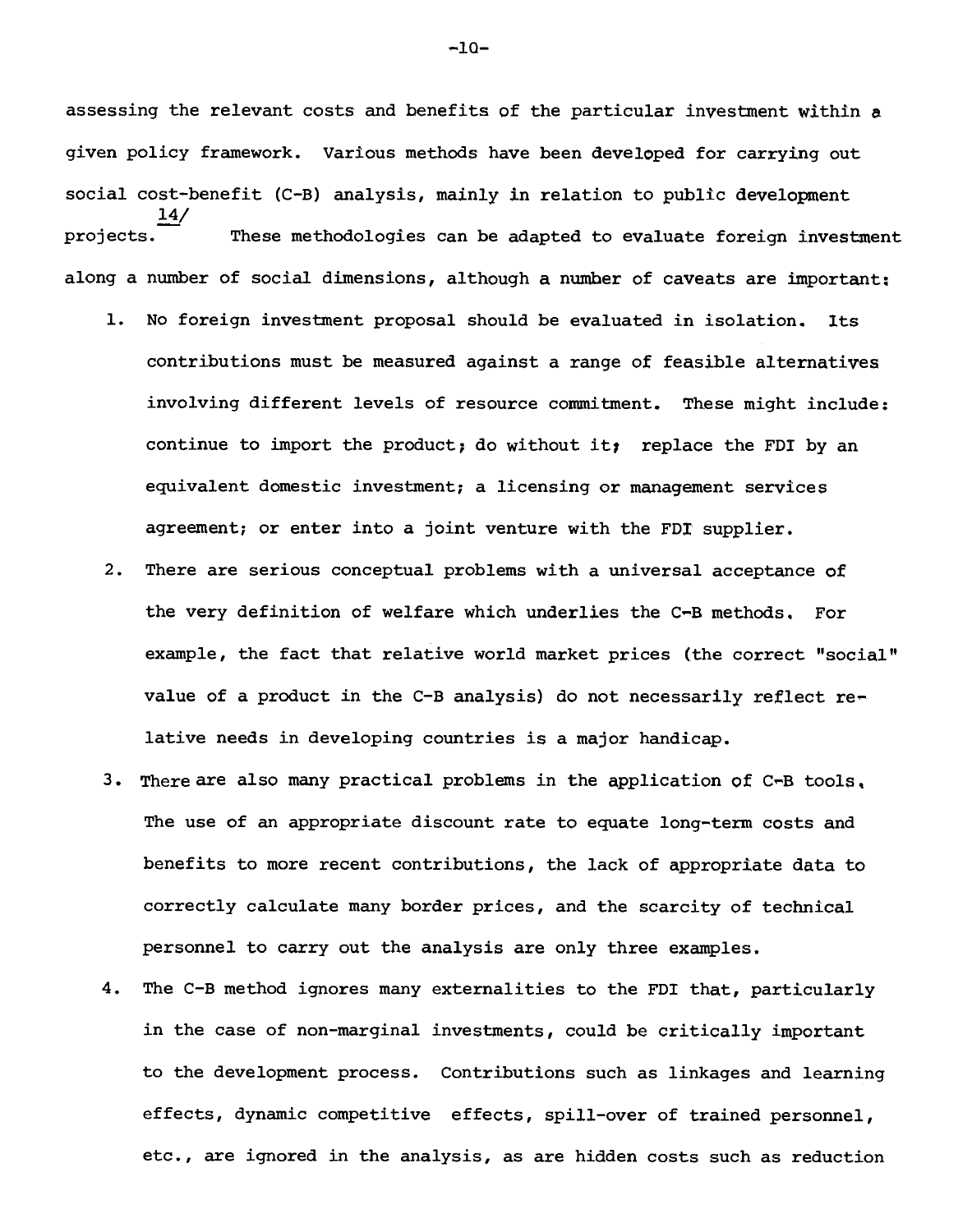of domestic enterpreneurial activity or detrimental changes to the industry's structure.

In spite of these shortcomings, cost-benefit analysis constitutes an important starting point to the process of FDI evaluation and negotiation. Wells (1975) and Penrose (1978) have suggested that the firms themselves should be encouraged to carry out a social cost-benefit analysis in order to understand better where national priorities lie and how their prospective investments fit these priorities. By exposing those elements that represent the highest potential social  $cost,$ government negotiators(and the investor)can act to minimize the project's most harmful characteristics without having to forego the investment altogether.

#### National Controls on FDI: The Issues

In this sense, it would be preferable to carry out the cost-benefit analysis under different assomptions of governmental control. But first it is essential to distinquish between three related but separate issues: the severity of any conditions, regulations or performance requirements that apply to foreign investors either on entry or during their tensure in the country (and henceforth called the "level of restrictions" for simplicity); the degree of discretion with which such restrictions are imposed in specific cases, that is, the flexibility inherent in the control system; and the stability or continuity which characterizes whatever system is adopted and put into effect. In the extreme, one can envisage a totally flexible system where the conditions applying to each investment are exactly tailored to the circumstances and charateristics particular to the proposai. If, for example, the investment's technological contribution was found to be of significant value and long expected life, royalty fees could be set to reflect this.

 $-11-$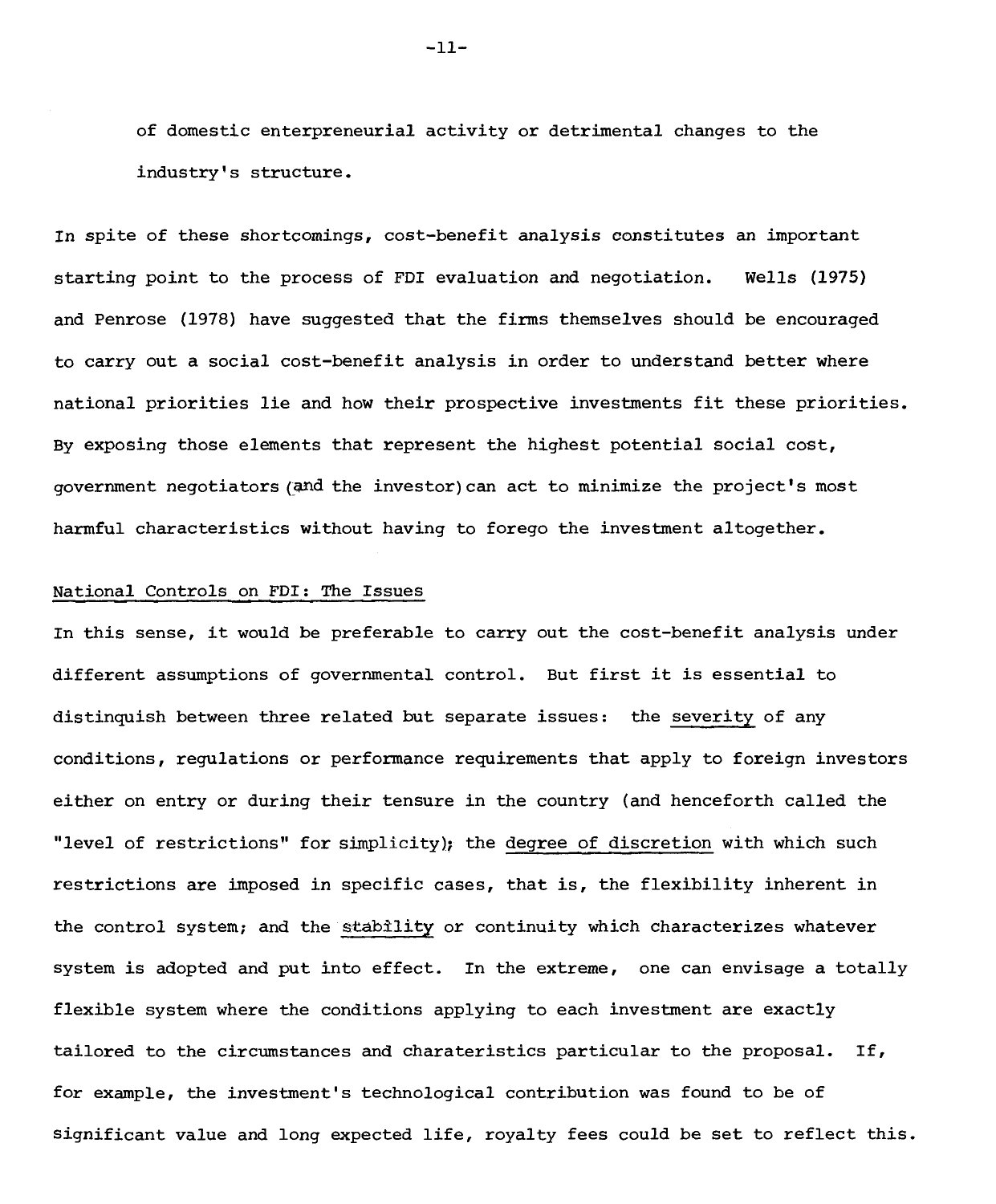Alternatively, if the investment were to make intensive use of scarce domestic resources which have high opportunity costs when compared with their financial cost (e.g., local scientists and engineers), the firm could be required to undertake personnel training programs of a magnitude that would compensate for the hidden social subsidy to its operations.

Instead, however, the scope for discretion can be progressively limited and certain entry requirements imposed universally. Sectors involving national security or high national priority can be closed to foreign investors. Tax legislation can be harmonized and limits imposed on the discretionary range of fiscal incentives. Capital and dividend repatriation limitations can be fixed. Ceilings can be established for interest, parent-company over-heads, technology and management fees and other similar payments to parent companies. Ownership limitations can be legislated for an extended list of sectors, or for the economy as a whole. Fade-out requirements can be imposed and export quotas made mandatory. And so forth. Regardless of the severity of the measures, the country can end with a strict set of entry and performance guidelines which apply to ail but the most unusual FDI cases. There are certain advantages to such a system: the scope for corruption is minimized since no arbitrary decisions are possible; the required governmental machinery for monitoring existing investments and evaluating new proposais can be kept to a minimum; and the investment climate, to the extent that it is represented by the "rules of the game" as described above, is a model of certainty and stability (barring radical government changes). But, there are costs as well to such a rigid system.

The extent to which the severity of entry requirements and performance controls on FDI affects the investors' economic and social performance is the most critical and misunderstood aspect of the analysis. Most writers agree that as certain

-12-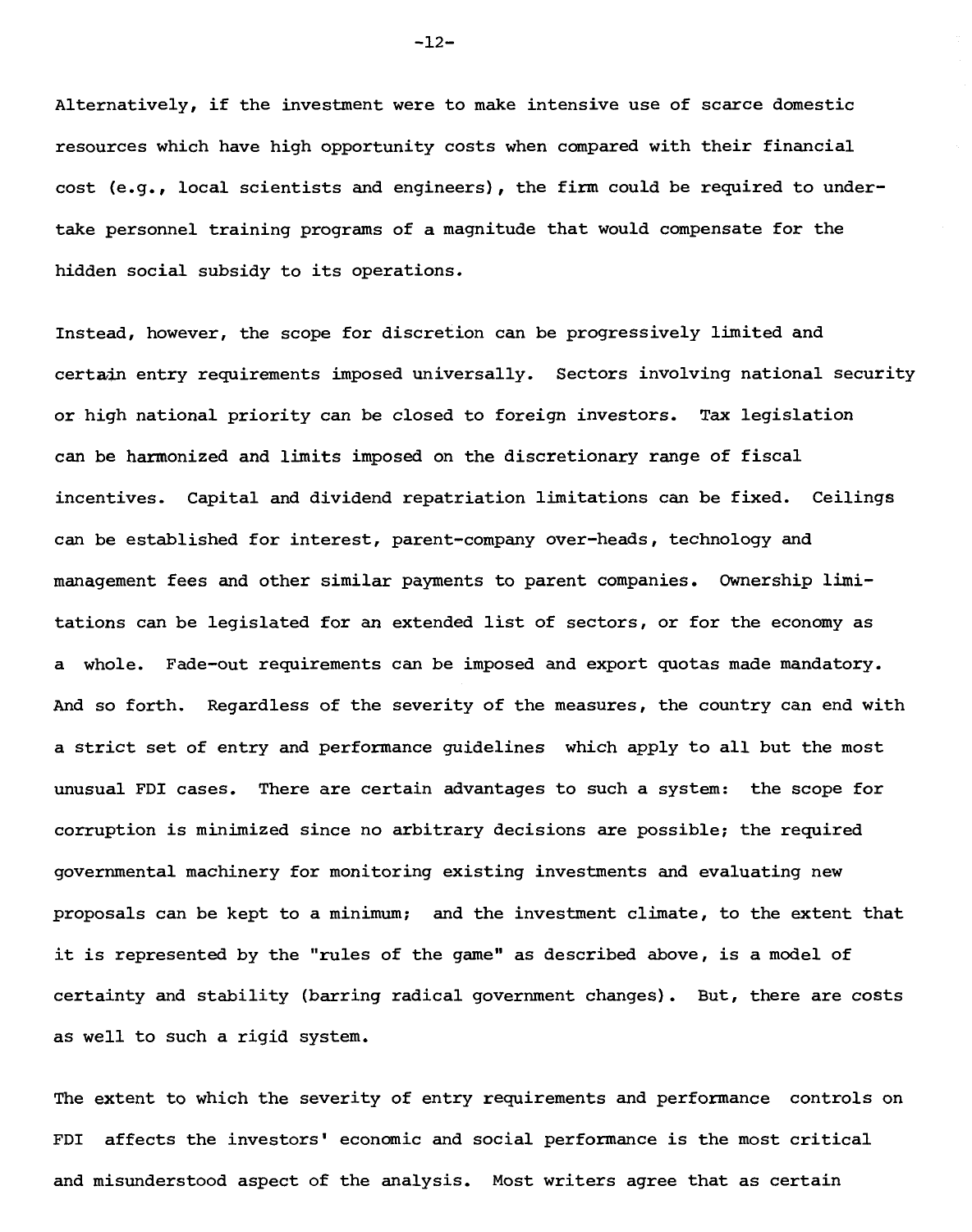restrictions are imposed on the foreign firm's freedom of action, the "net benefit" to the country increases in some complex, non-linear fashion. Clearly, for example, regulations controlling transfer payment manipulations will avoid that some of the economic gains the country derives from the investment be offset by lower tax revenues and increased returns to foreign-owned assets. Equally, performance requirements on net balance of payments effects may increase the net positive contribution to the host country. Yet, it appears that restrictions on FDI can also go "too far"; that by reducing the returns to the firm below some minimum desirable level, excessive controls may diminish corporate performance along socially desirable dimensions. One area where direct evidence exists of this pheomenon concerns local ownership requirements. It appears that zealous insistence on majority domestic capital, ceterus paribus, can result in reduced corporate commitment to capital expansion, to further investments in technology and to export 15/ markets.

Therefore, one can hypothesize ex-ante a relationship such as that shown in Figure 2. For a particular developing country, at a specific point in time, the socio-economic analysis of a given foreign investment proposai may yield various levels of net benefit to the host nation. At some a priori level of restriction (for example, the "expected" level based on recent policies) the net benefit might be found at 16/ point  $A$ . If the level of restrictions were to be relaxed, say to point X, the result may be to encourage certain corporate practices that might reduce the size of the net contributions, perhaps below some "minimum acceptable level" (zero at the appropriate discount rate in the cost-benefit analysis). On the other hand, a tightening of the screws beyond the "expected level" of restrictions to point Y may have the effect of closing a number of loopholes and raising the net benefits

-13-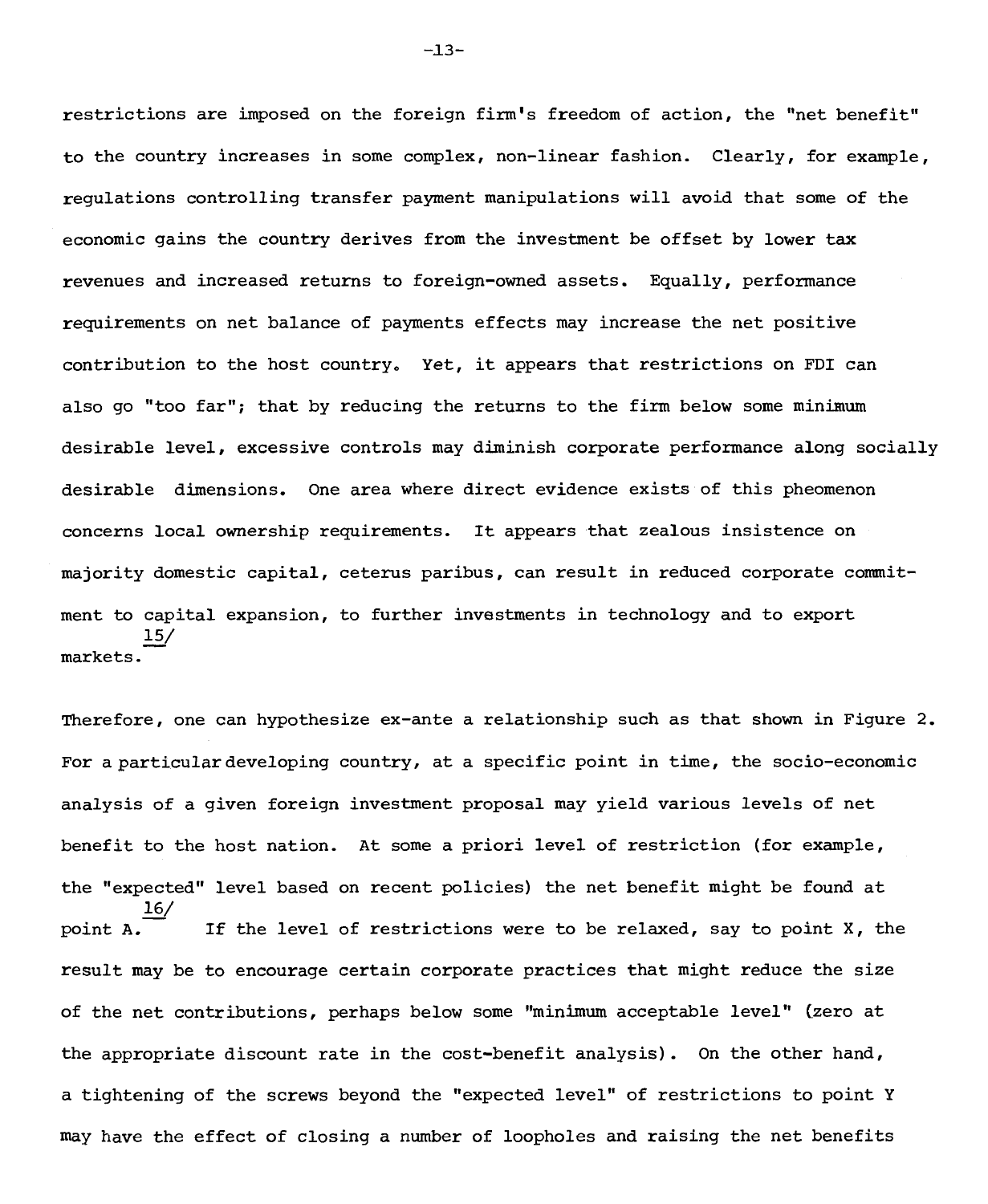to C. A further jump to level Z may in fact be so traumatic to the firm that it may choose to limit its commitment and/or exposure in the country along the lines described earlier, The parent company, for example, faced with this increasingly hostile environment, may act to reduce technology transfer, limit the affiliate's access to other corporate markets, accelerate capital repatriation etc., so that the net benefit to the host nation drops to D. Any further tightening of the level of restrictions may in fact drive the firm out of the country (or make it 17/ decide not to undertake the investment).

Assume, however, a competing firm (same industry, same general characteristics) to which the country in question represents a rather unique opportunity to advance its global competitive strategy. It may be a firm in an ologopolistic industry anxious to match a competitor's move elsewhere, or to preempt the other's entry to this potentially lucrative market. Whatever the cause, the "market attractiveness" measure (see figure 1) will be higher for the "eager" firm than for its competitors, signifying a willingness to make a large early commitment of resources (and, therefore, a relatively high net benefit) at low levels of restriction (B') which continues only slightly diminished as the level of restriction rises  $(A^{\dagger}, C^{\dagger}, D^{\dagger})$ .

The point of the comparison is that a single, inflexible policy that imposes uniform restrictions on all comers has, in this case, failed to capture the maximum potential benefits from either one of the prospective investors. Only by actually examining net benefit results at various points in the restriction spectrum could an optimal economic policy be enacted for this industry. While this is clearly an oversimplified case and the complexities of the calculations are significant, such an analytical

-14-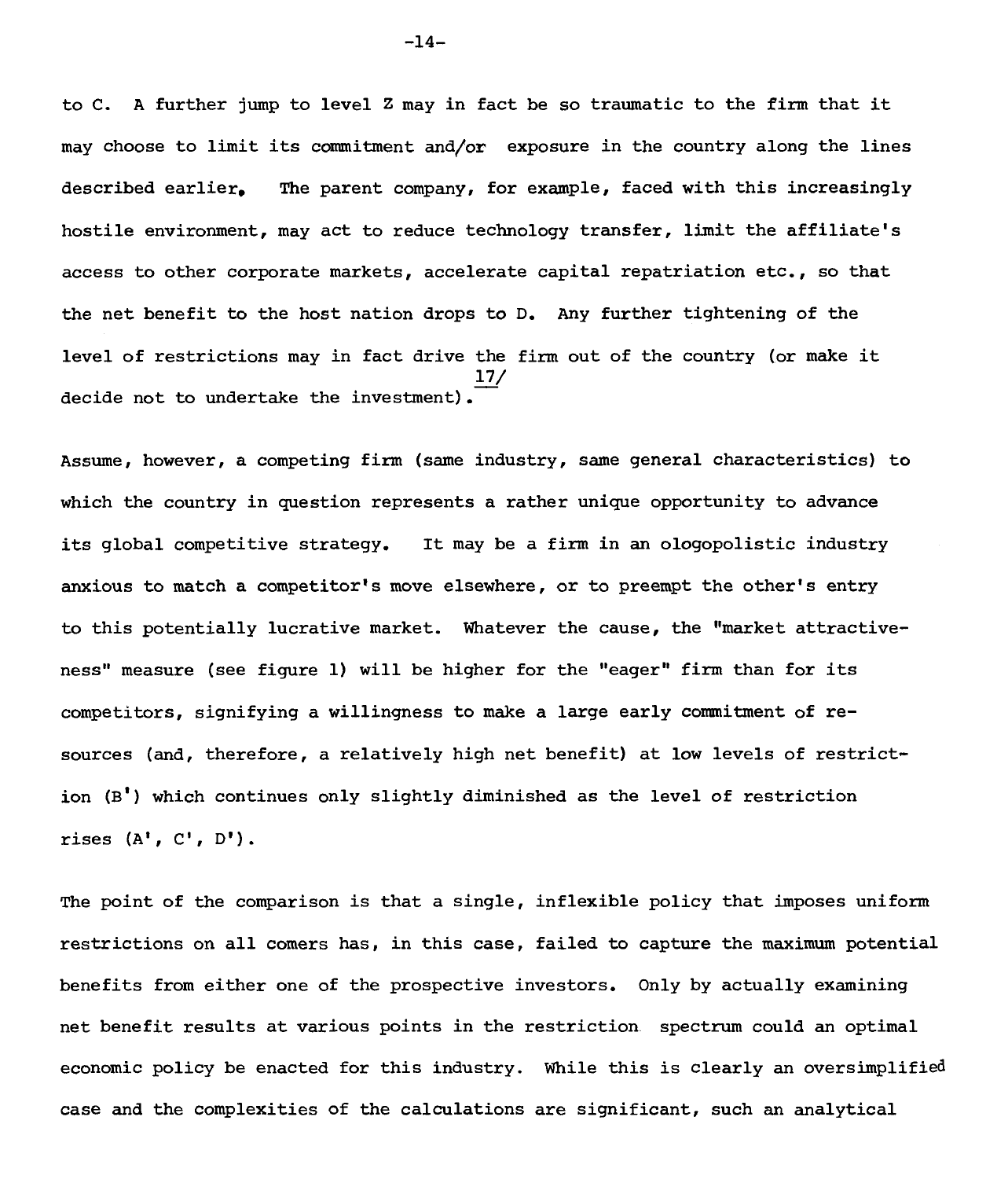approach would allow the host country to maximize its share of the joint sum to the extent possible in each case. The analysis would indicate the sensitive areas of positive or negative contribution, and flexible arrangements could then be put in place to encourage socially beneficial behaviour or vice versa. The practical problems are indeed staggering, but if the nation understands its own development priorities and has a good grasp of the determinants of corporate strategy for each firm, it should be able to construct the relevant parameters for the net benefit analysis without undue difficulty. The rest is a matter of 18/ adequate training and experience in the analytical process and in bargaining.

#### III

#### THE INSTITUTIONAL CONTEXT

A number of detailed studies have emerged in the last five years evaluating different national systems designed to control the entry and performance of foreign investment. The most extensive, covering fifteen countries and the Andean Common Market (ANCOM) was performed by R. Robinson (1976). He concluded that, "Above ail else...national sovereignty is not at bay." Major similiarities and differences were observed in the approach of the thirteen developing countries in the sample to the problems noted above. A few trends predominated:

- a "universal pressure to force the spin-off of foreign ownership into domestic hands;"
- "movement in the direction of forcing the divestiture by foreign firms of certain functions" as an alternative to, or concurrent with, forced nationalization;
- the appearance of "the notion of a public trust institution" that would act as a way station until domestic capital sources could absorb the equity of foreign firms; and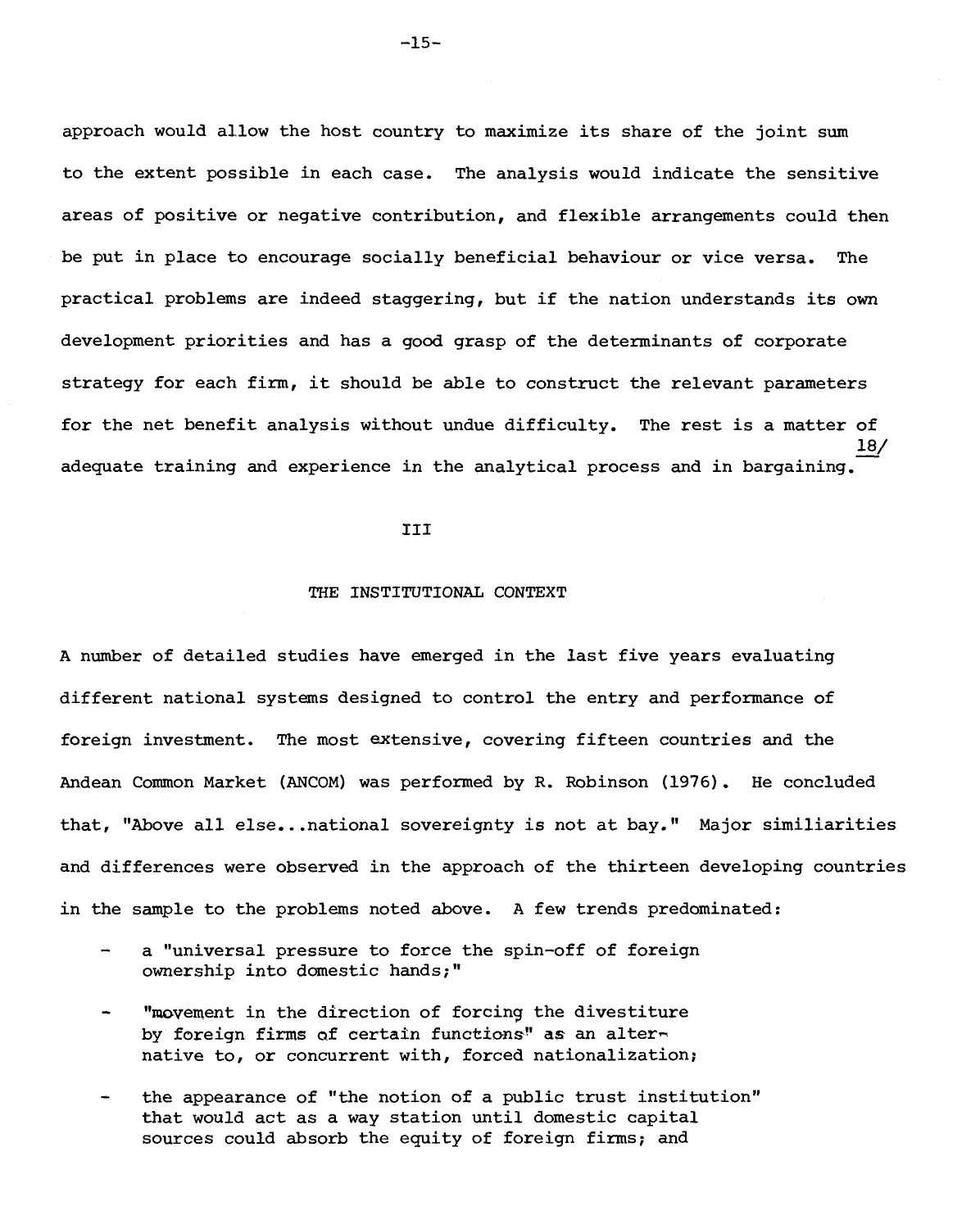a willingness "to create a climate that both protects national interests and reduces risks...to foreign investors and suppliers" by stabilizing the rules of the game.

There were also wide differences in approach, and in terms of the administrative charateristics and effectiveness of the various entry control systems. These differences could be attributed in part to the relative priorities accorded national political and economic objectives, to differences in the level of economic development of the respective countries, to the availability of data and/or trained personnel, and to ideology.

Robinson noted that most systems seemed to be oriented more towards channeling investment to desired areas than to either maximizing or minimizing the flow of 19/ FDI in general. This raises an interesting question as to the dual purpose of most evaluation systems. First, they are meant to screen out undesirable investments, that is, proposals that do not appear to make a significant contribution to the nation's expressed objectives. In terms of Figure 2 above, these would include all proposals that fail to show a net benefit impact above the cutoff point, over a relevant range of restrictions. However, most of the analyses concerned only one set of assumptions: those derived from existing guidelines for FDI and available cost-benefit methods. The Colombian system described in detail by Lombard (1978) is essentially one geared to perform just such a one point estimate. The evaluation may be more or less complex, involve multiple criteria, and be based on relatively objective analysis; but the decision is binary: Accept or Reject.

The second and probably most important purpose of any control system is to manipulate the policy variables available to the government in order to maximize the real returns to the nation of any given investment. It is in this sense that the conflict between

-16-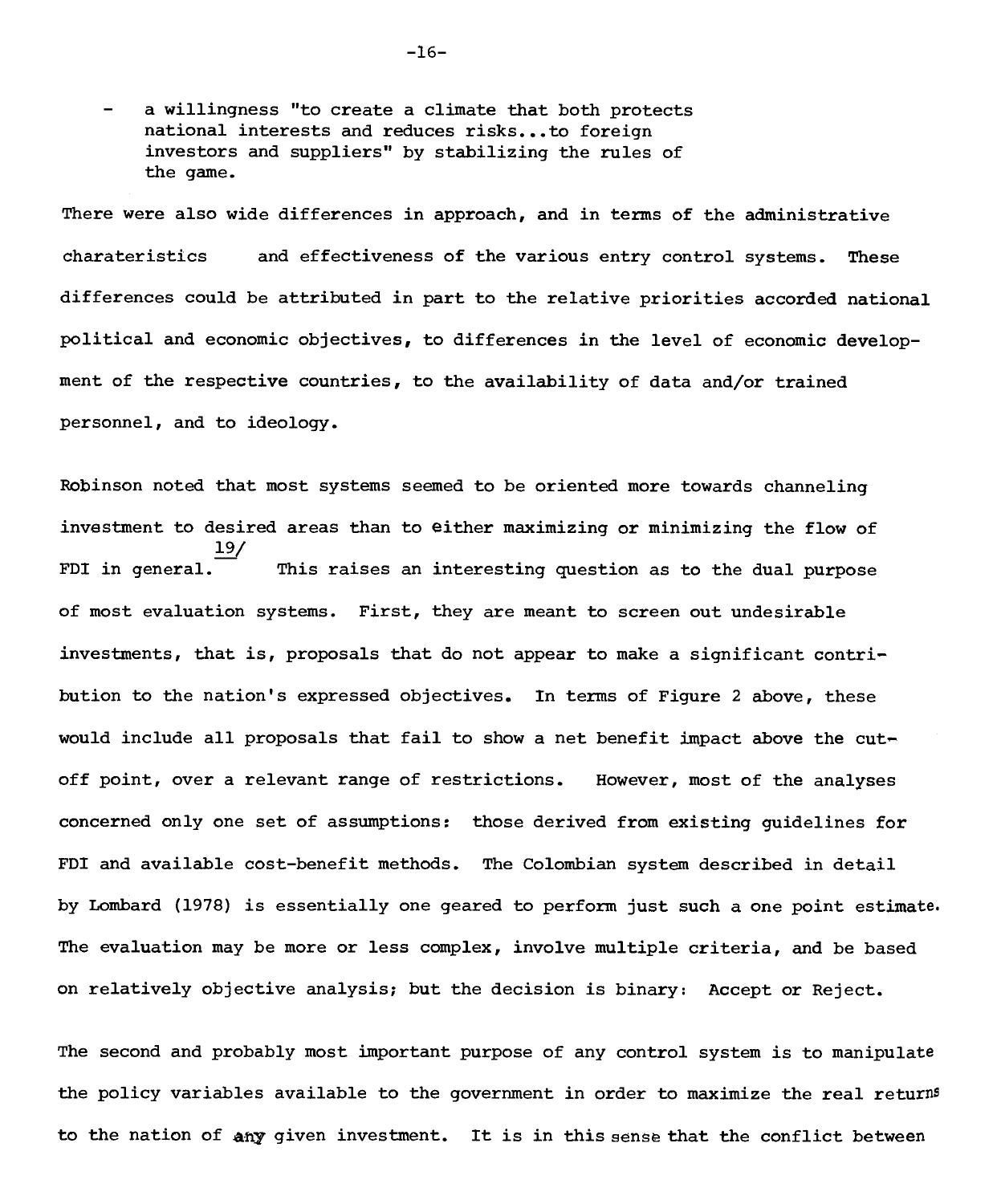**fixed and flexible rules becomes critical. Robinson stated (p. 328) that "the national controllers in at least thirteen countries were quite certain that they could induce alien business firms to respond adequately to national interests. Not one voiced serious doubts." Although there is little evidence in his study**  as to how this persuasion was realized, all countries tended to view the system flexibly and to vary the terms of the entry contract, "the contents of which were subject **to negotiations within certain legislated guidelines... Negotiations was the rule, not the application of a set of implacable rules."** 

**We argued above that the degree of commitment that a firm was willing to make to a country was a function of both the country's market attractiveness and some vague notion of the perceived political risk associated with it. It has been suggested**  by many corporate spokesmen and most researchers that almost anything is acceptable **to the firm as long as it is known and constant. Multinational firms are lining up to invest in Eastern Europe and China where conditions are severe but where stability has been more or less assured. Robinson (p. 330) also raises this issue**  and compares the apparent willingness of firms to enter the market in Burma, under **very restrictive conditions, while avoiding any commitments to Peru, a richer and less restrictive market where the investment climate was considered more uncertain.** 

## **An Optimal Level of Restrictions**

**In their landmark study, Lall and Streeten (1977 , p. 209-210) tackled the question of the supply of FDI as a function of the expected rate of return, arguing that it should not be viewed as a continuous, downward-sloping marginal productivity of investment curve. Instead, a step function, bracketed by the "advantages" owned by the firm and the "cost" to the host country of seeking alternative arrangements (or** 

-17-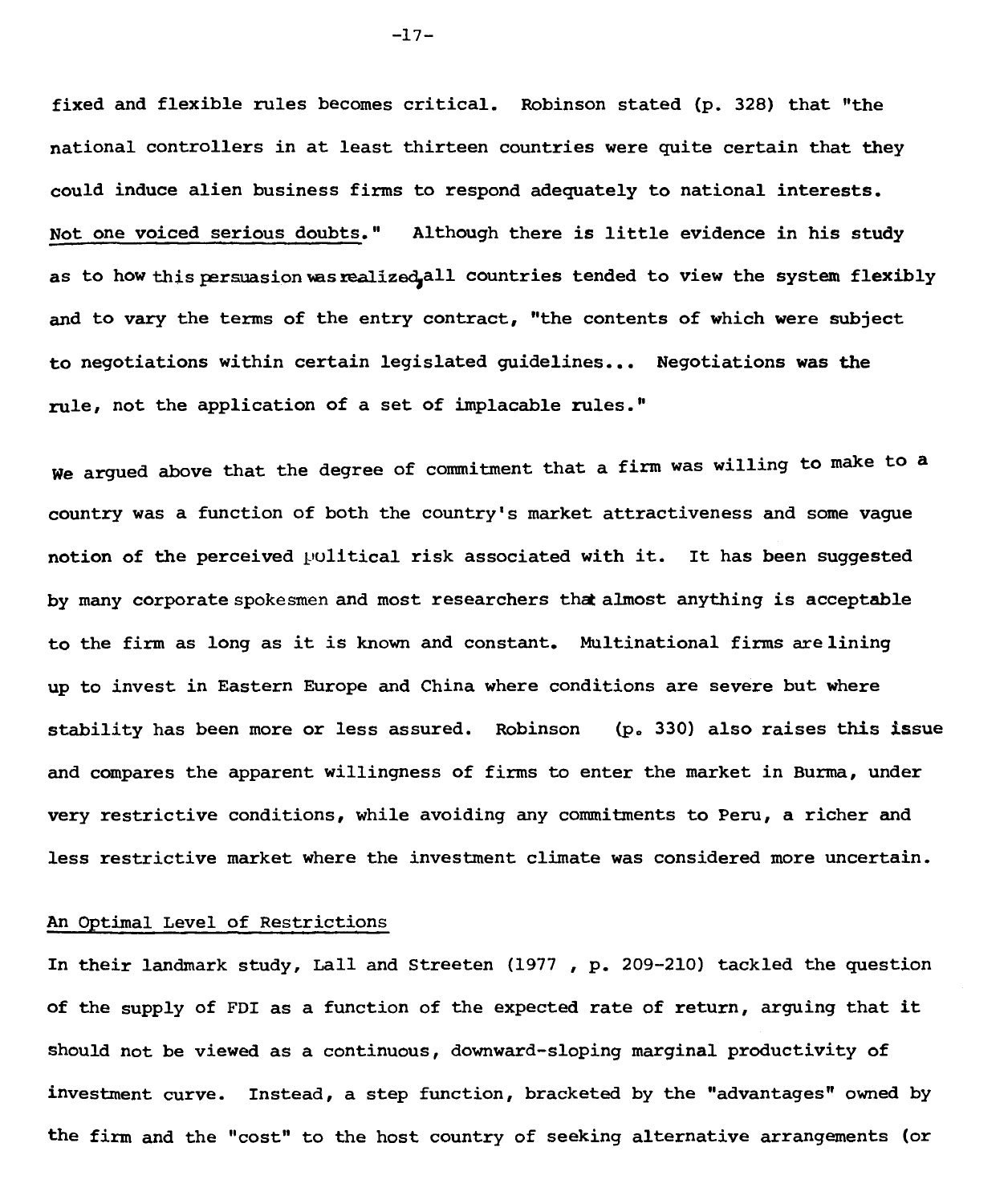of doing without the investment), would be a better representation of the real range for negotiation. This line of reasoning could be modified to look at the aggregate supply of FDI under différent levels of restrictions. Assuming a constant political risk assessment (i.e., political stability and the other elements discussed earlier) and a certain market attraction represented by the market's size, its level of development and growth rate, etc., a similar step function relationship can be hypothesized (see Figure 3).

A general expectation among investors for some minimum level of entry and performance regulations in any country would account for the steady response of FDI to rising restrictions up to a point (P). Beyond P, potential investors begin to assess alternative investment opportunities more favourably (expected returns are lower due to the greater share of total rents appropriated by the host country, or because of the higher uncertainty associated with their realization) and refuse further consideration. Some investors, of course, will be willing to go ahead irrespective of the level of restrictions, as the cases of Eastern Europe and Burma cited earlier corroborate) either because they lack better alternatives, they assign a lower discount factor to future returns, or they structure the investment in such a way as to capture the necessary gains.

Suppose now that one could sum the net discounted socio-economic contributions of ail prospective investors (as measured in Figure 2), over the entire range of entry restrictions, taking into account the supply considerations discussed above. If such an exercise were possible, which of course it is not, a hypothetical economic optimum level of control could be found for the nation where the total net benefit from all FDI would be maximized given a specific set of social costbenefit weights and a definitive development objective function, as long as these

-18-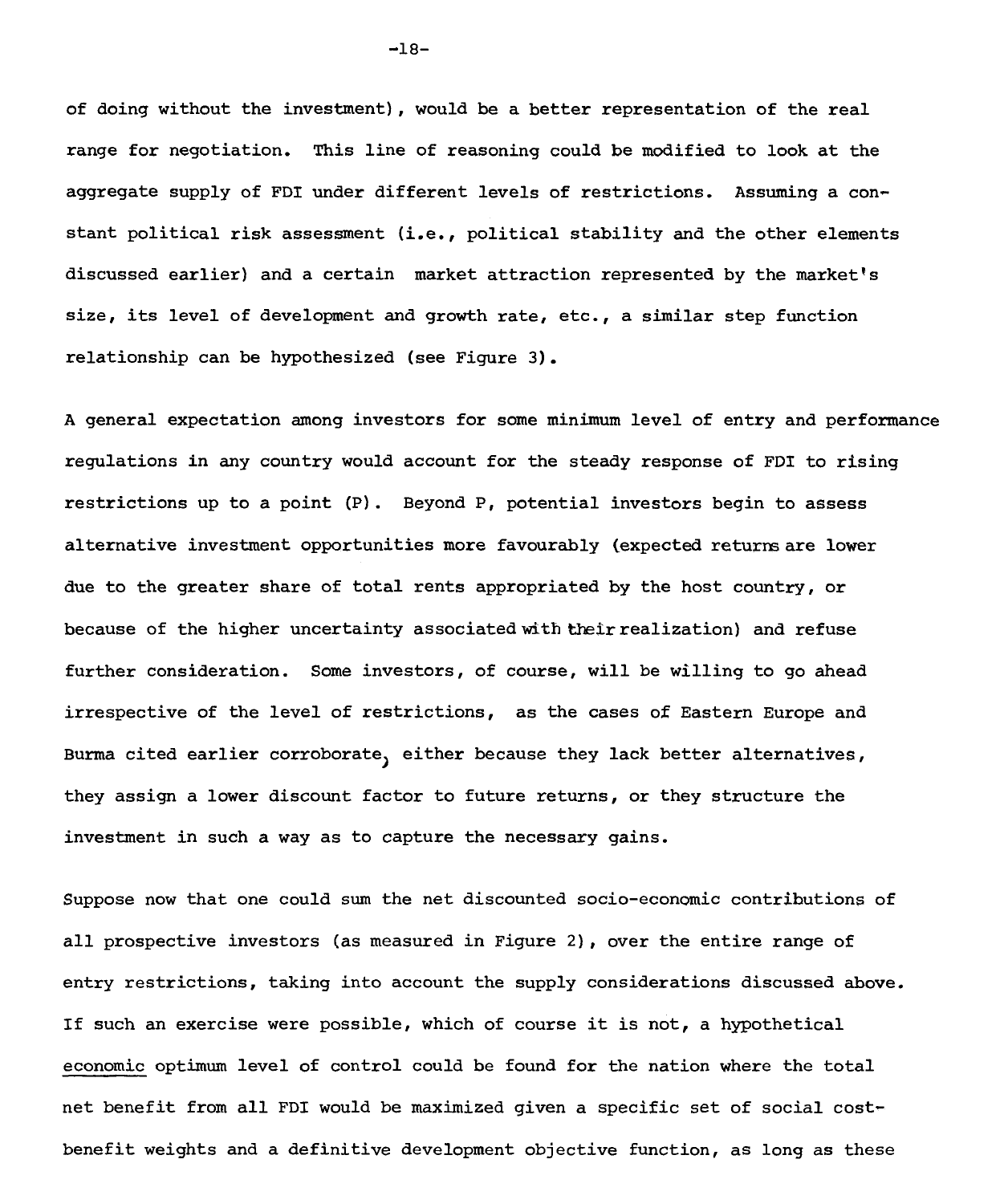two remain unchanged. Such a relationship can be represented by the solid curve in Figure 4, where OA stands for the maximum gains possible. As the level of restrictions exceeds this economic optimum, incremental gains from some investments are more than offset by losses in others and by the general decrease of FDI activity.

Let us extend the argument further and assume that the level of restrictions imposed on foreign investors represents more than just an attempt by the host country to capture a greater share of the gains; that, in fact, there is considerable national support for any policy that assures the country control over its economic destiny by, in part, restraining foreign investment within severe limits. We could than add to Figure 4 a broadly gauged set of political indifference curves (dotted lines} which would represent combinations of net economic benefits and feelings of political independence (as derived from the level of restrictions imposed on FDI) that would 20/ result in comparable levels of utility to the nation.— The point of tangency of the two relationships would represent a political optimum set of restrictions where total utility, in economic and political terms, would be maximized. The difference between OA and OB is equivalent to the economic sacrifice that the local citizens are willing to endure in order to retain a significance measure of 21/ independence.

This framework, while highly impractical as an administrative tool, represents the real constraints within which any national system of FDI entry controls must operate. No single point set of restrictions, whether it represents the economic or political optimum, could be expected to maximize net benefits for each investment proposai. By setting policy according to aggregate criteria, significant sub-optimization will occur on individual investments. A certain amount of flexibility, on the other band,

-19-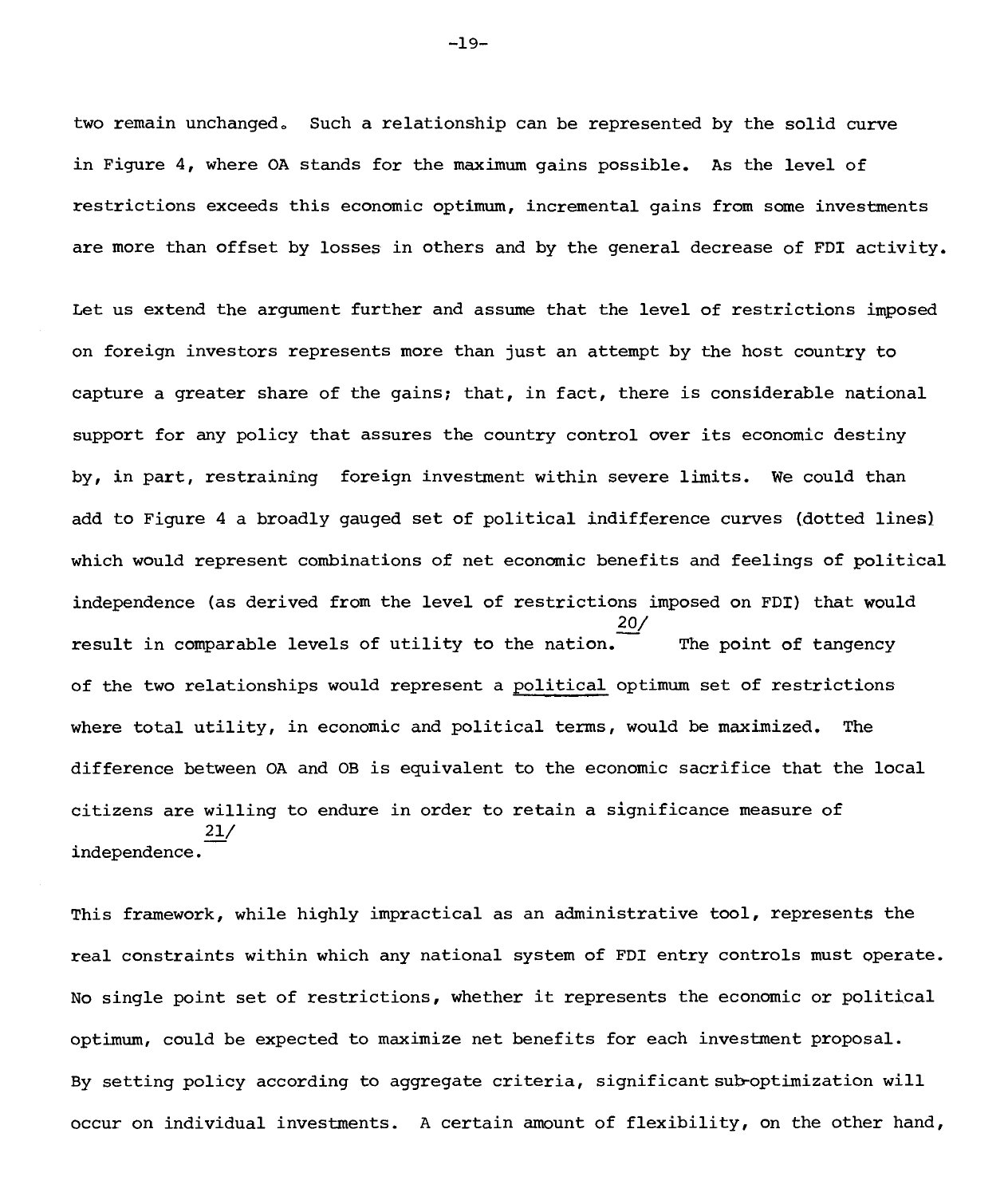**will permit the nation to capture the maximum benefits possible from competing investment projects. Yet, the deciding authority must not stray too far from the limits imposed by the aggregate political reality without incurring grave risks. Thus, the usual practice is to mix legislated conditions, which are kept as close as possible to some politically acceptable level of restriction, with a certain latitude of negotiation where particular incentives or requirements can be adapted to fit the circumstances.** 

#### **implementing the System**

**The range of approaches and trade-offs between legislated and negotiated ternis is large. The analysis carried out by Robinson shows a large variation among the thirteen countries he studied. So does the work of Draper (1974) and Allen (1979) on the systems developed by the ASEAN member countries. But none of these studies examines the process by which these trade-offs are made. One can see how many projects were approved and how many rejected. But, what about the modifications made to projects between proposai and implementation? What trade-offs were made, by whom, and supported by what analysis?** 

**As ail proponents of entry control systems have observed, the operational problems are significant. Lombard (1978) notes, for example, that in spite of fairly clear objective criteria, the Colombian "screeners" who actually performed the analysis showed large vantions in their subjective interpretation of the weights which were appropriate to different components of the analysis. Also, "standard" procedures were circumvented in more than 25% of the cases. Part of these problems can be attributed to lack of information or data critical to the analysis; part to normal bureaucratic inefficiencies due to the large number of agencies (four) involved in different decisions.** 

 $-20-$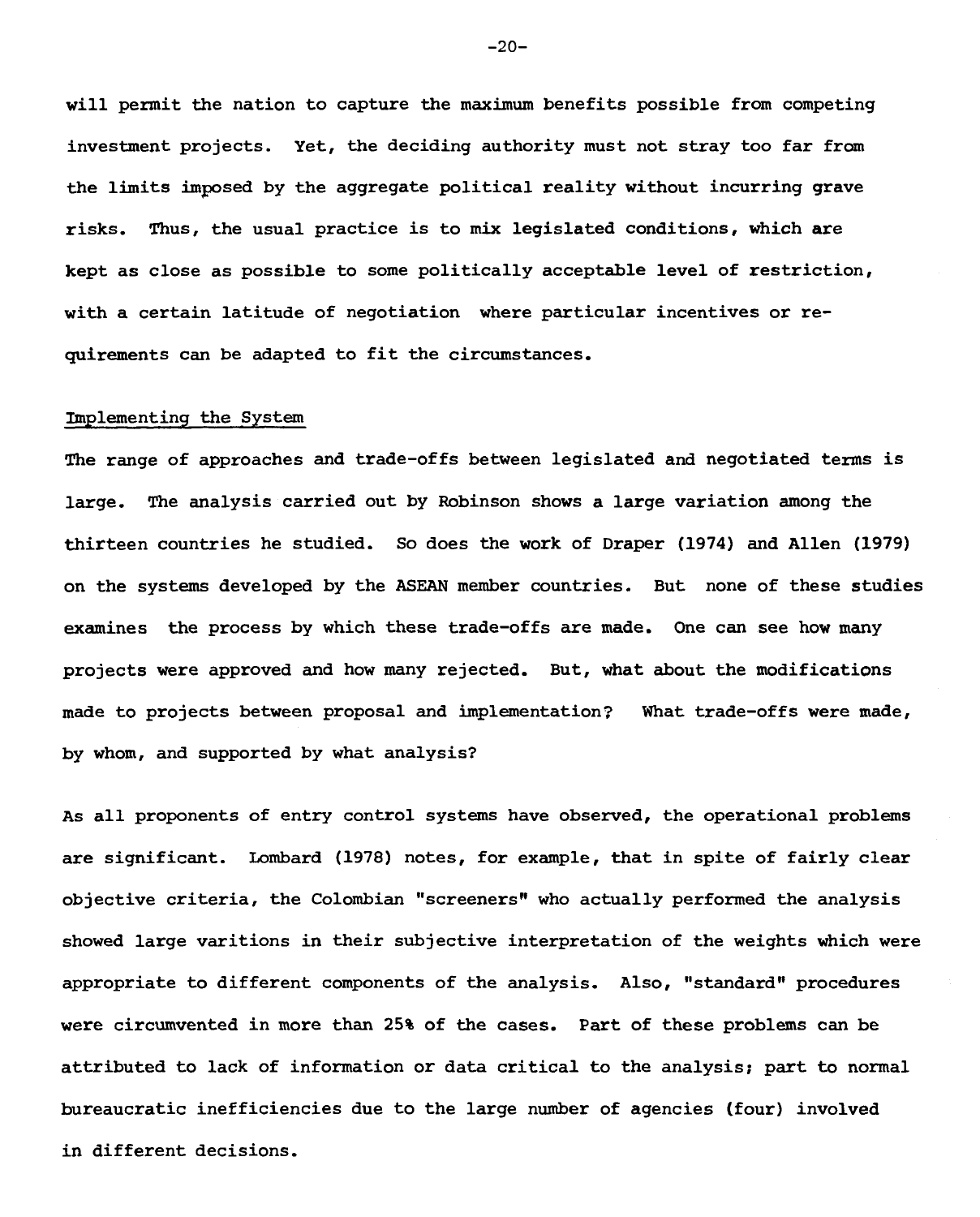The human factor has been recognized as a critical bottleneck in the process. Lombard's analysis suggests that education alone is not the problem (all screeners has a Masters degree or higher), but that high rotation might be. An argument can be made for a separate agency, staffed by specialists in various fields (engineers, economists, financial analysis) which will remain long enough at their jobs to gain critically valuable experience. Given the noted difficulties in obtaining reliable data, and the variability inherent in the cost-benefit analyses, the experience factor will play a fundamental role in the efficiency of the system.

The reaction to these difficulties has been, according to the Robinson evidence, to cverreactin terms of the fixed portion of the restriction package with serious consequences, one might pressume, for the size of the total benefits captured by the host country. For example, the trend to limit ownership together with restrictions on dividend remittances, fees and royalties and interest rates, have raised considerably the temptation for the firm to transfer profits via the pricing ef goods. Robinson (p. 323) argues, "one of the weakest parts of any entry control 22/ system is the demonstrable inability of a government to police transfer prices". Faced with such problems, developing countries must struggle to find a balance in terms of what to legislate, how rigidly to do so, and how much leeway to offer their representatives in negotiations with potential foreign investors. The answers are obviously complex, and countries such as Mexico will continue to legislate maximum levels of foreign ownership (49%), and waive then whenever they find it to be in the "national interest."

#### IV

#### **THE** NEGOTIATION PROCESS

Negotiation has been variously defined as "a use of common sense under pressure

-21-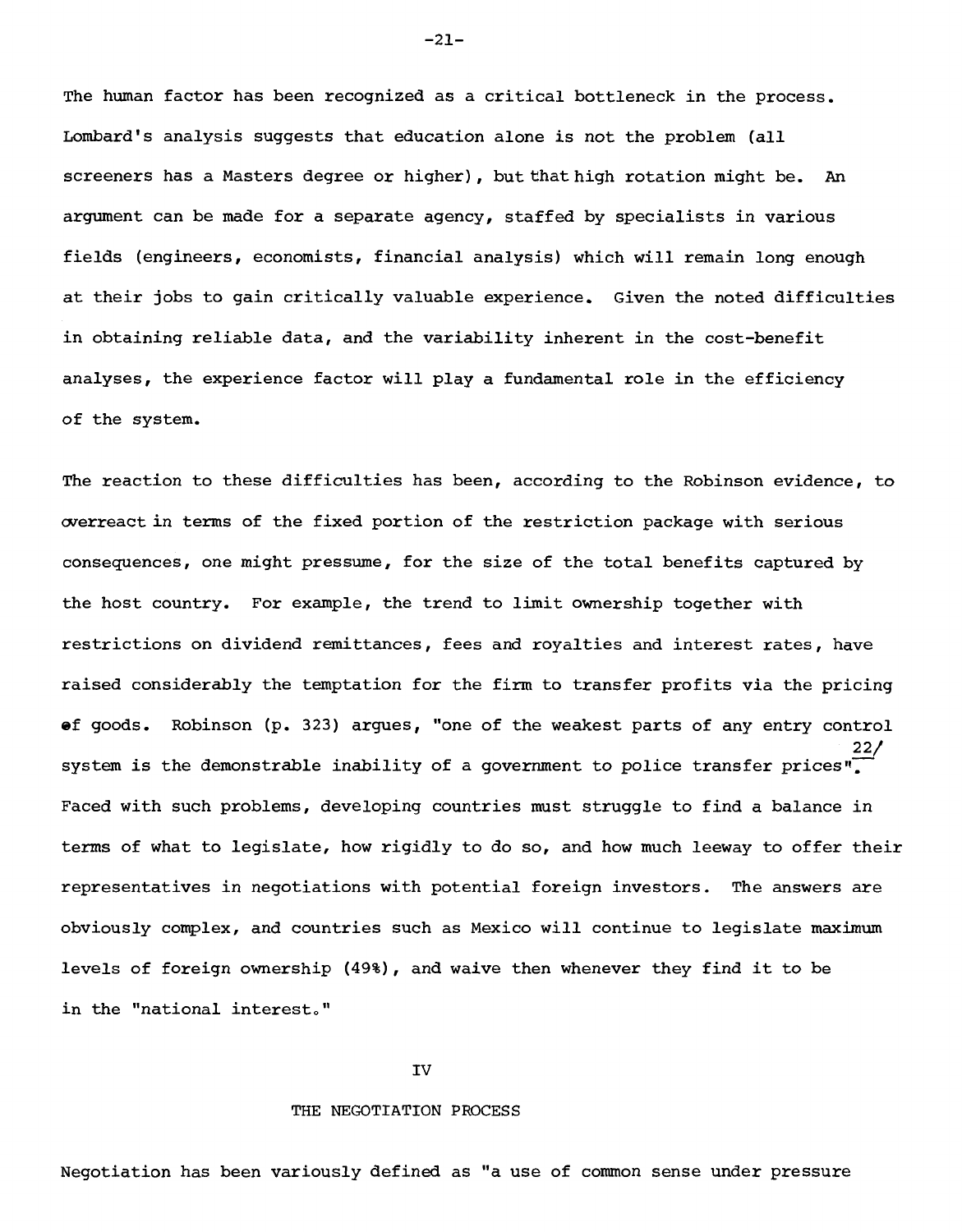to achieve the objectives of one organization interacting with another organization"(Kapoor and Fayerweather, 1976, p. 30); "a process in which explicit proposais are put forward ostensibly for the purpose of reaching an agreement on an exchange or on the realization of a common interest where conflicting interests are present" (Iklé , 1964, p. ); and " a process whereby two or more parties attempt to settle what each shall give and take, or perform and receive in a transaction between them" (Rubin and Brown, 1975, p.2). To this concept of an exchange, Strauss (1978) adds that negotiation processes are entwined with other behavioral processes involving manipulation and coercion. The more specific case of negotiations between an international corporation and an LDC government can be seen in the context of what Schelling (1960, p. 5) calls a "mixed-motive game": a certain ambivalence of one player's relation to the other player, a mixture of mutual dependence and conflict, of partnership and competition. Most international conflicts are in his view variable-sum games where the total gains to the participants are not fixed in such a way that more for one inexorably means less for the other. There is,as we argued earlier, common interest in reaching outcomes that are mutually advantageous. Kapoor (1975) has argued that the negotiator must develop a broader perspective that includes the langer context within which he negotiates and how this context changes over time, while remaining aware that each group retains an unconscious reference to its own culture values.

A useful framework for the analysis of any negotiation process is suggested by Strauss (1978), where he considers systematically: the subprocesses of negotiation, such as the making of trade-offs, compromises through bargaining, deals and secret bargains, ironing out of residual agreements, public statements, renegotiations, etc.; and the structural context in which the negotiation takes place, including such salient structural properties as the number of negotiators and their relative experience,

-22-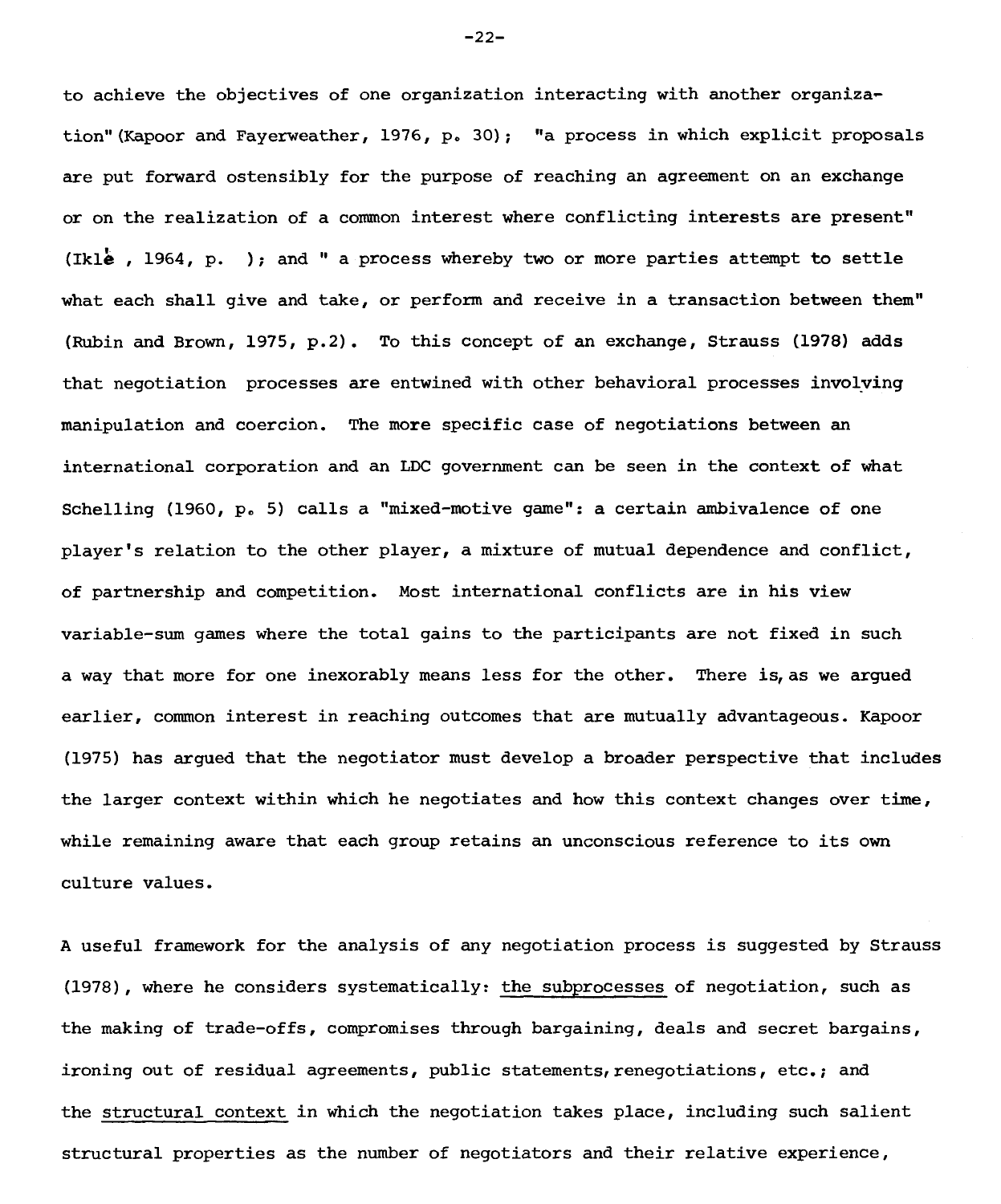whether they are one-shot or multiple negotiations, the relative balance of power established by the respective parties, the nature of the "stakes"; the overt or covert character of transactions; and the options to avoid or 23/ discontinue negotiation, i.e., the costs of a stalemate  $\overline{\hspace{1cm}}$  The issues are numerous and complex. We will deal here only with three of the most important subprocesses where both some useful generalizations can be made and their impact on the outcome is seen as major. Most structural issues, however, are so particular to any one negotiation situation that little can be gained by considering them in the abstract.

## The Making of Trade-offs

This is one of the most important negotiation problems host country governments and firms have to deal with. Raiffa (1978) has noted that controversial tradeoffs are those that usually involve highly incommensurable attributes: economic efficiency and safety, health, environmental protection, distributional equity (both spatially and temporally), desired independence from foreign pressures, or attitudes towards the use of market mechanisms. Those "value" trade-offs play an important role in major strategic investment choices, and are at the core of the problem of defining the host country objective function. But he also argues that quantification is certainly possible in the domain of qualitative choice. By looking at trade-offs between qualitative objectives (with outcomes A,B, Cand(D)and other objectives, one can often quantify and interpret strengths of preference within one objective, even if there is no underlying, objectively quantifiable measurement scale.

An important element in negotiations is the discovery of acceptable zones of agreement. Raiffa cautions that even if in the abstract there is a zone for agreement, the negotiating team might not recognize it exists, because negotiators

-23-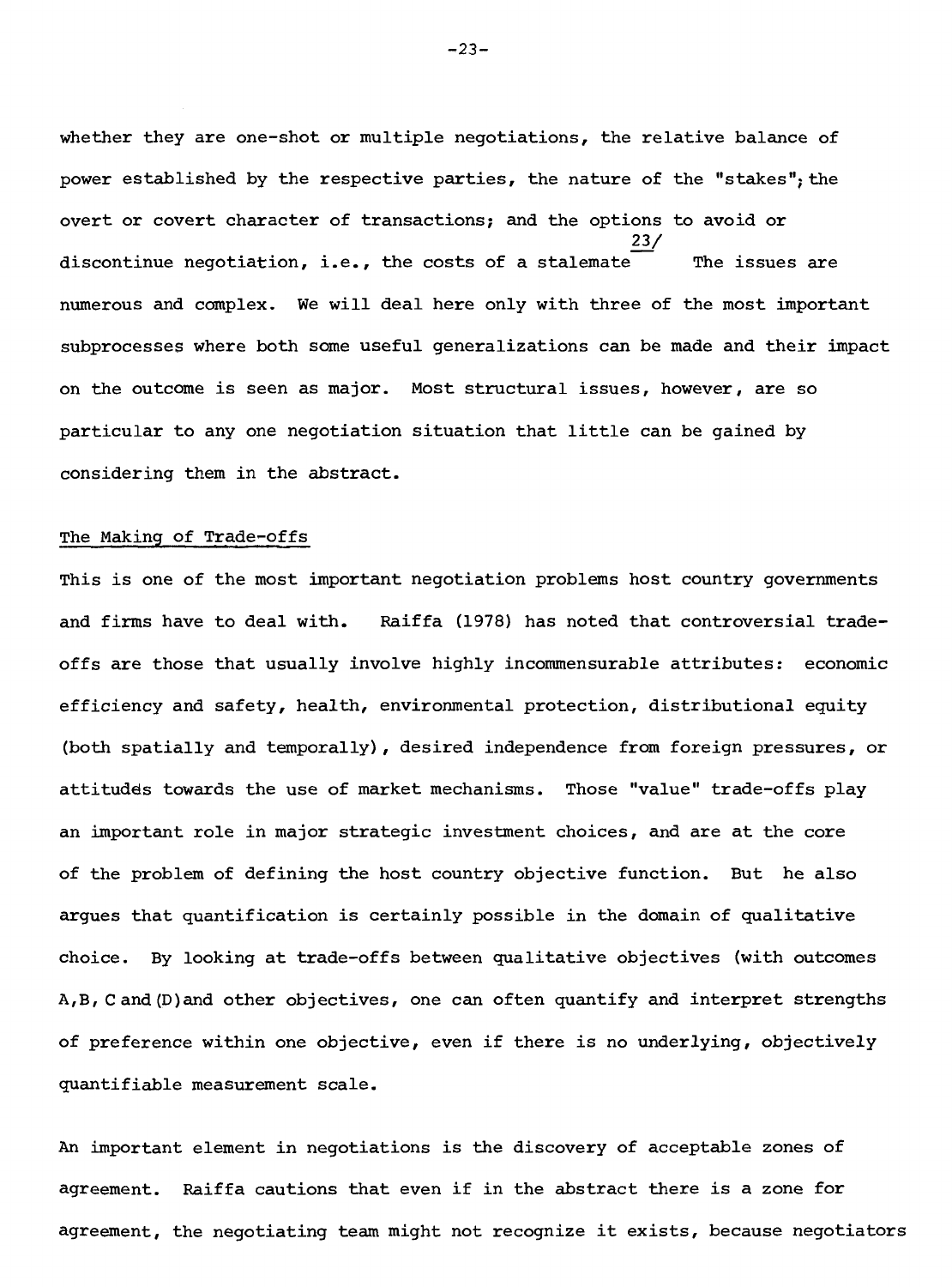often make exaggerated demands in the hope of getting better scores on their objectives of concern. Expectations also distort the picture, in the sense of what Schelling calls pure bargaining: bargaining in which each party is guided maninly by his expectations of what the other will accept. But, with each negotiator guided by his own expectations, while knowing the other is too, expectations can become compounded. There is, therefore, a need for the "co-ordination" of expectations.

To deal with those problems, some researchers (e.g., Barclay and Peterson, 1976) have applied multi-attribute utility (MAU) models to negotiations: a methodology which tries to focus on asymmetries of interest between the two parties in order to find treaties (or agreements) that are better for both. One starts with an assessment of each side's "importance weights", that is, a set of numbers which add up to 100 and represent the relative importance of the difference between one side completely winning on an issue versus the other side gaining it all. Second, utility perferences are assessed for each side that apply to all intermediate positions on each issue. Next, the utility curves are weighted by the importance weights. It is then possible to find a particular subset of ail agreements, the Pareto optimum set, for which one party's utility cannot be increased without decreasing the utility to the other. Any outcome which is worth less to either side than no agreement at ail can be eliminated. Finally, the Nash solution is found to be the best treaty or agreement that satisfies four criteria: it is Pareto optimum; it gives equal utility to both parties if the negotiation is symmetrical; it does not change if either or both parties rescale the utilities in a linear fashion; and it is independent of irrelevant alternatives. Good treaties are those which give side A more on those issues which

 $-24-$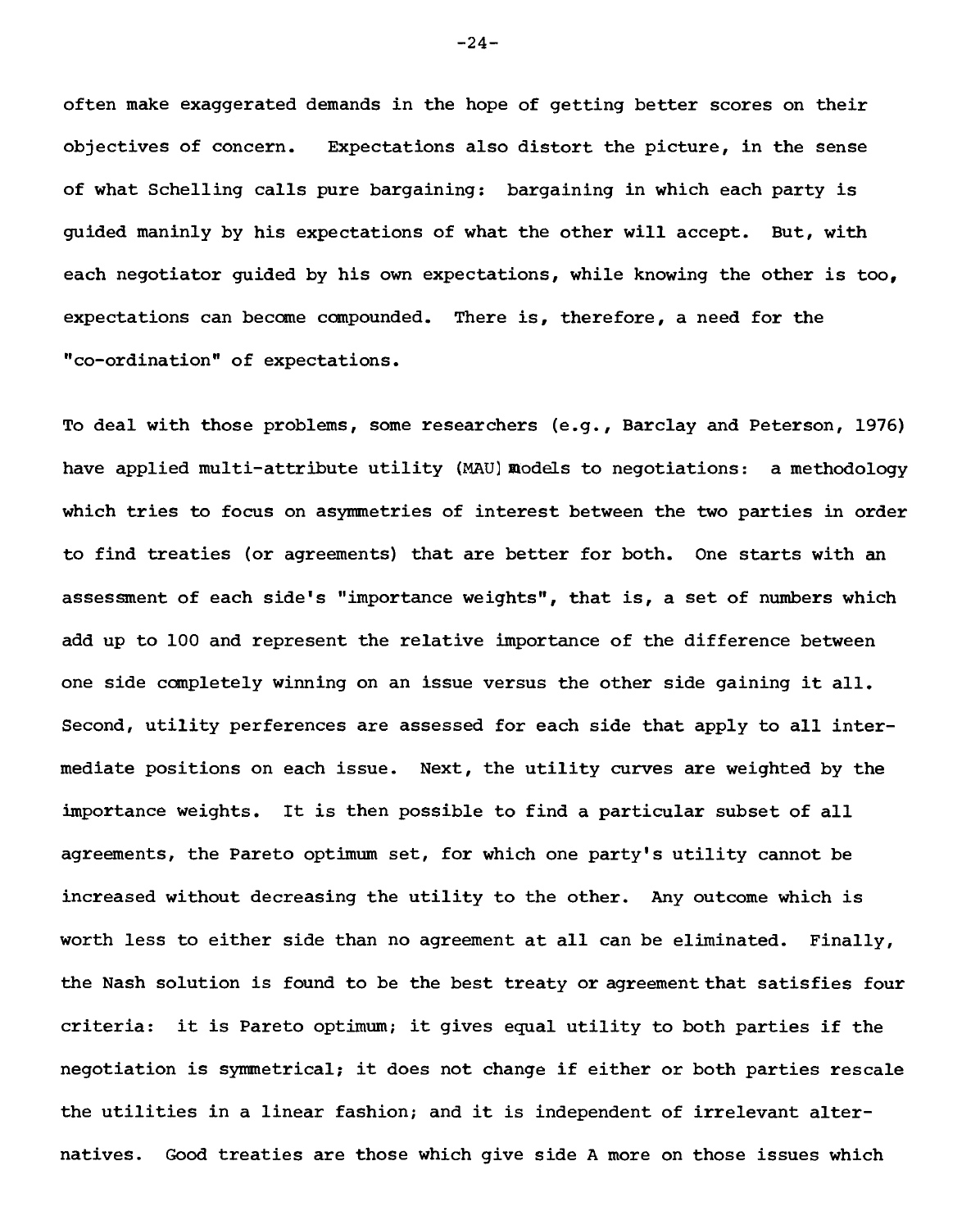**are more important to side A, and give side B more on those issues which are more important to side B. (See the Appendix for a concrete example.)** 

**An important distintion must be made concerning the specific characteristics of renegotiations which require that they be treated differently. Vernon (1977) and Stoever (1979), among others, have argeed that when the parties are closely bound by past experience the problems common to ail negotiations are intensified:**  it raises the cost to both sides of failure to reach agreement; the company may **believe that it should still be rewarded for past risks taken, while the government feels that profits should be lower since future risks are decreased; relative costs and benefits are distorted by time, such as the loss in the value of a new technology once it has been successfully transferred, etc. This suggests that the utility preference curves underlying trade-offs in the MAU model are very much a function of time and experience.** 

**Smith and Wells (1976) analyzed the transition from traditional mining concessions (from 1900-1950) to the modern concession (late 60s and 70s). Whereas the former used royalties as the initial basis for calculating financial obligations, which in the fifties were gradually replaced by direct income tax or profit-sharing plans, the modern concession includes differentforms of government equity sharing and the demand for increased government control in the management of extractive operations. As a result of this evolution in relative bargaining strength,**  renegotiation clauses are being introduced in practically all mining contracts. **But even in this field, where so many factors are relatively comparable, no contract models of universel appeal have emerged and considerable room for nego-24/ tiation exists.** 

 $-25-$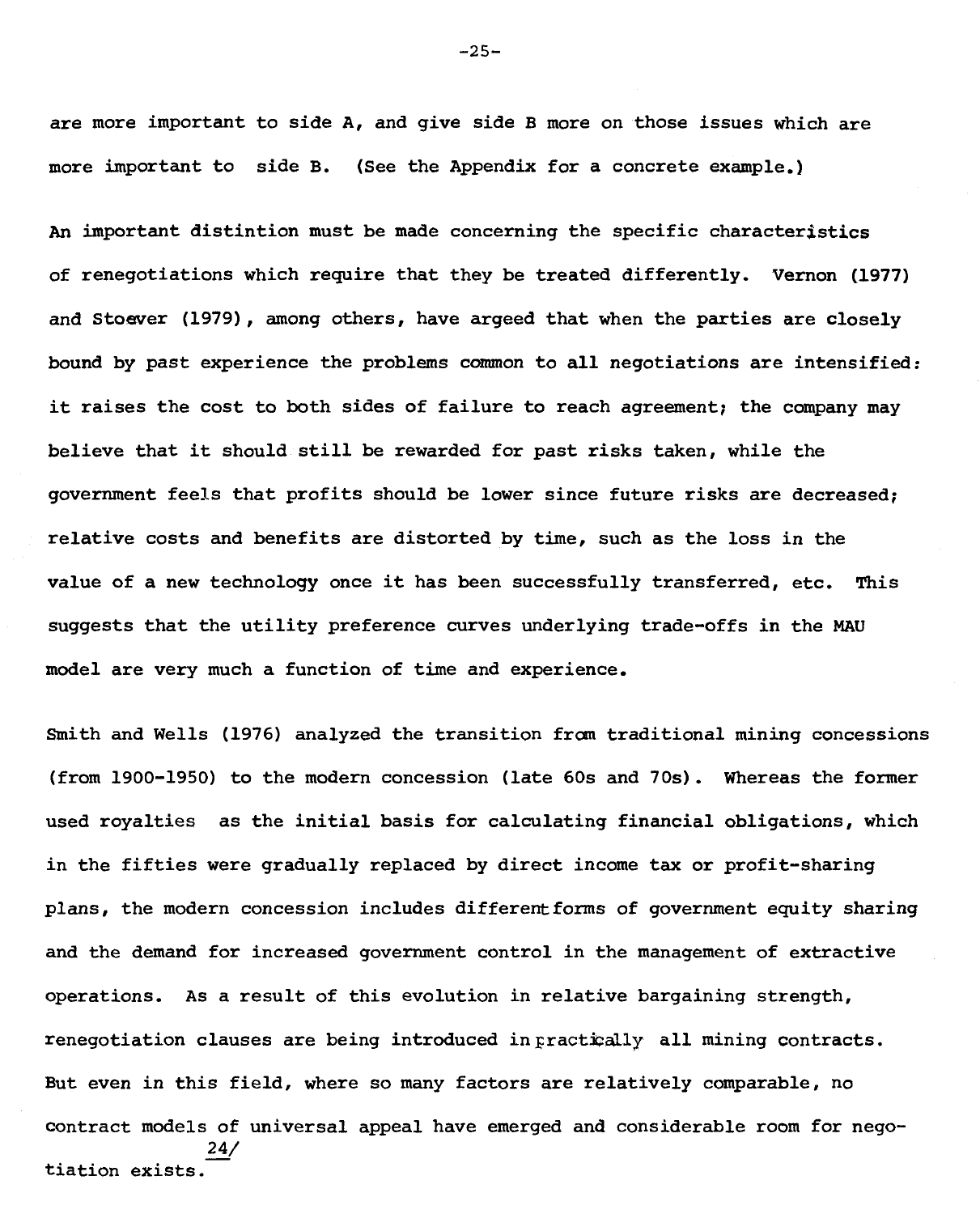**One mechanism that has been often suggested but seldom tried is arbitration. The MAU models discussed above can be employed to demonstrate the salutory effect of a "neutral" arbitrator in pushing the parties toward an optimum solution. By serving as a conduit for information exchange as well as by detached observance of counter-intuitive or irrational moves by either side, the arbitrator can speed up the process and make it more efficient. Yet, the one international mechanism devised for such a purpose has been seldom used. The International Centre for the Settlement of Investment Disputes (ICSID) has been recognized only by a handful of Asian countries, a larger group of African states, and practically no Latin American nations (the latter subscribing to the Calvo doctrine of non-intervention). Even when conflict arises out of contractual or technical issues, the ICSID has not been permitted to play a major role. In fundamental policy disputes, the scope for such external arbitration is severely 25/ limited.** 

#### **Information**

**Bargaining, like poker, involves both cards and skills. Young notes that the iterative aspect of bargaining introduces a number of new questions each time, involving such factors as reputation, precedent and analogic reasoning. The rational individual takes into account the past bargaining behavior of his partners and/or considers the probable impact of his activities on future cases of bargaining. In extreme cases, he may be willing to suffer a loss in a current situation for perceived compensatory gains in the future.** 

**In international business negotiations access to relevant information is paramount.**  We have emphasized already the need for a good understanding by corporate officials

 $-26-$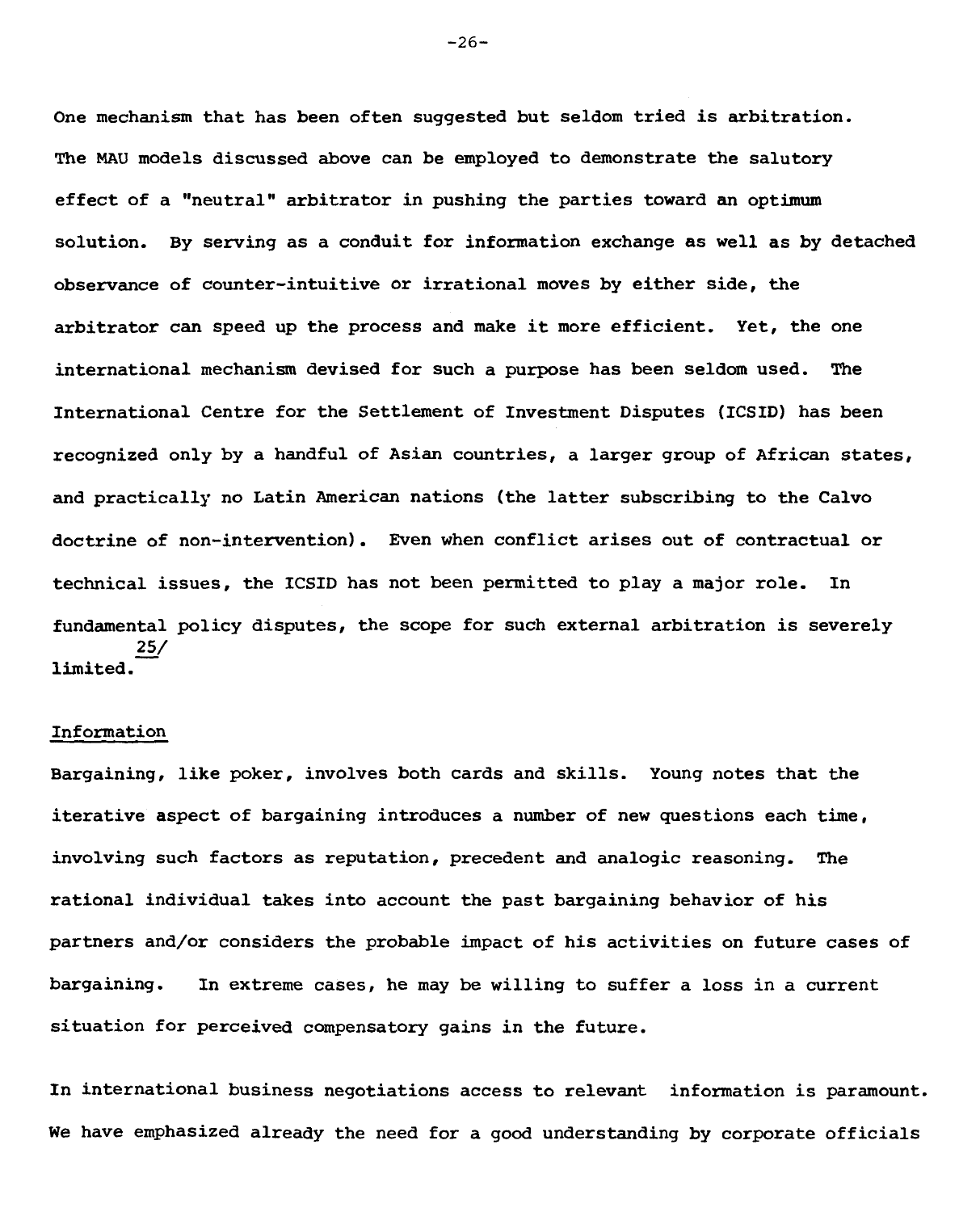of national priorities. Government officiais must know the company, its history, its pattern of investments and international activities, its product range and R&D interests, etc., in short, they must understand the basic strategic profile of the firm and how the proposed investment fits in that profile. Also required is knowledge about accounting methods, transfer pricing, overhead and R&D allocative methods, international prices for traded inputs, intermediate and final goods, the cost of equivalent technology and management contracts, etc., that is,all the data required for the cost-benefit analysis. This implies a vast task of information gathering and upkeeping, probably beyond the capabilities of most developing countries. International (the UN Centre for Transnational Corporations) and regional agencies (e.g., AULUM, OPEC, ASEAN) have been increasing their efforts in this direction, and so have the instances of multilateral or private technical assistance purchased or otherwise obtained by host countries.

There are, however, certain problems in the negotiation process which derive from excess information. One is, for example, the belief on the part of some countries (and some investors) that they deserve the same terms which the foreign investor 26/ granted another country (and vice versa), This is ludicrous, since the relative bargaining strength of the two countries may be quite dissimilar, either because of differences in factor endowment, investment climate or market attraction, or because the time elapsed between both negotiations has meant that market (or cost, or technological, or competitive) conditions are no longer comparable. The second problem area concerns excessive demand for inforamtion which is "interesting" to have but which is not directly relevant to the issues under discussion. There is a tendency to information overkill which represents real costs to obtain and which

 $-27-$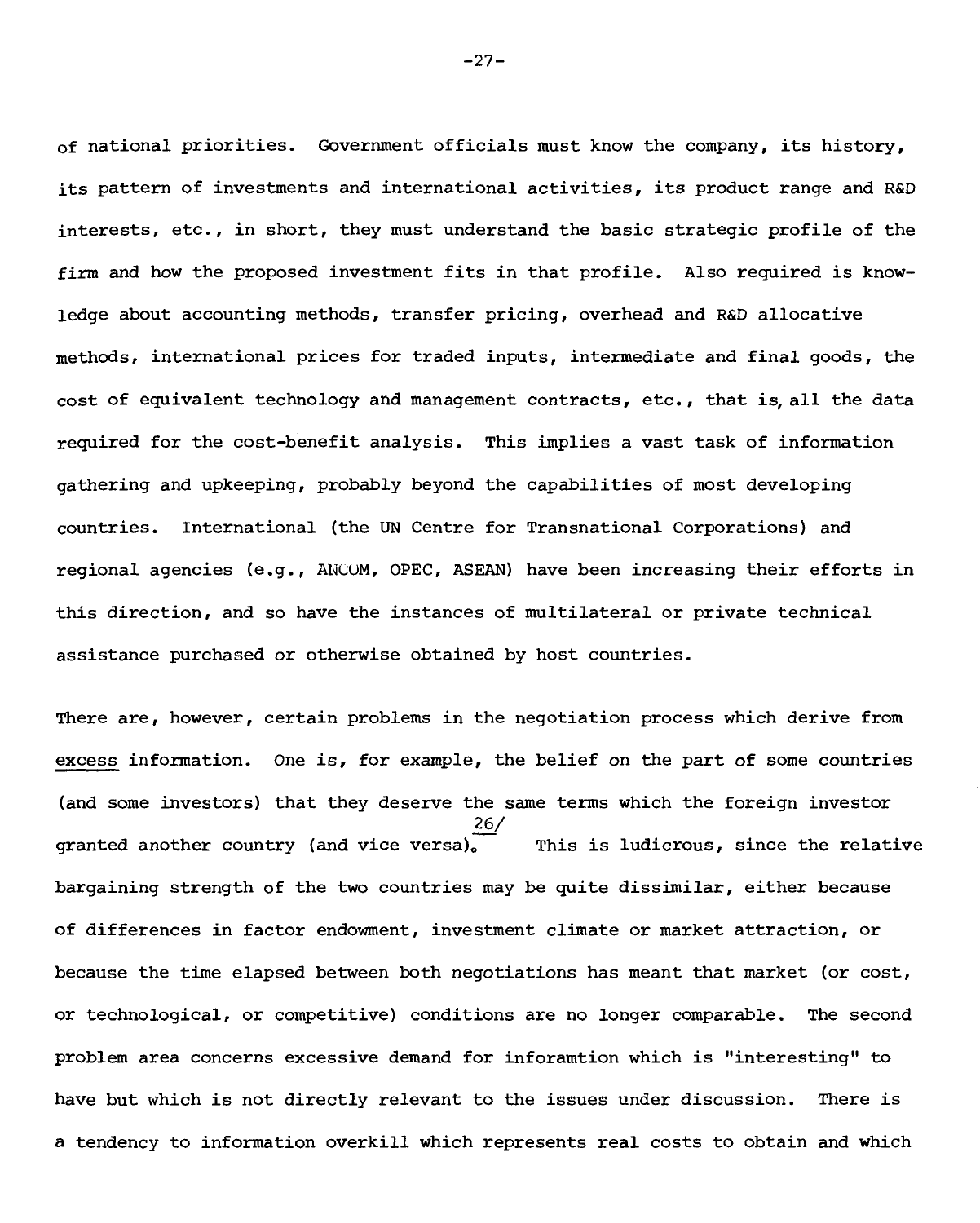may in fact confuse the process further by over-burdening the company in its 27/ search and the government in its use

One issue worth noting again is the need for internai coordination of different national agencies involved in FDI decisions. Not only must they try to resolve administrative relationships that can facilitate the entry evaluation process, but they often possess the information required for analysjs in a disaggregated form. For this reason as well, most observers argue for a centralization of decision making within government, with broad consultation procedures to insure that all interested parties can voice their respective preoccupations on every investment proposai.

### Bargaining Skill

Once the cards are in hand and properly understood, the game will resolve on the basis of relative playing skills. The work of Atkinson (1977) and Rackham and Carlisle (1978) are indicative of the insights social scientists have made recently into the actual mechanics of negotiation. They have shown, for example, that "more effective" negotiators use less "irritators" (self-praising comments) in speech, make fewer counter-proposals during the negotiation, stick to one or two arguments on each issue, and are constantly testing their understanding of respective positions by summarizing what has been agreed and seeking further information where no agreement has yet been found.

In the international business field, both companies and governments appear to be guilty of underestimating their adversaries. Kapoor (1975) observed a lack of recognition among company officials of the weights assigned to economic and

-28-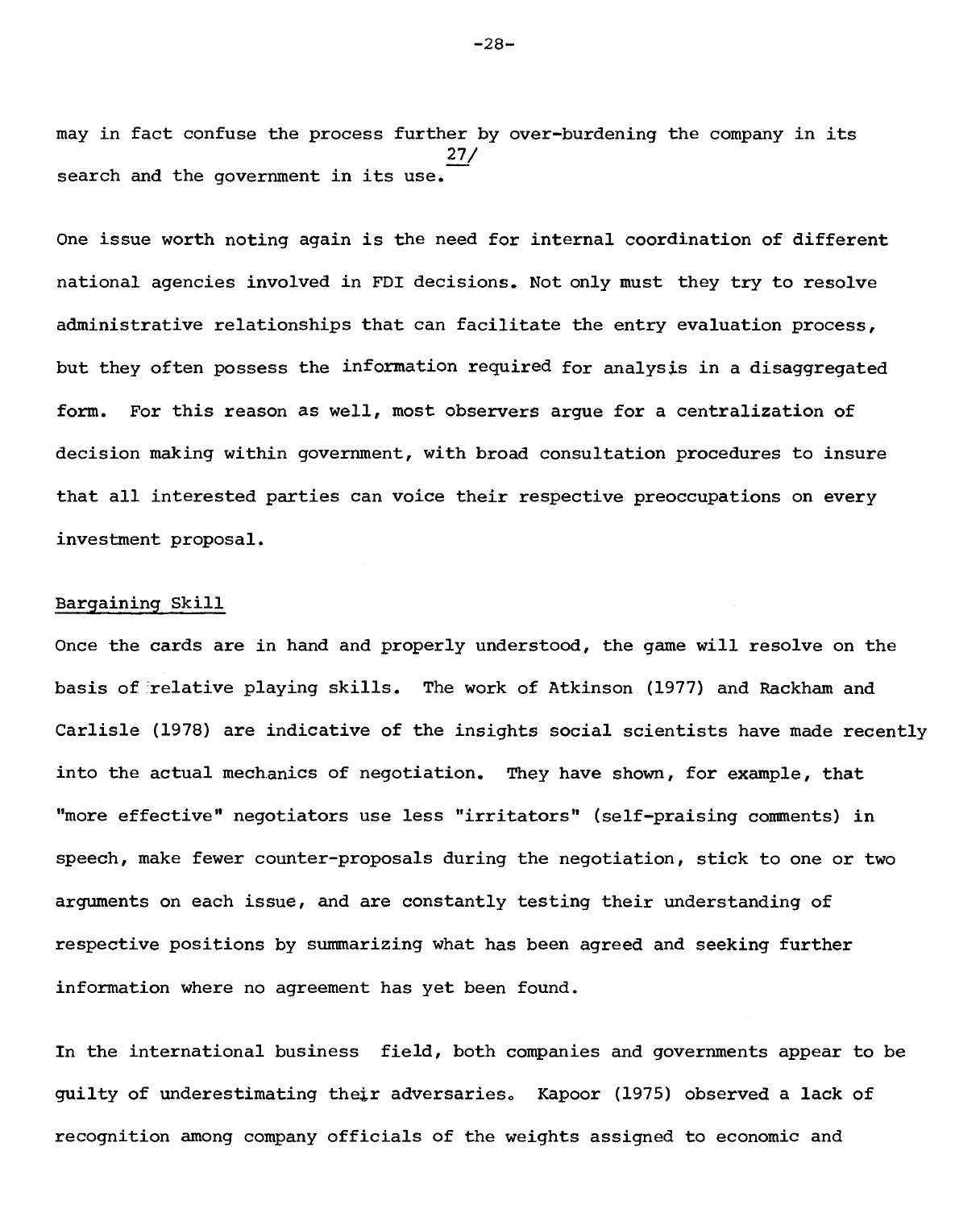political criteria in decision-making, of the difference between approval at one level and implementation at other levels of government, of the role of personal relations and personalities in decision-making by host governments, and on the allocation required for negotiations. In terms of organizing for the negotiation, he noted the insufficient attention paid to planning for changes in negotiation strength; the problem of interference by headquarters, often damaging the credibility of country managers in field negotiations; a weak recognition of the role of the negotiator in accommodating the conflicting interests of both parties, the loci of the decision-making authorities, and the strength of the competitors; and very little attention to training executives in the art of negotiating. Wells (1977) has made many of these same arguments in evaluating corporate negotiating experience.

Yet, more and more the MNC manager must be capable of negotiating with an increasingly complex set of social partners. We need to learn a great deal more about these processes in order to reach any normative conclusions and translate them into training programs.

V

#### A CONCLUDING FRAMEWORK

The foregoing review suggests two primary objectives for further research in this field:

1. Analyze the effect of different national systems designed to control foreign direct investment on the efficacy of the FDI process and on the attainment of national development objectives.

 $-29-$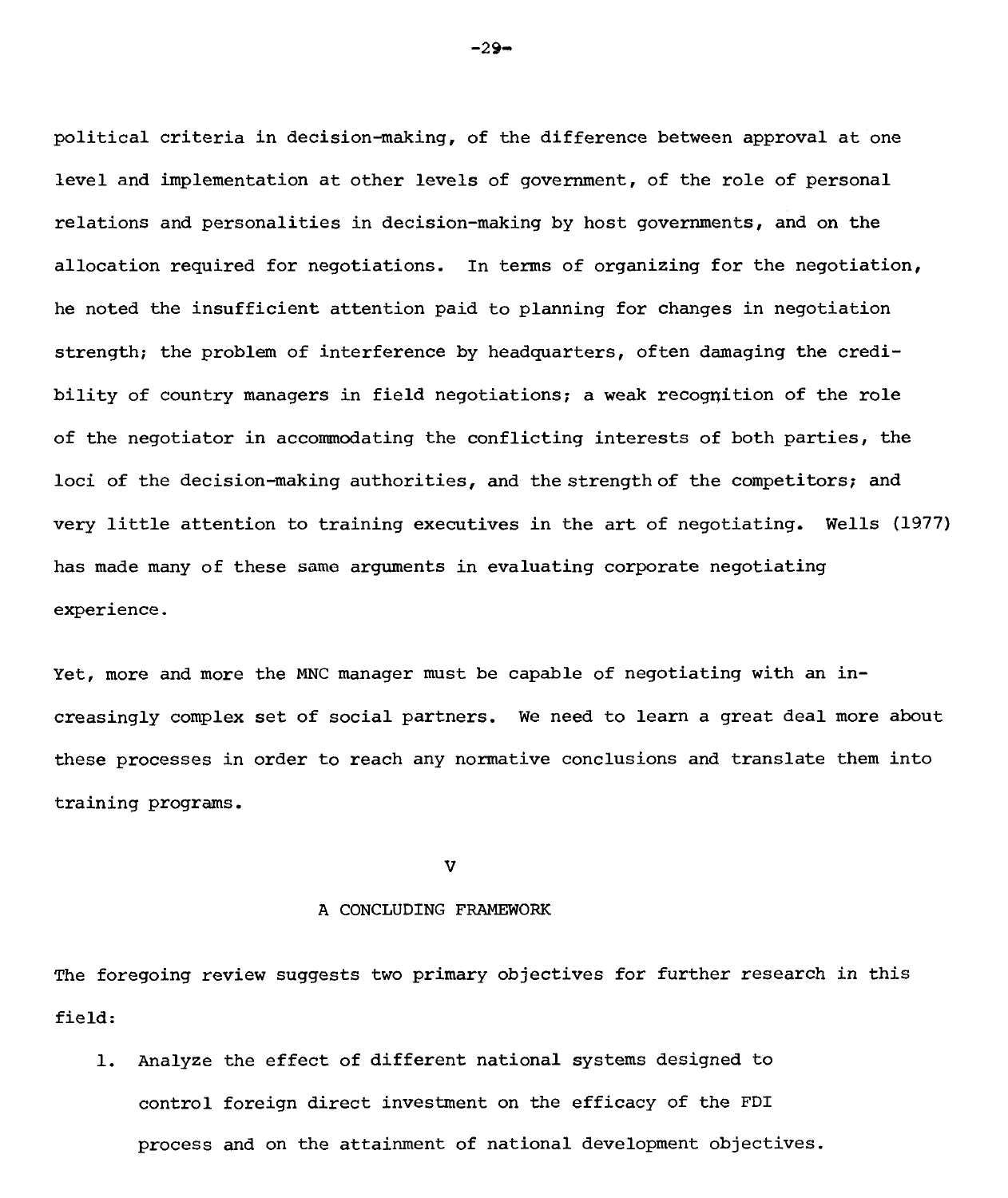2. Explore the behavioural aspects surrounding the FDI negotiation process in order to isolate those practices which seem to facilitate

it from those that appear to be detrimental to it.

Presupposing a prior process of analysis within the firm that leads it to consider a particular country for investment and taking as given an existing set of national priorities and objectives, our goal should be to examine what happens when the twain meet.

### Concerning the Efficacy of National Control Systems

We have argued above that a critical determinant of the extent of FDI's positive contribution to the host country's development is that such investment be properly channeled. In order to do this, development objectives must be clearly identified and their priorities established. Futhermore, the efficiency with which these objectives are communicated to the potential investor will have a profound effect on the negotiating process and its outcome. Both of thse relationships will, in turn, depend on the degree of internal consensus in the government and on the mechanisms chosen to represent and impress official views on foreign firms considering investment opportunities. Thus, a series of initial propositions can be tentatively formulated subject to further investigation:

- 1. Given a set of national development objectives, the more explicit thesearemade, and the more specific various priorities and tradeoffs are stated, the easier should be the task of government negotiators in evaluating alternative proposais and (presumably) the more effective the process itself.
- 2. Whatever national administrative mechanisms are chosen to deal with foreign investment proposais, flexibility should be preferable to rigidly set requirements, although limits will always need to be imposed on the basis of broad political considerations. A system of flexible

-30-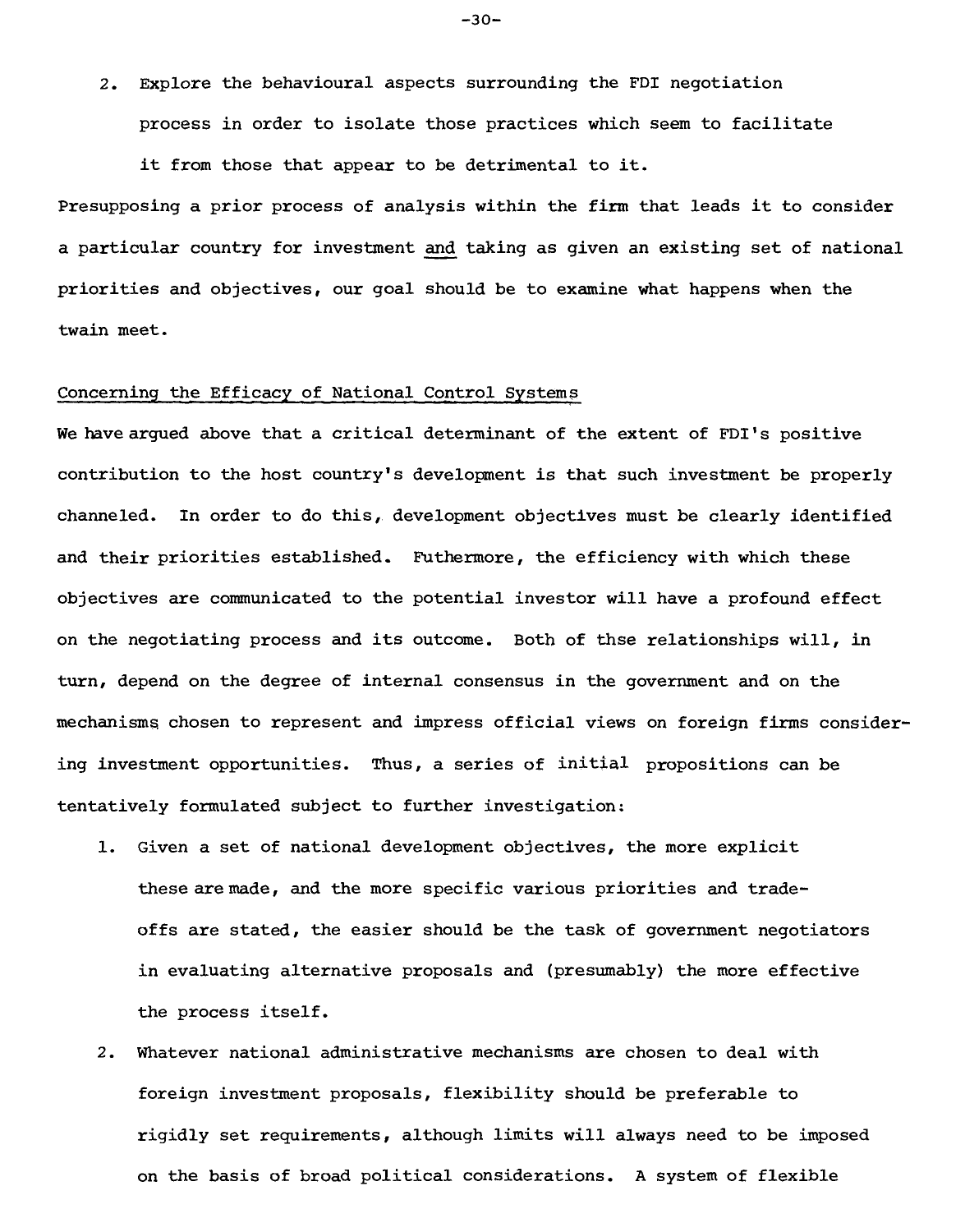guidelines should tend to maximize net benefits over a broad range of foreign investment proposals when compared with more rigid systems, ceterus paribus.

3. A centralized administrative body responsible for FDI decisions should be better able to interpret national priorities and gather the information and data necessary for its intervention than ad-hoc negotiation procedures. Such a body should also be in a better position to profit from accumulated experience in analyzing the potential investor's objectives and constraints, thus obtaining a truer picture of the limits within which an agreement must take place.

### Concerning the Efficacy of the Negotiation Process

Information is the key variable here. Not only does it affect the ability of the country to evaluate the net benefits obtainable from the investor under different assumptions, but it is also critical for the investor to adjust its of fer in order to enhance those contributions which are most important to the host country. To this effect:

1. Given their traditional opposition and conflicting interests(e.g., private gains vs. public good), and their suspicion of each other's motives, the partners in a negotiation are led to pursue maximum or minimum strategies which are clearly satisficing in nature. They may, for example, strive to get the maximum out of the minimum which the other party is willing to grant, and offer a minimum of the maximum

-31-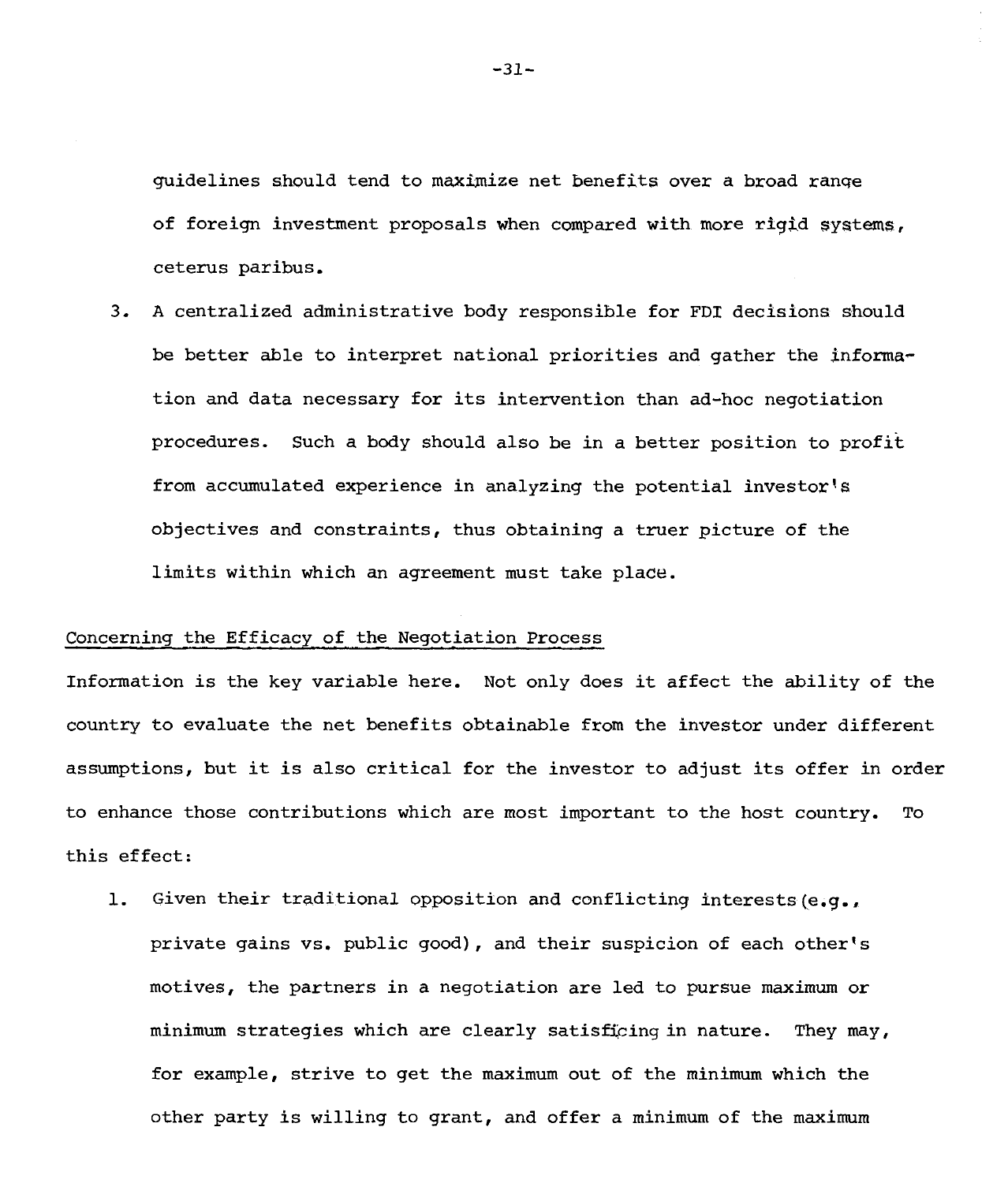demanded by the adversary. Our analysis of asymmetric preference functions in multi-criteria negotiations indicates that this kind of behaviour is far from optimal. Thus, more accurate information about relative priorities on both sides of the negotiation should lead to agreements where both joint and individual gains are optimized.

- 2. The content and marner of communication of these priorities should have a major impact on the process. For example, information on other agreements reached by the firm (or similar firms) in other circumstances can be extremely useful to the host nation as long as it maintains a clear perspective on the different circumstances which could lead to different final agreements. Equally, the prospective investor should benefit greatly from knowing the pattern of agreements that the host country has reached with previous investors. To the extent that any such pattern is consistent with stated policy priorities, negotiations should be facilitated by such flow of information.
- 3. The relative level of development of the country, apart from its effect on the quality of the investment climate, will influence the availability and quality of economic data against which the proposal must be evaluated. Yet, the more advanced (and the larger) the country, the more complex its economy and the more difficult to judge the extent of secondary effects. In general, however, relatively more advanced, culturally homogenous and smaller countries should have a more objective (and, therfore, more rational) basis for negotiation.

-32-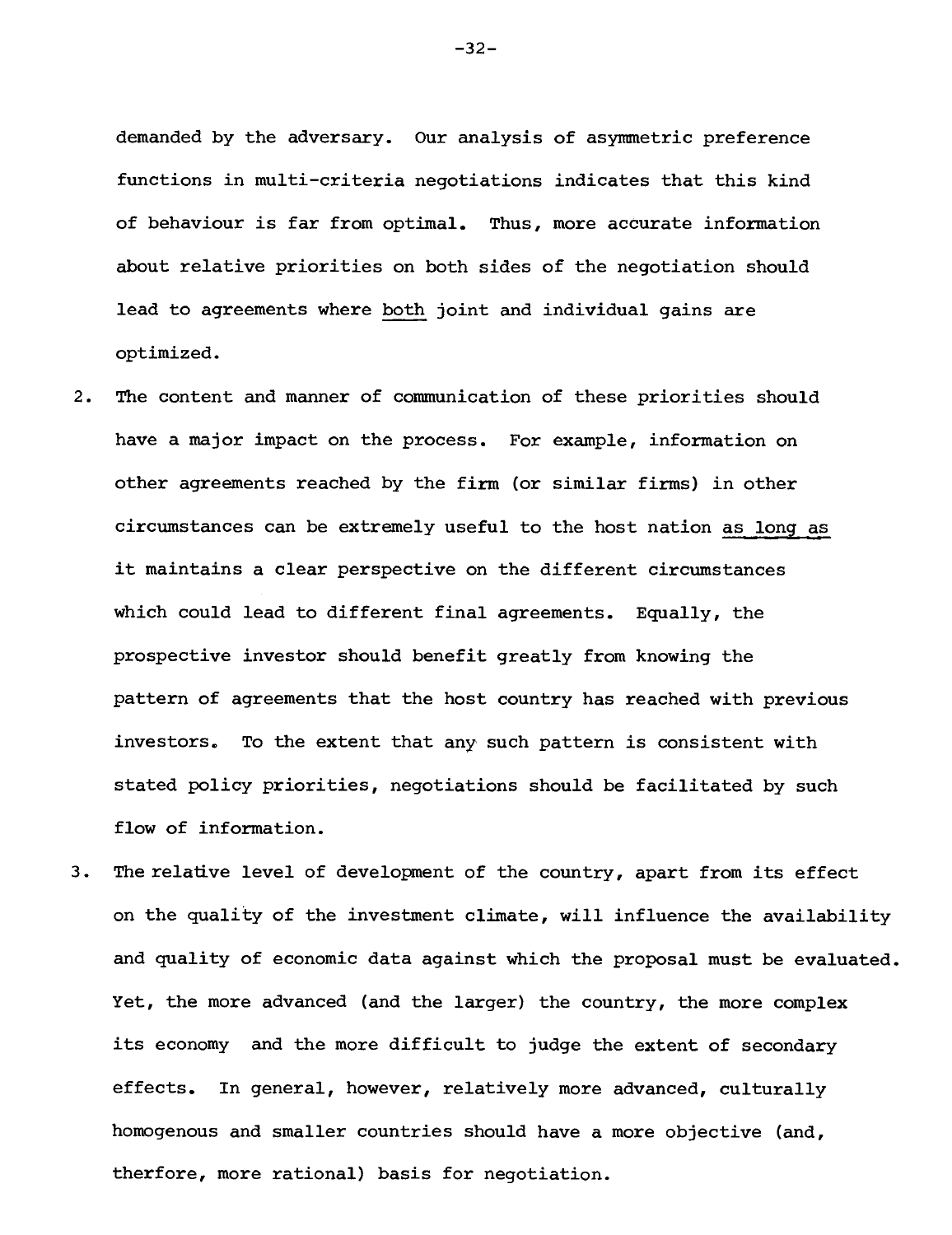- 4. The quality of the documentation required should influence the quality of the analysis. Thus, a sophisticated (but not necessarily a longer) and objective analysis should facilitate the negotiation process.
- 5. The use of external advisors with broad experience in different fields and circumstances should facilitate communication and, therefore, the negotiation.

#### Other Issues

Many other factors will affect the efficacy of the negotiation process. For example:

- 1. There will be dramatic differences in the nature of the negotiation process as a function of the circumstances surrounding the investment proposal; that is, the structural variables. Factors such as the sector (more or less sensitive), the size and importance of the project, the level of political stability at the moment, the presence or absence of economic difficulties (e.g., a balance of payments crisis), the nationality of the investor, etc., will facilitate or hinder the negotiations in purely circumstantial, yet critical ways.
- 2. A pro-active FDI policy, that is, one that actively searches for potential investors that fit particular development projects or needs, should be more efficient than one which simply relies on externally initiated proposais.
- 3. The use of experienced negotiators on both Bides should facilitate the process. Also, questions of setting, atmosphere, tactics, etc., will undoubtedly affect the process and the results in many complex ways which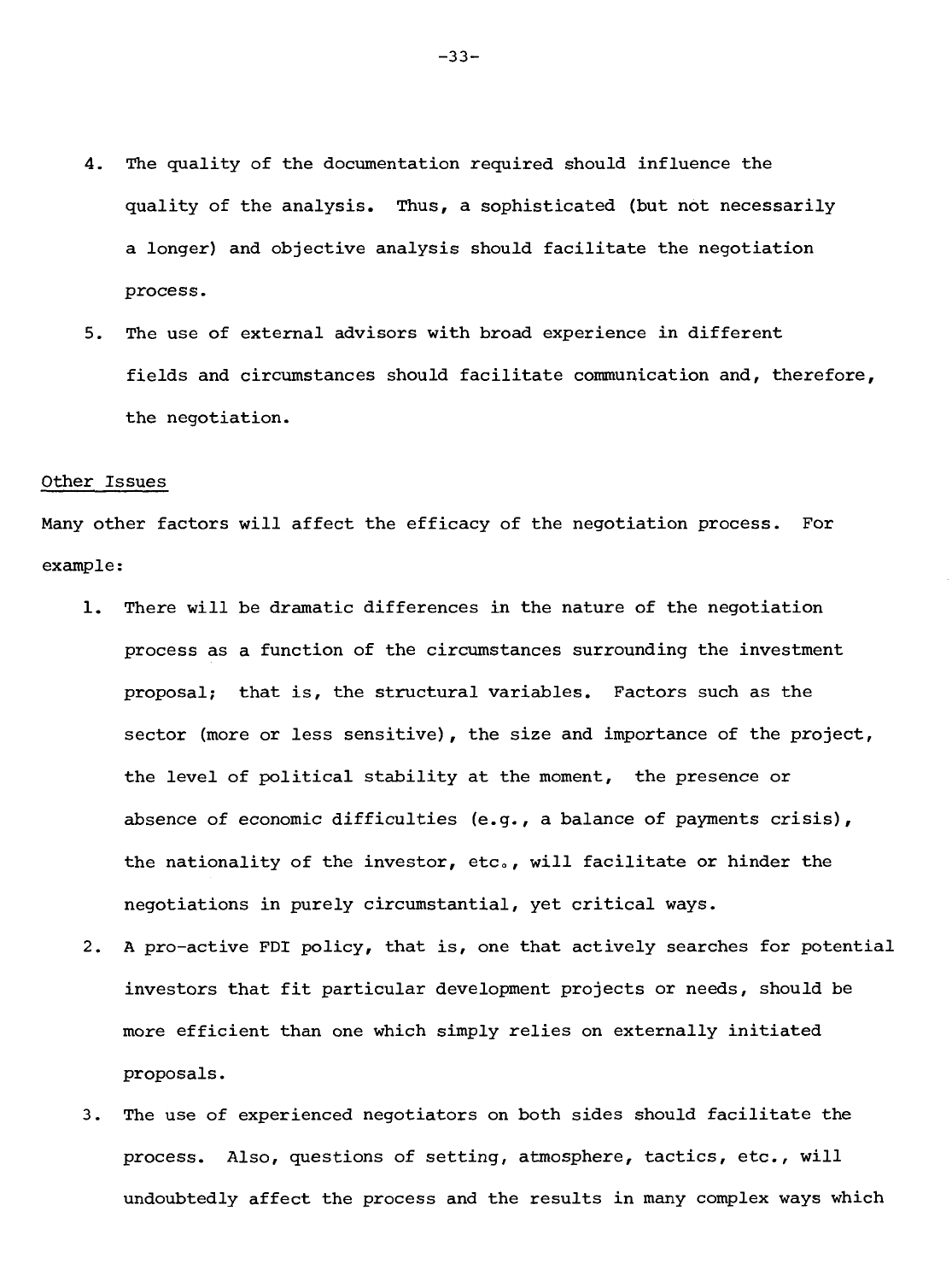are both difficult to isolate and impossible to measure,

These tenuous conclusions are clearly not exhaustive. They derive from the general proposition that the more objective and explicit the process, the greater are its chances of success, and that information is the essential element for the attainment of objectivity. A more efficient process of negotiation will presumably lead to more satisfactory results for ail sides and, by extension, to more stable agreements and a better investment climate. In the end, uncertainty might be reduced, investment increased, and development enhanced.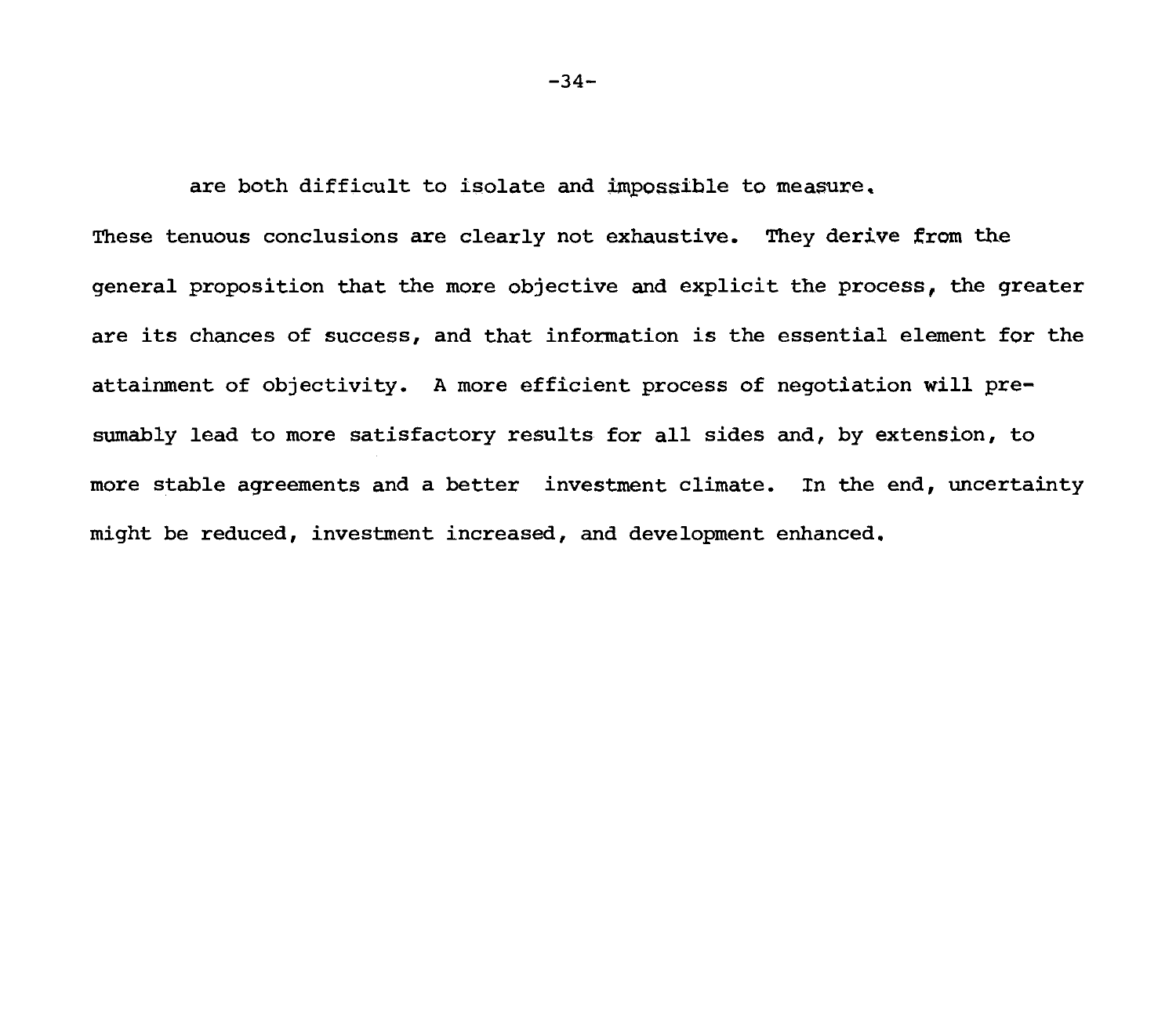# Table 1.

# Comparison of FDI Profiles for Export-Oriented and Local Market-Oriented Investments

| Characteristics        | Export-Oriented Investment                                                                                                                | Local-Market Oriented Investment                                                                                  |
|------------------------|-------------------------------------------------------------------------------------------------------------------------------------------|-------------------------------------------------------------------------------------------------------------------|
| Motivation             | -investment compelled by<br>competitive pressures: price<br>and import competition;<br>-seek low-cost sources of<br>inputs (e.g., wages). | -maintain market position against<br>internal threats;<br>-respond to public pressures;<br>-defensive investment. |
| Evaluation<br>criteria | -wage differentials;<br>-labor peace and docility;<br>-political stability;<br>-incentives and absence of<br>controls.                    | -market size and growth;<br>-protection against imports;<br>-competition;<br>-political risk and stability.       |
| Structure              | -vertical.                                                                                                                                | -horizontal.                                                                                                      |
| Financing              | -one-third of total finance<br>provided by foreign equity;<br>-high use of foreign debt.                                                  | -one-fourth equity financing;<br>-high use of domestic capital<br>sources.                                        |
| Return                 | -average 30% on equity.                                                                                                                   | -average 20% on equity.                                                                                           |
| Reinvestment           | -relatively little.                                                                                                                       | -over 50% on average.                                                                                             |
| Ownership              | -high degree of foreign<br>control (usually 100%).                                                                                        | -more local participation and<br>non-equity arrangements.                                                         |
| Technology             | -intermediate products,<br>assembly operations;<br>-labor intensive steps.                                                                | -varies widely, problems in<br>scaling down plants to local<br>requirements.                                      |
|                        | Earning stream -integrated into product<br>flows to world markets;<br>-transfer prices critical.                                          | -dividend payments and royalty<br>and management fees;<br>-overhead allocations.                                  |
| Bargaining<br>power    | -high for the firm;<br>-investor has wide range of<br>potential alternatives.                                                             | -high for the larger countries;<br>-dependent on uniqueness of FDI<br>contributions to local economy.             |

Sources: Summarized from various studies, particularly: Reuber (1973), Helleiner (1973), de la Torre (1974), Moxon (1975), Wells (1977a), and Nayar (1978).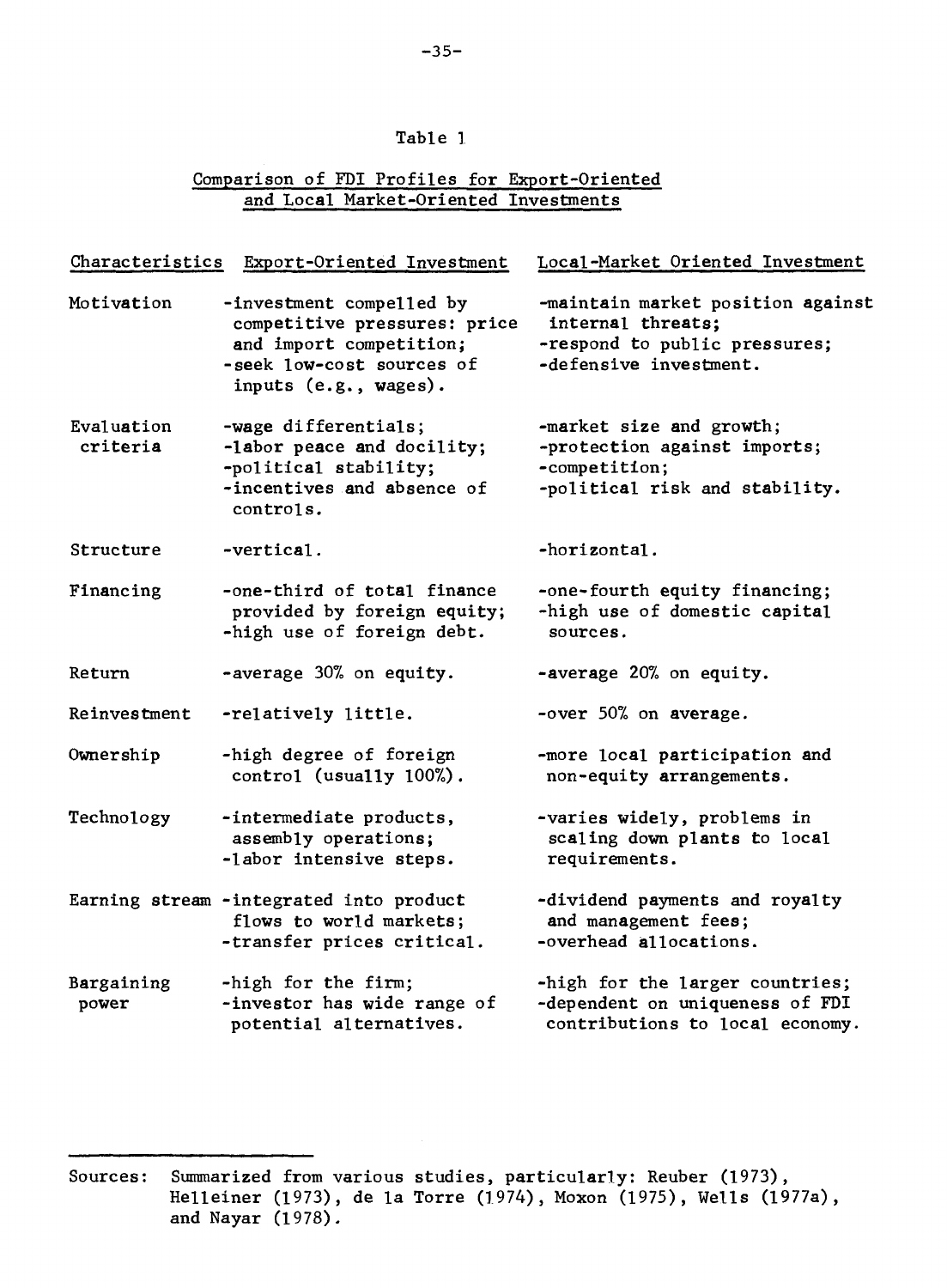# Figure 1

# Preferred Strategic Posture in Foreign Markets According to Market Attraction and Political Climate

|                                                                               |            | Good                                                                                                                                        | Unstable                                                                                                                                                                                                                            | Poor                                                                                                                      |  |
|-------------------------------------------------------------------------------|------------|---------------------------------------------------------------------------------------------------------------------------------------------|-------------------------------------------------------------------------------------------------------------------------------------------------------------------------------------------------------------------------------------|---------------------------------------------------------------------------------------------------------------------------|--|
| Market<br>Attractiveness<br>or degree of<br>Fit With<br>Corporate<br>Strategy | High       | Maximum commitment of<br>human and financial<br>resources and high<br>risks: wholly-owned<br>affiliates preferred.                          | Limit financial exposure Minimize financial expo-<br>while sustaining market<br>and human investments;<br>tolerance for commercial accept normal commercial minority position with<br>risks; majority-owned<br>affiliate preferred. | sure consistent with<br>market presence; aim for<br>licensing as a long-<br>term hedge.                                   |  |
|                                                                               | Medium     | Maintain high resource<br>commitment and risk<br>tolerance subject to<br>better alternative<br>investment<br>opportunities.                 | Unwilling to commit<br>significant resources;<br>prefer to act through<br>joint venture if<br>necessary or<br>appropriate.                                                                                                          | Little interest in<br>market presence; pursue<br>only if possible<br>without financial<br>exposure of any<br>consequence. |  |
|                                                                               | <b>Low</b> | Indifferent to market<br>opportunities; token<br>financial or human<br>commitment possible;<br>independent distributor<br>or joint venture. | Little if any resource<br>commitment desirable;<br>export sales agents<br>preferred vehicle for<br>any market activity;<br>licensing possible.                                                                                      | No interest<br>except for occasional<br>exports or limited<br>licensing<br>agreements.                                    |  |

# Assessment of Political/Investment Climate

 $\blacksquare$ 96

 $\mathbf{I}$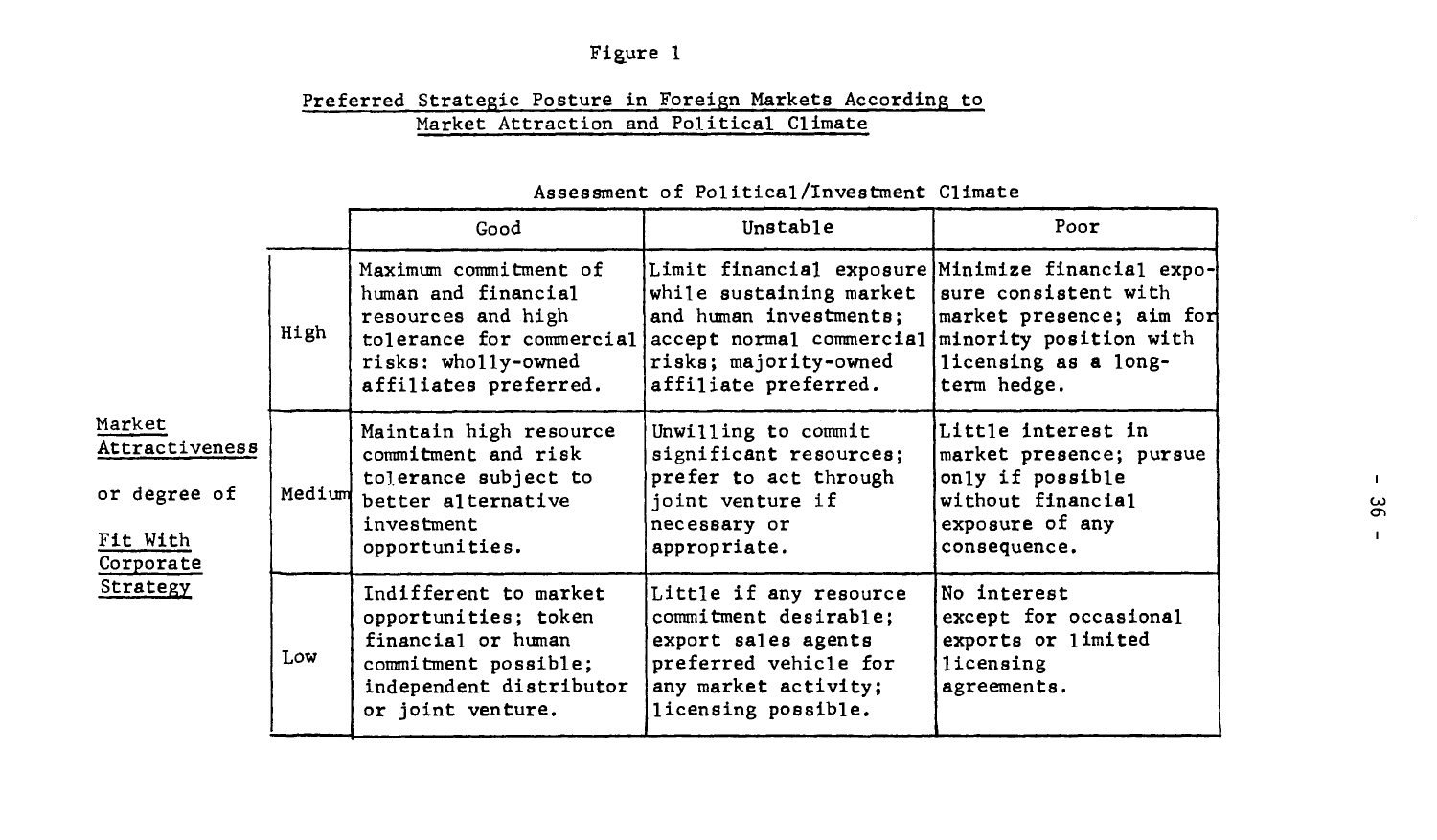



**the Level of Restrictions Imposed on Entry**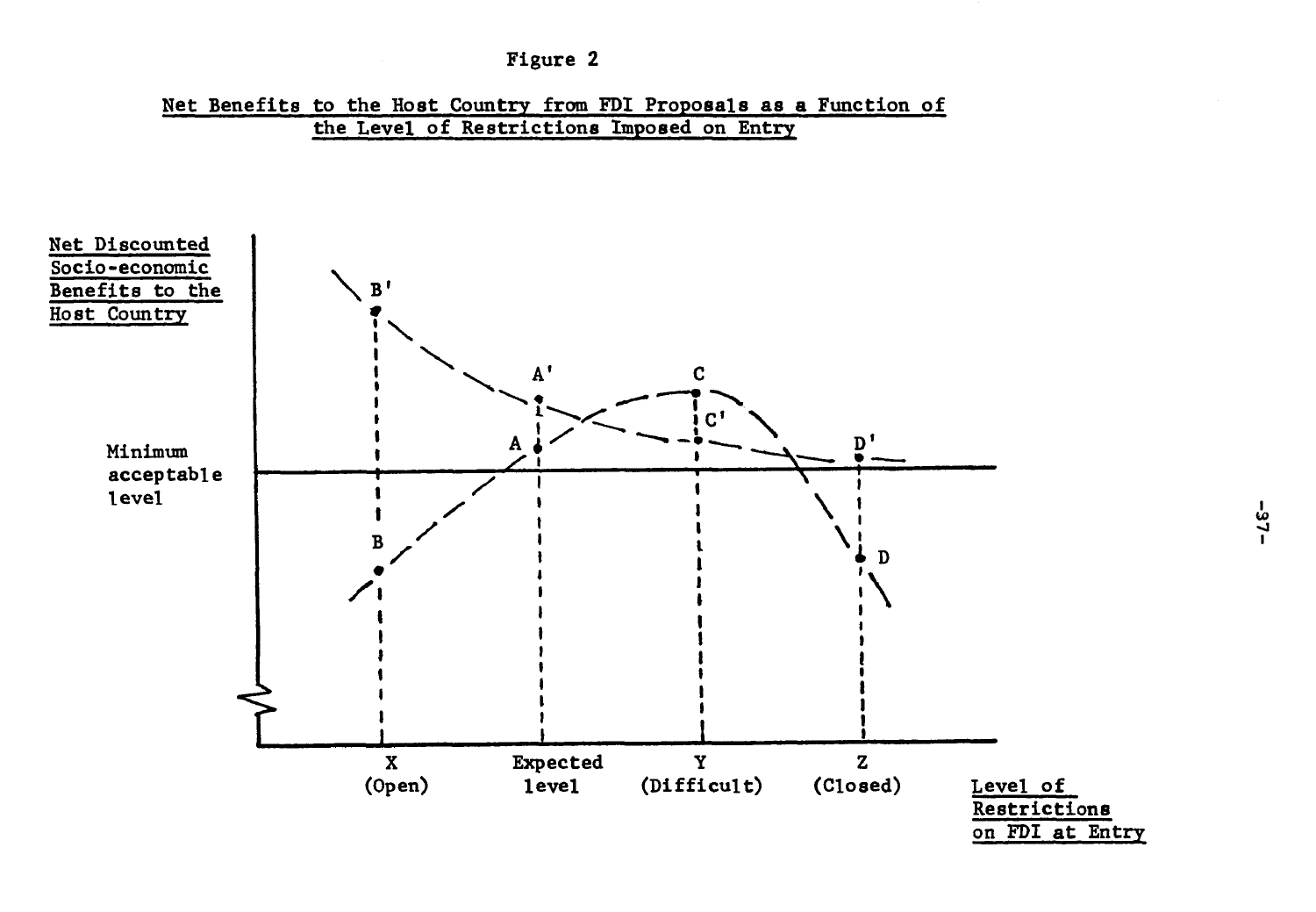-38-

# Total Potential Supply of FDI to the Host Country under Alternative Levels of Entry Restrictions

Total Potential Inflow of FDI

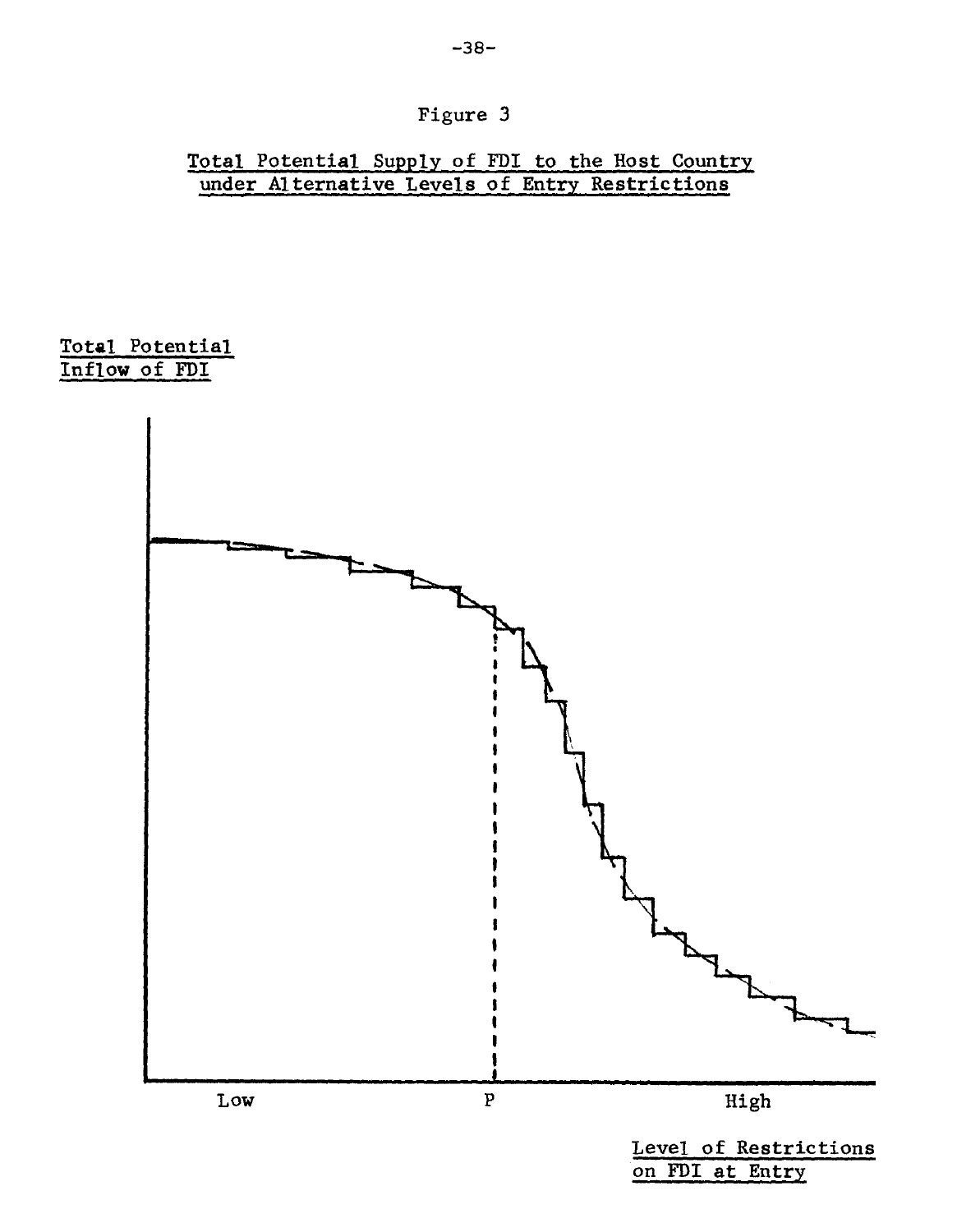

**Total Benefits to the Host Country from Ail Potential FDI Flows as a Funtion of the Level of Entry Restrictions** 



ا<br>ئا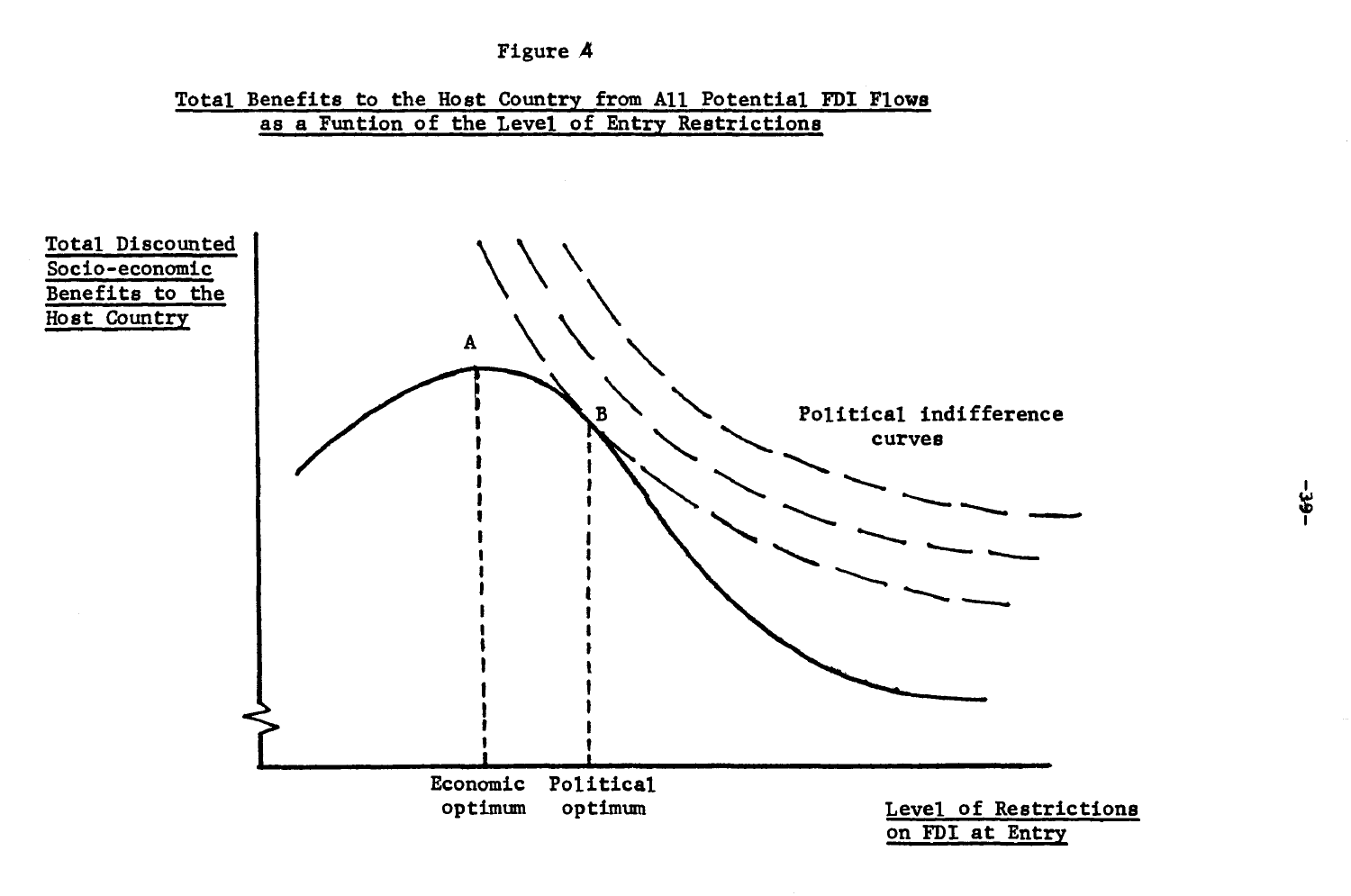### Footnotes

- ${}^{1}$ For a detailed discussion of these trends see Billerbeck and Yasugi (1979), the UN (1973 and 1978), the OECD (1978) and the Survey of Current Business, US Department of Commerce, various issues. For non-US investors in particular, see Yoshino, T. (1980), Business Week (1980), Heenan and Keegan (1979), Kojima (1979), Van den Buicke (1979), Agmon and Kindleberger (1977) and Franko (1976).
- $2$ Many of these are in fact not all that new and may not involve any investment in the traditional sense, e.g., turn-key projects, management and marketing contracts, technology agreements, fade-out formulas, etc. For **a**  review of these developments see Oman (1980).
- $^3$ For a compendium of the principal works see, for example, Cover (1974), Mekeirle (1979) and UN (1977).
- $^{4}$ See, for example, Aharoni (1966), Aliber (1970), Caves (1971), Vernon (1971), Hymer (1976), Buckley and Casson (1976), Lall and Streeten (1977), and Hood and Young (1979). Stevens (1974) surveyed a total of 45 studies which try to explain the multinational investment function. Most were profit maximizing modéls, but a few cite other rationales such as behavioral, growth, oligopolistic, market share maximization, risk minimization and portfolio theory as the basis for their theoretical construct. Also, see this Anniversary Issue for a more recent summary of the relevant theories.
- <sup>5</sup>The literature here is extremely rich. See, for example, Franko (1971 and 1976), Stopford and Wells (1972), Dymsza (1972), Robbins and Stobaugh (1973) and Brooke and Remmers (1978). For examples of how two different sets of policies change over time in response to strategic changes, see Stobaugh (1970) and Franko (1974).
- 6 Conversely, the more important the prospective investment is to the firm, the more it may be willing to give up in order to go forward with it. But not to the extent that the firm will sacrifice its ability to capture the expected gains since in that case it may be worse off with the investment than without it.
- $7$ The two words are used advisedly throughout this discussion. By strategy, we mean the broader, guiding choices which the government makes in organizing and directing the socio-political forces at its disposai. Policies, on the other hand, are limited to definite spheres of activity (e.g., economic) and subject to frequent change as conditions warrant.
- <sup>8</sup>The debate was particularly acrimonious in Latin America. The main arguments can be found in Hirschman (1968). Keesing (1968) and Macario (1964). Two can be found in Hirschman (1968), Keesing (1968) and Macario (1964). extensive empirical analyses were conducted almost simultaneously by the World Bank and the OECD in the late 1960s for the purpose of shedding light<br>on the relative lack of progress in development in general. They both on the relative lack of progress in development in general. supported, with certain qualifications, the need for more open development policies in the future. See Balassa et. al. (1971), and Little, Scitovsky and Scott (1970) for summaries of both studies.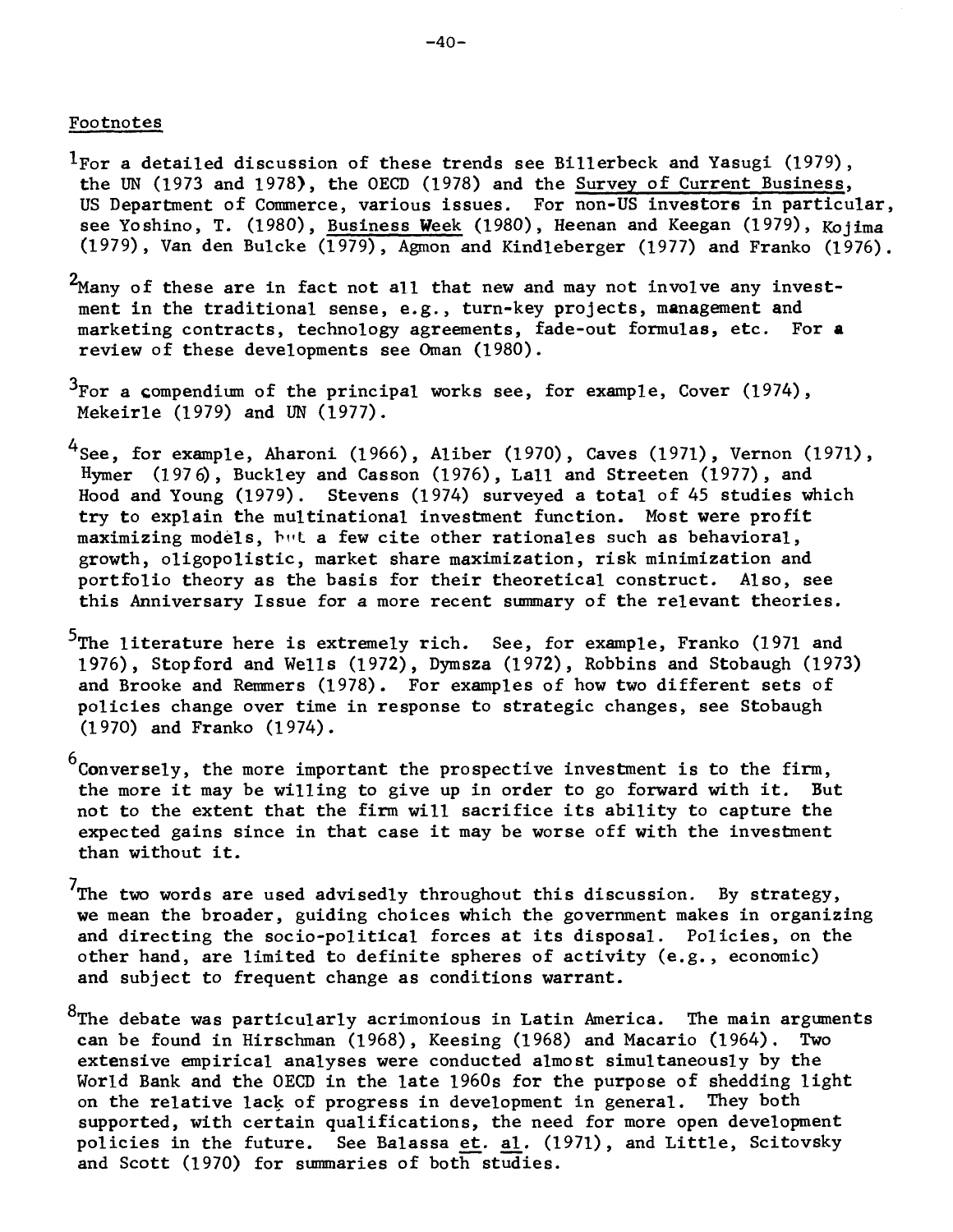- $9$ See, for example, Sunkel (19 ) and Streeten (1971). Reuber (1973), p. 21, concludes: "... many of the alleged inadequacies in the performance of foreign-controlled firms are primarily determined by the size and circumstances of the host-country economy, including government policies on tariffs, competition, taxes, research and education, rather than by foreign ownership and control as such."
- $10$ Reuber (1973), p. 17, points out, for example, that, "Protectionist opposition to foreign investment is analogous to protectionist opposition to imports and, similarly, is sometimes manifest by cloaking vested selfinterest in articulate nationalism."
- $11$ For a description of Mexico's policies on FDI and their changes over time, see Wionczek (1967), Wright (1971), and Bennet et. al. (1978).
- 12The argument is in many ways reminiscent of the older debate on the distribution of the gains from trade as put forward by Prebisch (1959 and 1962), and Singer (1950). For a modern interpretation **see** Bacha (1977). For an application of the argument of "disproportionality" to FDI see Penrose (1970).
- <sup>13</sup>A diversified sampling would include Vernon (1968), Gabriel (1972), Reuber (1973), Barnett and Müller (1974), Bos, Sanders and Secchi (1974), Lall and Streeten (1977), Hawkins (1979), Parry (1980), and Frank (1980). The UN (1973 and 1978) studies cite most other relevant analyses.

 $14$ Two of the main methodologies are the Little and Mirrless (1969) so-called "OECD Method", and the "UNIDO Method" found in UN (1972). For an evaluation of their role in determining FDI contributions to development, see Little and Mirrless (1974), and Lall and Streeten (1977): pp. 159-80 for an example of the method in use, and pp. 49-53, 85-86, and 184-88 for a discussion of its limitations. Lal (1975), pp. 37-93, also has an excellent section on the principal issues involved in applying the C-B methods to evaluating FDI in developing countries. A more recent discussion of these issues can be found in Cody, Hughes and Wall (1980).

 $15$ See, for example, Stopford and Wells (1972), de la Torre (1974), and Penrose (1976). Reuber (1973), pp. 185-86, makes the same points: "General policies that treat all investments the same way may have differential effects. For example: (1) policies that insist on (local) majority ownership  $\ldots$  seem likely to discriminate against vertical type export-oriented investment in favor of horizontal type locally-oriented investments; (2) given the role of the size of the market, it is evident that for a large majority of developing countries, horizontal type investments in many industries are not very practical. Most developing countries wishing to attract foreign investment in industries which are capital intensive, will have to think in terms of vertical type export-oriented investments unless they are prepared to pay whatever subsidy may be necessary to meet the supply price of capital. On the other hand, if such countries wish to attract vertical type investments, it may be necessary to accept some of the characteristics of this type of investment, such as relatively high levels of foreign control and a relatively weak bargaining position vis-a-vis the foreign investor. Moreover, this is the type of investment where such problems as profit transfer via pricing policies become extremely important and may require substantially different policies than pursued in the past."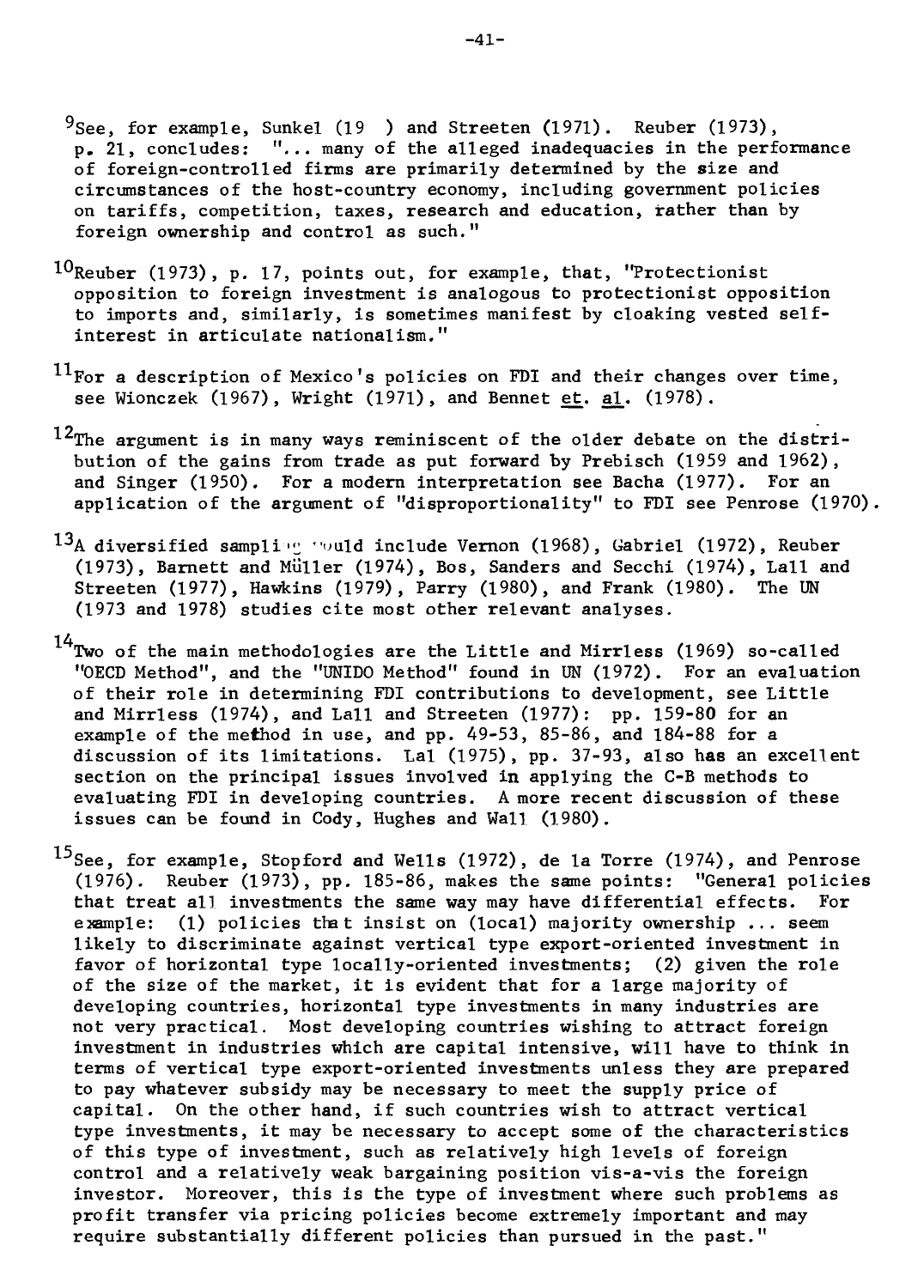- $16$ The vertical axis represents a composite of the results obtained from the appropriate cost-benefit analyses, accounting for alternative resource uses, and corrected for any perceived externalitites. Also, there may be an explicit weight function in the calculations which corrects for any suspected distortions in the data or in the parameters, or which over-penalizes certain undesirable results and rewards particularly useful contributions.
- $17$ The connecting dotted line is obviously of no significance since no continuous function is assumed to exist for any one firm's reaction. In fact, the firm's reaction is probably Gloser to a step function as major changes in restrictions induce discrete changes in parent company policy towards the affiliate.
- $18$ It would be relatively easy to complicate matters further by introducing a time horizon. Presumably, as the country grows it becomes more attractive to foreign investors and the reaction functions of these would tend to shift upwards and to the right. It should be noted also that changes in government policy (e.g., a decrease in the level of protection) may have a uniformly positive effect on ail prospective investors' contributions. Finally, the model assumes no collusion on the side of the investors, a hotly debated issue as can be seen in Newfarmer and Mueller (1975) and Knickerbocker (1976).
- $19$ Smith and Wells (1976) observed the same trend in the mining sector. Many recent agreements call for the foreign investor to make significant contributions to a "development fund" (New Guinea) or bring in auxiliary manufacturing industries (Malta). See pp. 111-12.
- $20$ This is akin to the trade-offs between political and economic objectives discussed in Section I. Penrose (1971) argued along the same lines that the feeling of controlling one's own destiny is a source of "psychic utility" and, therefore, a legitimate political objective.
- $21$ We must not lose sight in the discussion of the fact that such an analytical framework is both time and country dependent. The relationship proposed in Figure 3 is going to be drastically different for Brazil than for Botswana; for Singapore than for India. Second, as time brings about changes in market attractiveness and in the investment climate, the relationships will shift<br>to reflect these basic changes in the underlying functions. This is one of to reflect these basic changes in the underlying functions. the reasons for which time-limited arrangements have been recommended, particularly in the extractive sector where the changes tend to be rapid.
- $22_{\text{One of the best known examples is Vaitsos' study of the Colombian drug}}$ industry (1974).
- $23$ To this analysis of structural factors, Young (1975) adds our previous notion that in real-world situations the relevant actors are mostly complex collective entities rather than individuals. He notes (p. 396) that the external behavior of a collective entity is apt to fluctuate as a function of changing fortunes in its internat bargaining process, and that the members which form such entities often experience role conflicts that affect participation in the decision-making processes of the collective entity and, therefore, the external behavior of the collective entity itself. If a common set of objectives exists and is made explicit, it can serve as the basis for resolving internal conflict. If not, the battle may be lost before it starts.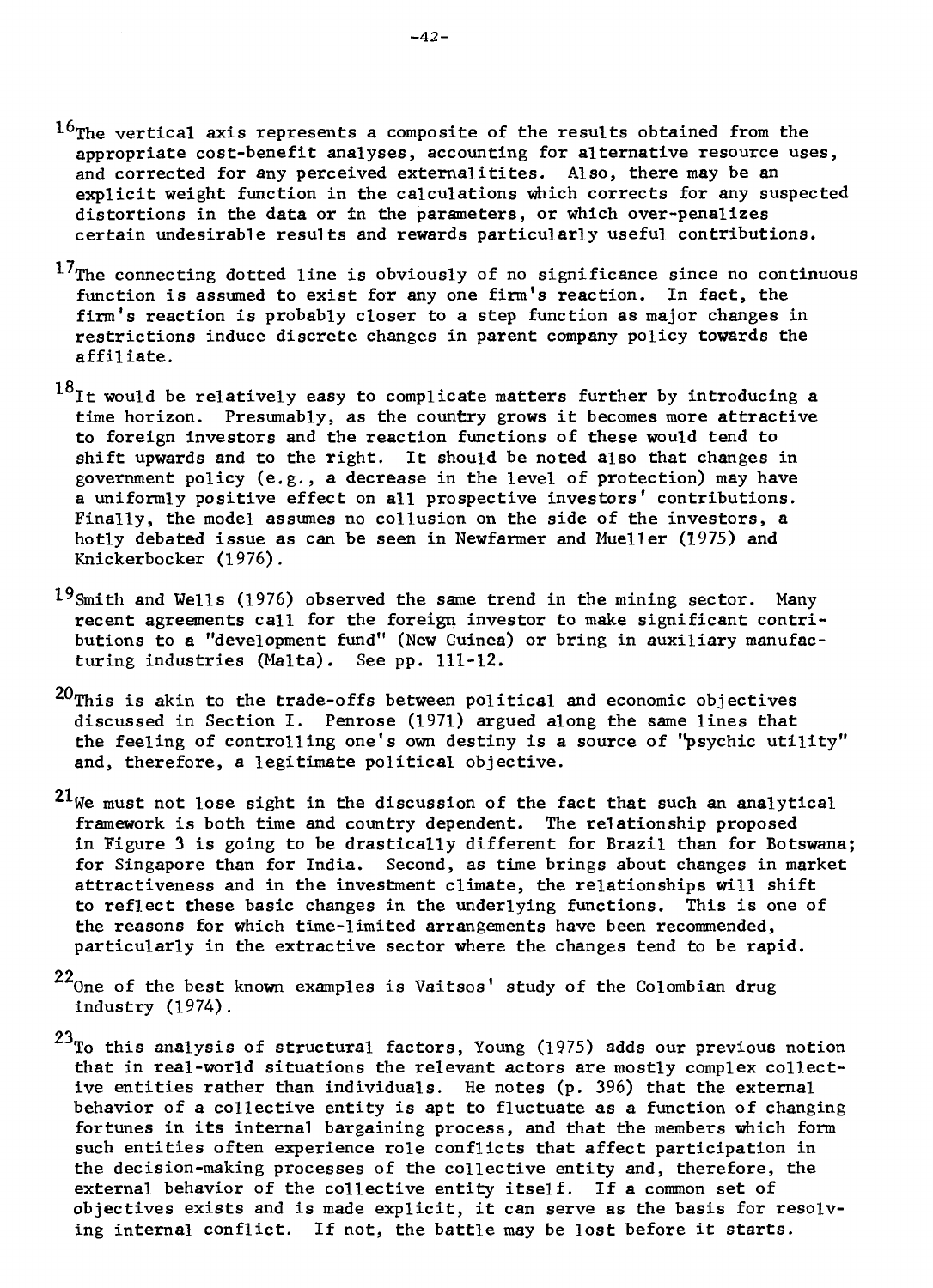- $24$ For a discussion of these issues see UN (1978), pp. 118-20, and Smith and Wells (1976), passim. The former (Table V-1, pp, 314-17) has a listing of some recent negotiation case histories in the petroleum and non-fuel mineral sectors.
- $25$ One should emphasize the total lack of enthusiasm for international initiatives (codes of conduct, harmonization policies, etc.) that Robinson (1976) found among the thirteen developing countries in his semple (pp. 332-34).
- $26$ See UN (1978), p. 115, fn. 275, for an example of one proposed contract where the investor insisted on a 'most-favored-company" clause whereby it would obtain all benefits and concessions the government might make in the future to other foreign investors in the same field.
- <sup>27</sup>See Penrose (1978), UN (1978), pp. 137-42, and Lall and Streeten (1977), p. 216, on some of these issues.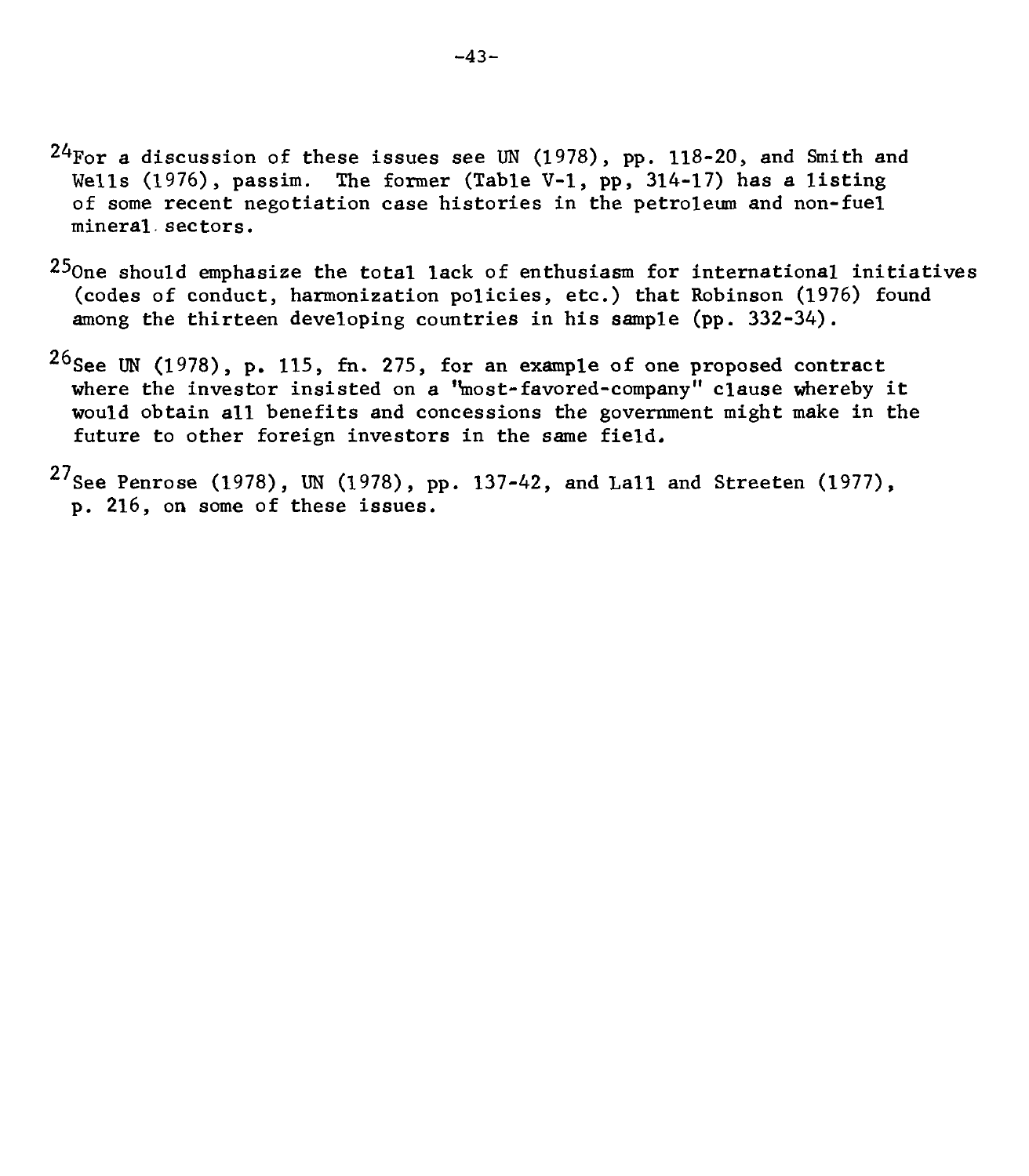#### Appendix

A simple example can illustrate the use of multi-attribute utility models in negotiations. Assume that the demands of the host country in relation to a particular foreign investment proposal are as follows:

> -60% of local domestic capital in the affiliate; -two government representatives on the Board of Directors; and -a corporate tax rate of 50% on earnings.

The prospective investor, on the other hand, argues for the following limits and concessions:

> -no more than 40% domestic capital participation; -no government representatives on the Board; and -a corporate tax holiday for a minimum of five years.

Each party then assigns "importance weights" to each of these issues, keeping in mind that each weight represents the importance of the difference between the respective positions of each party and not the absolute importance attached to the issue itself. Assume that this results in the following distribution of weights for the three issues under negotiation:

|                            | MN C | LDC             |
|----------------------------|------|-----------------|
| -local participation       | 60   | 25              |
| -government representation | 20   | 50 <sup>.</sup> |
| -tax treatment             | 20   | 25              |

By attributing a weight of 50 to government representation on the company's board and a weight of 25 to local capital participation, this should not be interpreted to mean that the government considers local participation one-half as important as having representatives on the Board. Instead, it means that the government negotiators consider the change from the MNC position to their position on the representations issue to be twice as important as the change from the MNC position to the government's position on the ownership issue. These importance weights can also be interpreted in terms of indifference judgments. For example, the government position implies that it would be indifferent about an agreement in which it had won the representation issue and lost the other two issues, and an alternative agreement in which its position on both local participation and tax liability was upheld but lost completely on the question of government representatives to the Board.

The next step would consist of assessing each party's utility distribution on each issue under negotiation. The relative importance of intermediate positions, adjusted for the overall importance weights, could then be represented as in the graphs below. The MNC's reluctance to yield majority control, for example, shows in its utility curve for that issue. On the other hand, the firm appears to have a linear attitude with respect to the question of a tax holiday. The government's satisfaction with Board representation also appears not to be greatly affected if only one official is permitted, but it drops rapidly afterwards.\*

<sup>\*</sup>Since this issue cannot be resolved except for integer units, the analysis needs a slight modification. For simplicity, it is handled here as if it were a continuous relationship.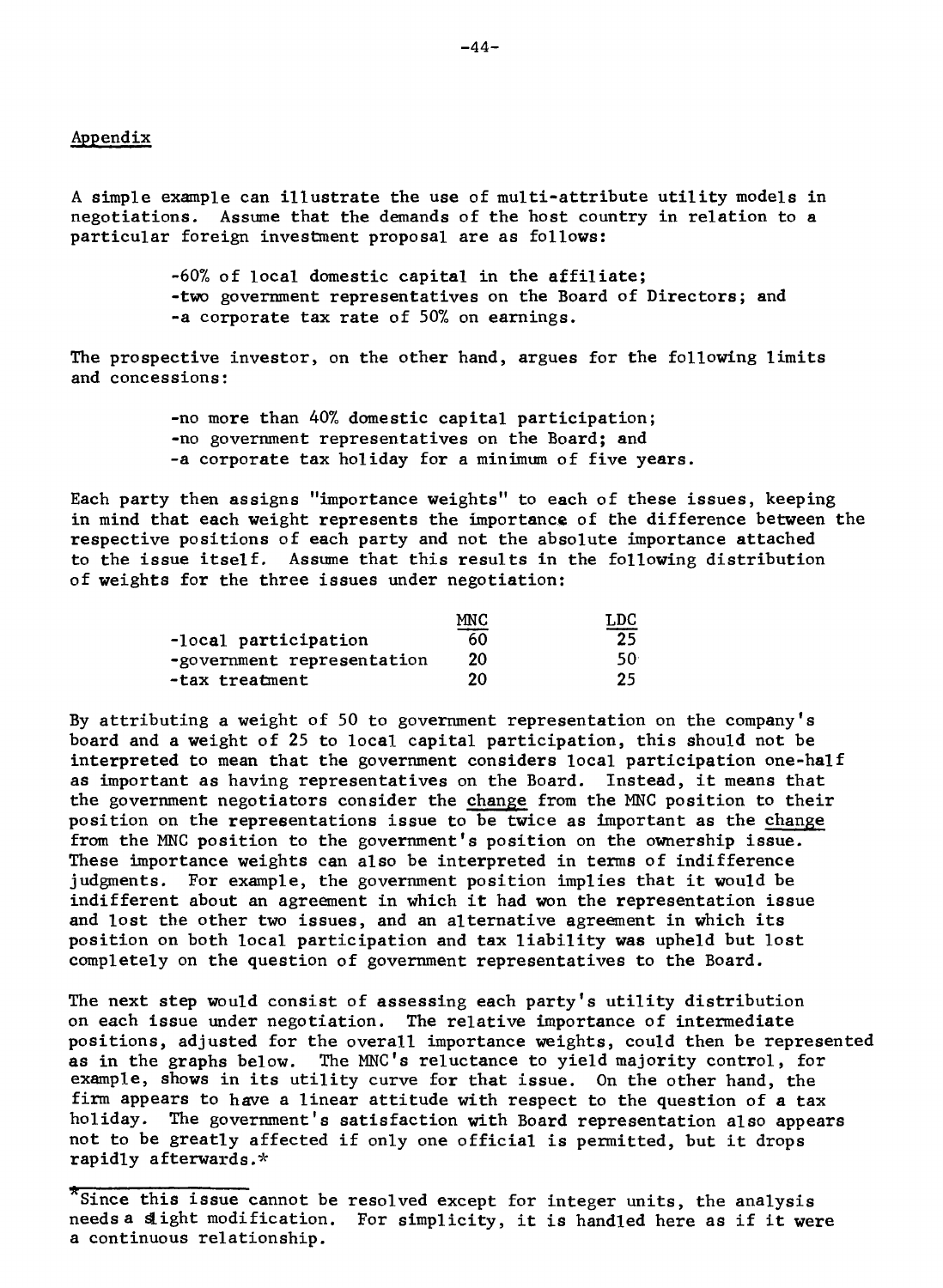

The asterisks in these graphs indicate the position yielding the maximum possible joint utility on each issue. One could envisage two likely solutions summarized in the following table:

|                    | Outcome A:            |     |       | Outcome B:               |            |            |
|--------------------|-----------------------|-----|-------|--------------------------|------------|------------|
|                    | Maximum Joint Utility |     |       | Splitting the Difference |            |            |
|                    | Final<br>Scores       |     | Final | Scores                   |            |            |
|                    | Agreement             | MNC | LDC   | Agreement                | MNC        | LDC        |
|                    |                       |     |       |                          |            |            |
| Participation      | 40%                   | 60  | Ð     | 50%                      | 10         |            |
| Representation     | 2                     | 0   | 50    |                          | 5          | 35         |
| Tax holiday (yrs.) | 3                     | 12  | 20    | $2\frac{1}{2}$           | <u> 10</u> | <u> 21</u> |
| Totals             |                       | 72  | 70    |                          | クら         | 63         |

The first agreement is found by obtaining the "maximum joint utility" solution (a Pareto optimum one) on each of the issues under negotiation; the second outcome is the result of "spiitting the differnece" on all issues. The results are obvious: when there are asymmetric preferences, the optimal solution is difficult to find, but it does not lie in seeking compromises on each issue. Negotiators on both sides should evaluate instead their own and their opponent's utility preferences which may lead them to concede completely on certain issues while standin g fast on those important questions where they may gain full concessions.<sup>#</sup>

 $*$ It should be noted that most symplifying assumptions made thus far can be dropped without major problems. A troublesome exception is the problem of providing false information on relative preferences to the opposition. For more on this see Young (1975), pp. 392-93. Another kink is introduced by the interplay of legal and illegal bargaining tactics, e.g., the making of surreptitious and obviously secret agreements, the flaunting of official rules assumed to be "above" the negotiations, corruption, etc.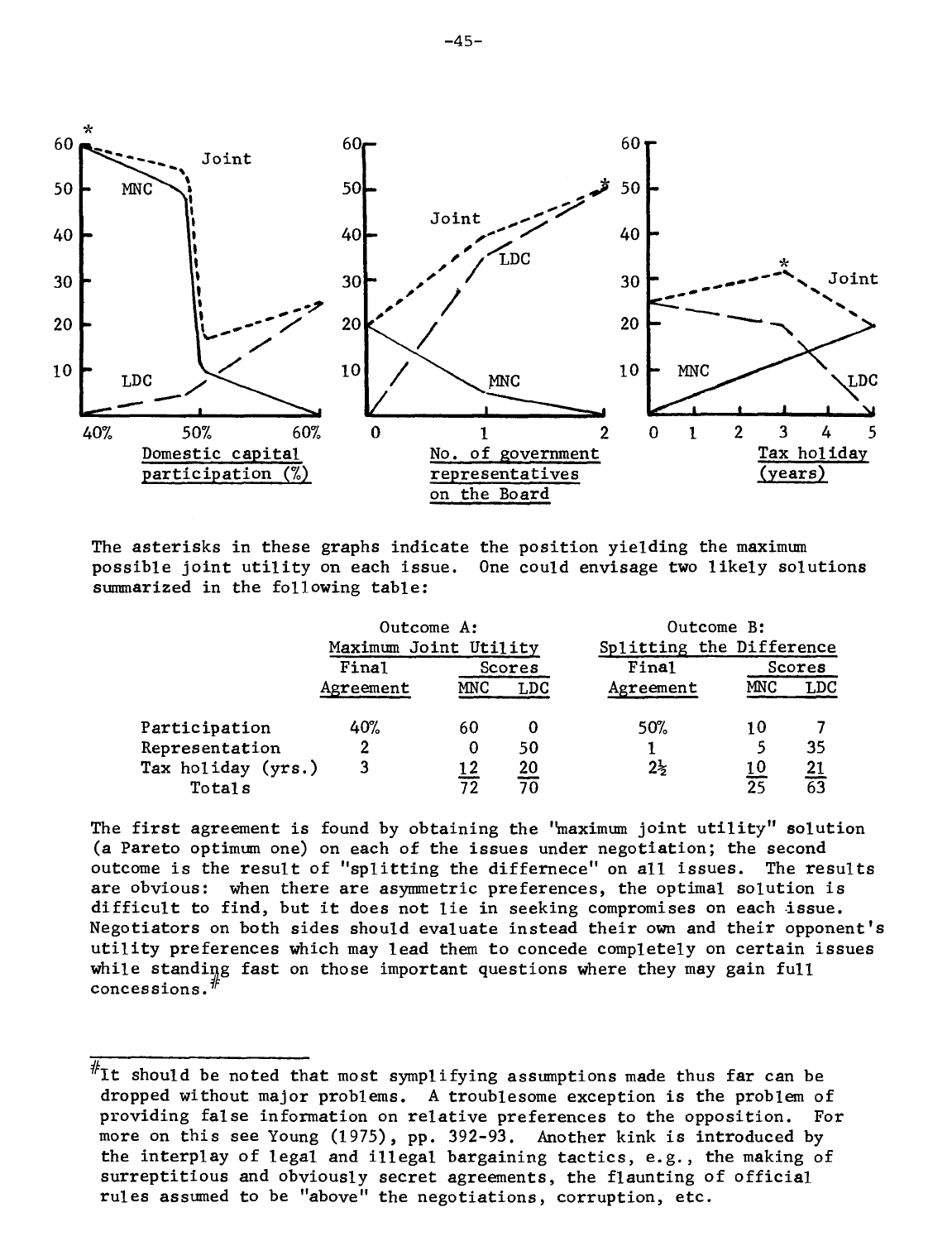- Agmon, T., and C. P. Kindleberger (eds.), Multinationals from Small Countries (Cambridge, Mass.: MIT Press, 1977).
- Aharoni, Yair, The Foreign Investment Decision Process (Boston: Harvard University Press, 1966).
- Aliber, Robert Z., "A Theory of Direct Foreign Investment" in C. P. Kindleberger (ed.), The International Corporation (Cambridge, Mass.: MIT Press, 1970), pp. 17-34.
- Allen, Thomas W., The Asean Report (Hong Kong: Dow Jones Publishing Co., 1979).
- Atkinson, G. M., The Effective Negotiator (London: Quest Research Publications, 1977).
- Bacha, Edmar L., From Prebisch-Singer to Emmanuel: The Simple Analytics of Unequal Exchange (Cambridge, Mass.: Harvard Institute for International Development, January 1977).
- Balassa, Bela, et. al., The Structure of Protection in Developing Countries (Baltimore: Johns Hopkins Press, 1971).
- Barclay, Scott, and C. R. Peterson, "Multi-Atribute Utilities Models for Negotiations", (Washington, D.C.: DDI Report No. 76-1, March 1976).
- Barnett, R. J., and R. E. Muller, Global Reach (New York: Simon and Schuster, 1974).
- Bennett, D., M. J. Blachman and K. Sharpe, "Mexico and Multinational Corporations: An Explanation of State Action" in Joseph Grunwald (ed.) Latin America and the World Economy: A Changing International Order (Beverly Hills, Cal.: Sage Publications, 1978), pp. 257-82.
- Billerbeck, K., and Y. Yasugi, Private Direct Foreign Investment in Developing Countries (Washington, D.C.: World Bank Staff Working Paper No. 348, July 1979).
- Bos, H. C., M. Sanders and C. Secchi, Private Foreign Investment in Developing Countries (Dordrecht, Holland: Reidel, 1974).
- Brooke, M. Z., and H. L. Remmers, The Strategy of Multinational Enterprise 2nd. Edition (London: Pitman, 1978).
- Buckley, Peter J., and Mark Casson, The Future of Multinational Enterprise (London: Macmillan, 1976).
- Business Week, "Japanese Multinationals: Covering the World with Investments", Business Week (June 16, 1980), pp. 92-102.
- Caves, Richard E., "International Corporations: The Industrial. Economics of Foreign Investment", Economica, Vol. 38:149 (February 1971), pp. 1-27.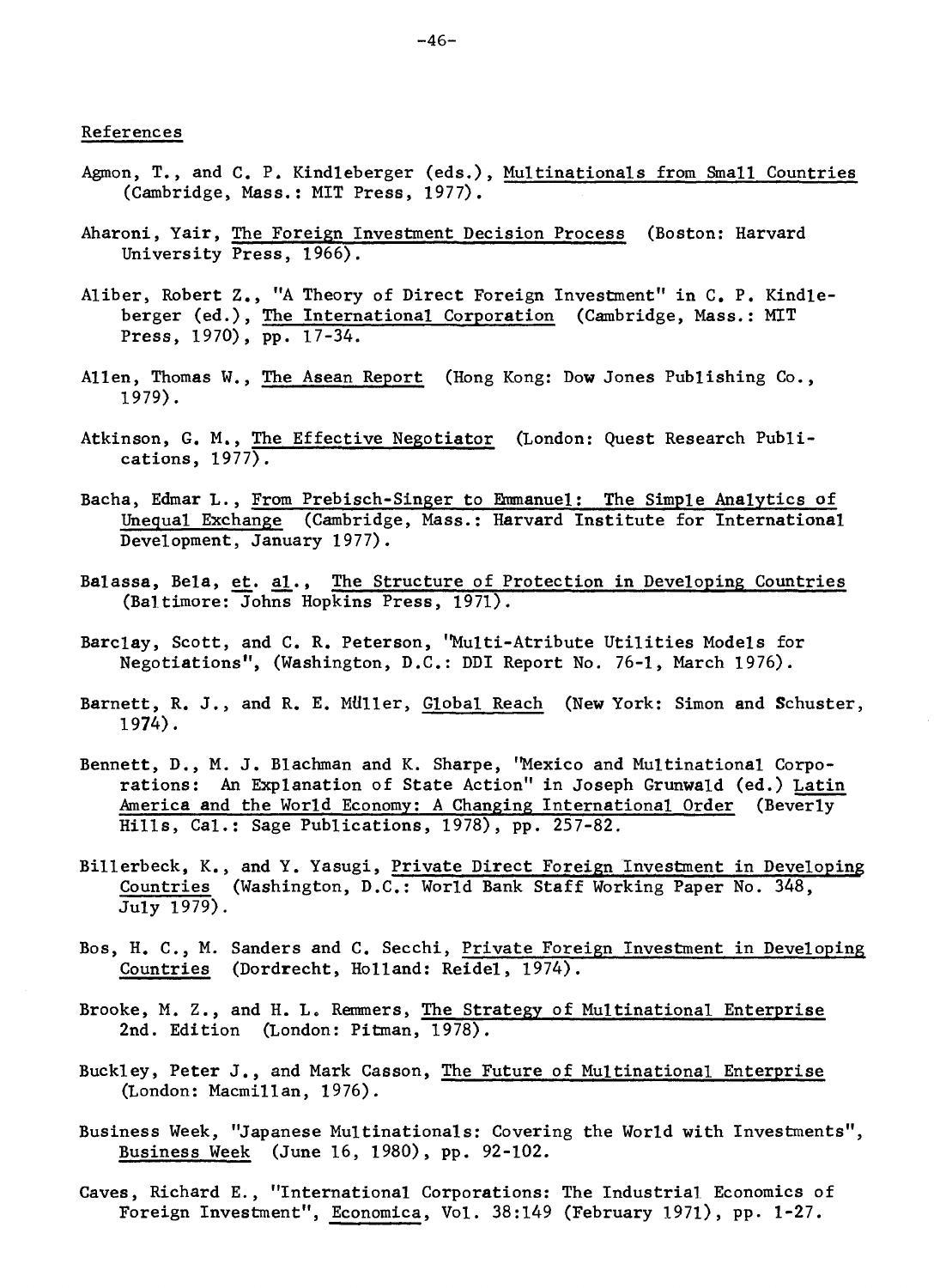- Cody, John, Helen Hughes and David Wall **(eds.),** Policies for Industrial Progress in Developing Countries (New York: Oxford U. Press, 1980).
- Cover, Cecelene, Bibliography on Private Foreign Investment (Paris: OECD Development Centre, 1974).
- de la Torre, Jose, "Foreign Investment and Export Dependency", Economic Development and Cultural Change, Vol. 23:1 (October 1974), pp. 133-50.
- Draper, Charles, Private Foreign Investment in Asean (Bangkok: Ecocen, Study No. 7, February 1974).
- Dunning, John H., "The Distinctive Nature of the Multinational Enterprise" in J. H. Dunning (ed.), Economic Analysis and the Multinational Enterprise (London: Allen & Unwin, 1974), pp. 13-30.
	- , "Toward an Eclectic Theory of International Production: Some Empirical Tests", Journal of International Business Studies Vol. 11:1 (Spring/Summer 1980), pp. 9-31.
- Dymsza, William A., Multinational Business Strategy (New York: McGraw-Hill, 1972).
- Frank, Isiah, Foreign Enterprise in Developing Countries (Baltimore: Johns Hopkins, 1980).
- Franko, Lawrence G., Joint Venture Survival in Multinational Corporations (New York: Praeger, 1971).
	- "International Joint Ventures in Developing Countries: Mystique and Reality", Law and Policy in International Business, Vol. 6:2 (Spring 1974), pp. 315-36.
		- , The European Multinationals (London: Harper & Row, 1976).
- Gabriel, Peter P., "MNCs in the Third World: Is Conflict Unavoidable?", Harvard Business Review, Vol. 50:4 (July-August 1972), pp. 93-102.
- Goodnow, J. D., and J. E. Hansz, "Environmental Determinants of Overseas Market Entry Strategies", Journal of International Business Studies, Vol. 3:1 (Spring 1972), pp. 33-50.
- Hawkins, Robert G. (ed.), The Economic Effects of Multinational Corporations (Greenwich, Conn.: JAI Press, 1979).
- Heenan, D. A., and W. J. Keegan, "The Rise of Third World Multinationals", Harvard Business Review, Vol. 57:1 (January-February 1979), pp. 101-9.
- Helleiner, G. K., 'Manufactured Exports from Less-Developed Countries and Multinational Firms", The Economic Journal, Vol. 83:329 (March 1973), pp• 21-47.
- Hirschman, Albert O., "The Political Economy of Import-Substitution Industrialization in Latin America", Quarterly Journal of Economics, Vol. 82:1 (February 1968), pp. l-32.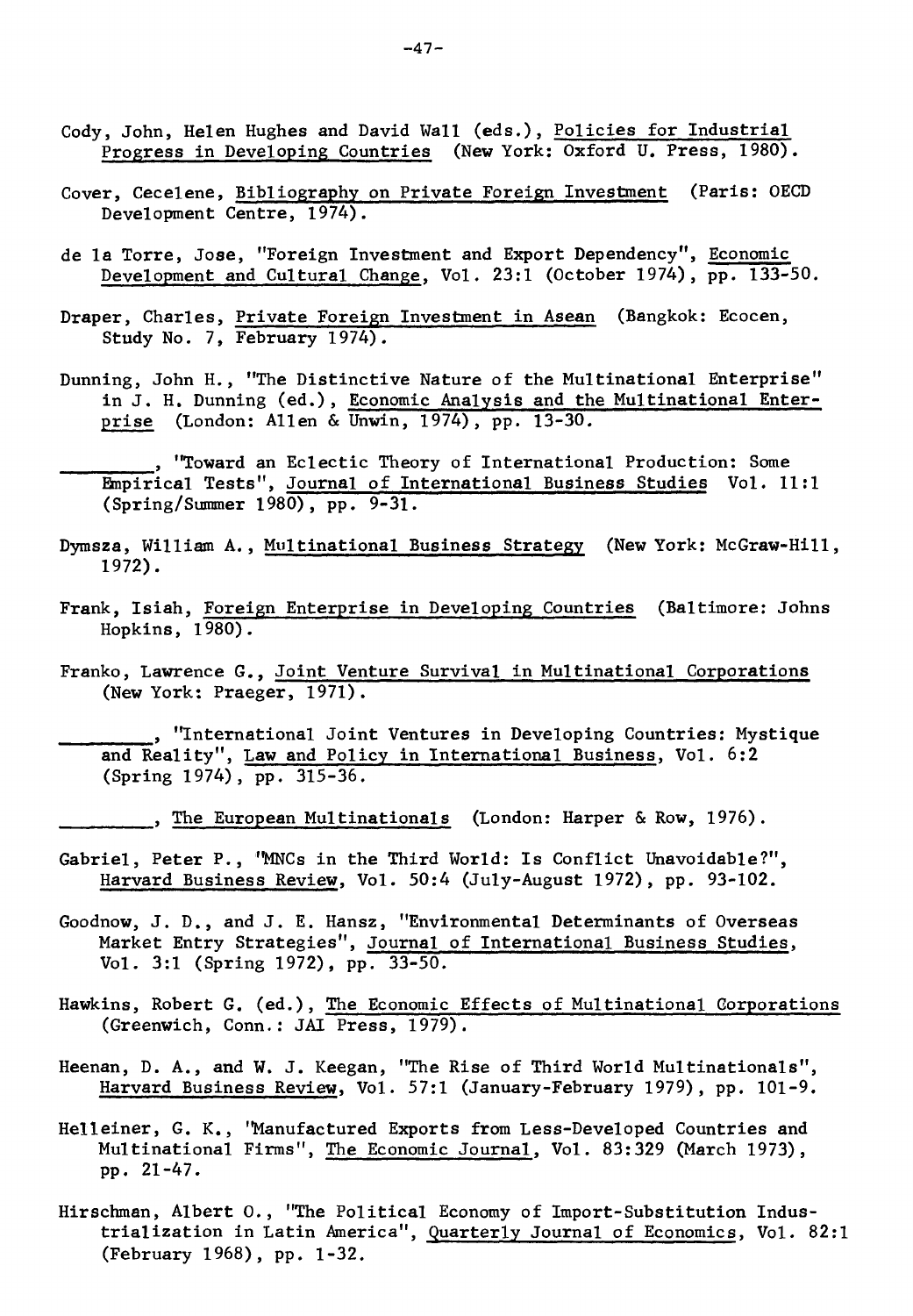- Hood, N., and S. Young, The Economics of the Multinational Enterprise (London: Longman, 1979).
- Hymer, Stephen H., The International Operations of National Firms: A Study of Direct Foreign Investment (Cambridge, Mass.: MIT Press, 1976).
- Iklé, Fred C., How Nations Negotiate (New York: Praeger, 1964).
- Kapoor, Ashok, Planning for International Business Negotiations (Cambridge, Mass.: Ballinger, 1975).
- Kapoor, Ashok, and John Fayerweather, Strategy and Negotiation for the International Corporation. (Cambridge, Mass.: Ballinger, 1976).
- Keesing, Donald B., "Outward-Looking Policies and Economic Development"; The Economic Journal, Vol. 77:306 (June 1967), pp. 303-20.
- Knickerbocker, Frederick T., 'Market Structure and Market Power Consequences of Foreign Direct Investment by Multinational Corporations", Occasional Paper No. 8 (Washington, D.C.: Center for Multinational Studies, June 1976).
- Kobrin, Stephen J., "Political Risk: A Review and Reconsideration", Journal of International Business Studies, Vol. 10:1 (Spring/Summer 1979), pp. 67-80.
- Kojima, Kiyoshi, Japanese Direct Foreign Investment (Tokyo: Charles Tuttle, 1979).
- Lal, Deepak, Appraising Foreign Investment in Developing Countries (London: Heinemann, 1975).
- Lall, Sanjay, and Paul Streeten, Foreign Investment, Transnationals and Developing Countries (London: Macmillan, 1977).
- Little, I. M. D., and Mirless, J. A., Manual of Industrial Project Analysis in Developing Countries -- Social Cost Benefit Analysis, Volume II (Paris: OECD, 1969).
	- , Project Appraisal and Planning for Developing Countries (London: Heinemann, 1974).
- Little, I. M. D., T. Scitovsky and M. Scott, Industry and Trade in Some Developing Countries: A Comparative Study (London: Oxford U. Press, 1970).
- Lombard, Francois J., "Screening Foreign Direct Investment in LDCs: Empirical Findings on the Colombian Case", Journal of International Business Studies, Vol. 9:3 (Winter 1978), pp. 66-80.
- Macario, Santiago, "Protectionism and Industrialization in Latin America", Economic Bulletin for Latin America, Vol 9 (Marck 1964), pp. 62-102.
- Mekeirle, J., Sociétés multinationales: Le guide CEEIM des sources d'information (Brussels: CEEIM, 1977).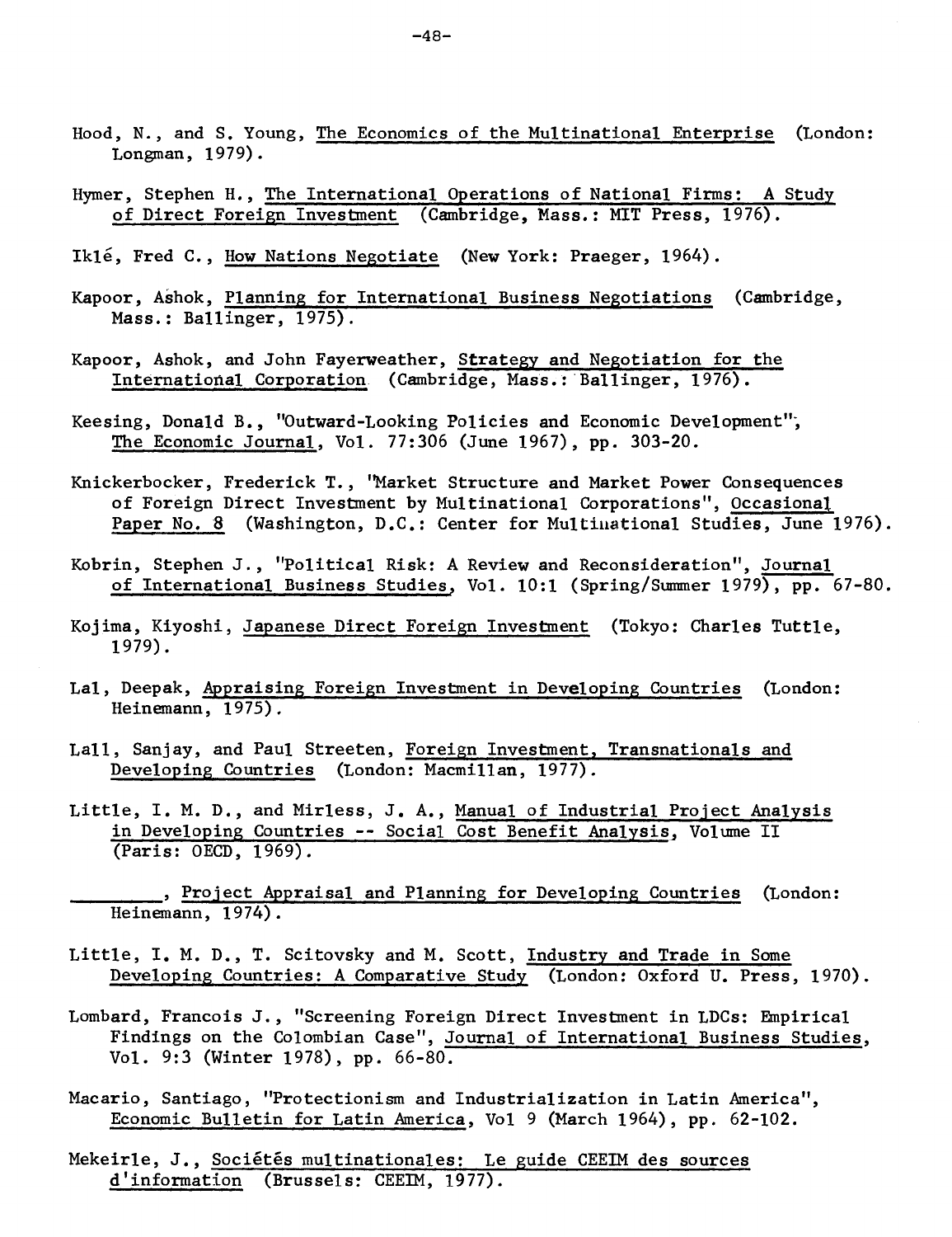- Moxon, Richard W., "The Motivation for Investment in Off-shore Plants: The Case of the U.S. Electronics Industry", Journal of International Business Studies, Vol. 6:1 (Spring 1975), pp. 51-66.
- Nayar, Deepak, "Transnational Corporations and Manufactured Exporta from Poor Countries", The Economic Journal, Vol. 88:349 (March 1978), pp. 59-84.
- Newfarmer, Richard S., and Willard F. Mueller, "Multinational Corporations in Brazil and Mexico: Structural Sources of Economic and Noneconomic Power", U.S. Senate, Subcommittee on Multinational Corporations of the Committee on Foreign Relations, 94th. Congress, lst. Session, 1975.
- OECD, Investing in Developing Countries, Fourth Revised Edition (Paris: OECD, 1978).
- Oman, Charles, "Changing International Investment Strategies: The 'New Forms' of Investment in Developing Countries", OECD Development Centre, CD/R(80)- 1314 (Working Document No. 7), 1980.
- Parry, Thomas G., The Multinational Enterprise: International Investment and Host-Country Impacts (Greenwich, Conn.: JAI Press, 1980).
- Penrose, Edith, "International Economic Relations and the Large International Firm" in Peter Lyon and E. F. Penrose (eds.), New Orientations: Essays in International Relations (London: Cass, 1970), pp. 114-22.
- , "The State and Multinational Enterprises in Less-Developed Countries" in John H. Dunning (ed.), The Multinational Enterprise (London: Allen & Unwin, 1971), pp. 221-39.
- "Ownership and Control: Multinational Firms in Less Developed Countries" in G. K. Helleiner (ed.), A World Divided -- The Less Developed Countries in the International Economy (Cambridge: Cambridge U. Press, 1976), pp. 147-74.
- , "Overview of Negotiations with TNCs", paper presented at the Round Table on Negotiations with Transnational Corporations (New York: UN Center for Transnational Corporations, April 1978).
- Prebisch, Raul, "Commercial Policy in the Underdeveloped Countries", American Economic Review, Vol. 49:2 (May 1959), pp. 251-73.

"The Economic Development of Latin America and its Principal Problems", Economic Bulletin for Latin America, Vol 3:1 (1962).

- Rackham, N., and J. Carlisle, "The Effective Negotiator", Parts 1 and 2, Journal of European Industrial Training, Vol. 2:6 (1978), pp. 6-11, and Vol. 2:7 (1978), pp. 2-5.
- Raiffa, Howard, "A Flight of Fancy: Hypothetical Management of a Hypothetical State-Owned Enterprise in a Hypothetical Country", manuscript (Boston: Harvard Business School, 1978).
- Reuber, Grant L., Private Foreign Investment in Development (Oxford: Clarendon Press, 1973).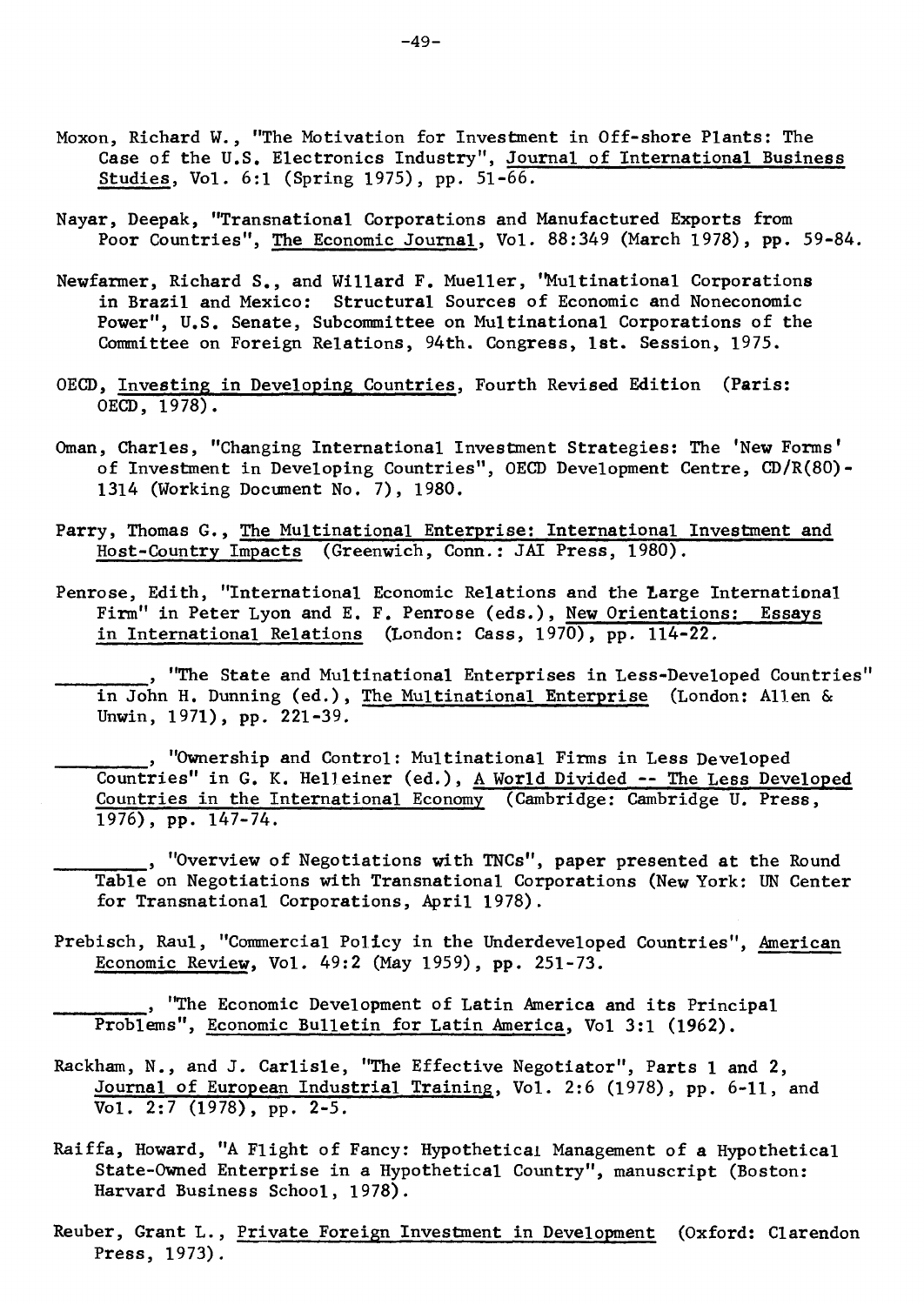- Robbins, S. M., and R. B. Stobaugh, Money in the Multinational. Enterprise (New York: Basic Books, 1973).
- Robinson, Richard D., National Control of Foreign Business Entry (New York: Praeger, 1976).
- Rubin, J., and B. Brown, The Social Psychology of Bargaining and Negotiation (New York: Academic Press, 1975).
- Schelling, T., The Strategy of Conflict (London: Oxford U. Press, 1960).
- Singer, H., "The Distribution of Gains Between Investing and Borrowing Countries", American Economic Review, Vol. 40:2 (May 1950).
- Smith, David N., and Louis T. Wells, Jr., Negotiating Third World Mineral Agreements (Cambridge, Mass.: Ballinger, 1976).
- Stevens, Guy V., "The Determinants of Investment", in J. H. Dunning (ed.), Economic Analysis and the Multinational Enterprise (London: Allen & Unwin, 1974), pp. 47-88.
- Stobaugh, Robert B.,'Financing Foreign Subsidiaries of U.S.-Controlled Multinational Corporations", Journal of International Business Studies, Vol. 1:1 (Summer 1970), pp. 43-64.
- Stoever, William A., "Renegotiations: The Cutting Edge of Relations Between MNCs and LDCs", Columbia Journal of World Business (Spring 1979), pp. 5-14.
- Stopford, J. M., and L. T. Wells Jr., Managing the Multinational Enterprise (New York: Basic Books, 1972).
- Strauss, A., Negotiations: Varieties, Contexts, Processes and Social Order (Los Angeles: Jossey-Bass Publishers, 1978).
- Streeten, Paul, "Costs and Benefits of Multinational Enterprises in Less-Developed Countries" in J. H. Dunning (ed.), The Multinational Enterprise (London: Allen & Unwin, 1971), pp. 240-58.
- Sunkel, Osvaldo, "Big Business and 'Dependencia': A Latin American View", Foreign Affairs, Vol. 50:3 (April 1972), pp. 517-31.
- United Nations, Guidelines for Project Evaluation (Vienne: UNIDO, 1972).
	- , Multinational Corporations in World Development (New York: U.N. Department for Economic and Social Affairs, 1973).
	- , Survey of Research on Transnational Corporations (New York: U.N. Centre on Transnational Corporations, 1977).
	- , Transnational Corporations in World Development: A Re-Examination (New York: U.N. Commission on Transnational Corporations, 1978).
- Vaitsos, Constantine, Intercountry Income Distribution and Transnational Enterprise (Oxford: Clarendon Press, 1974).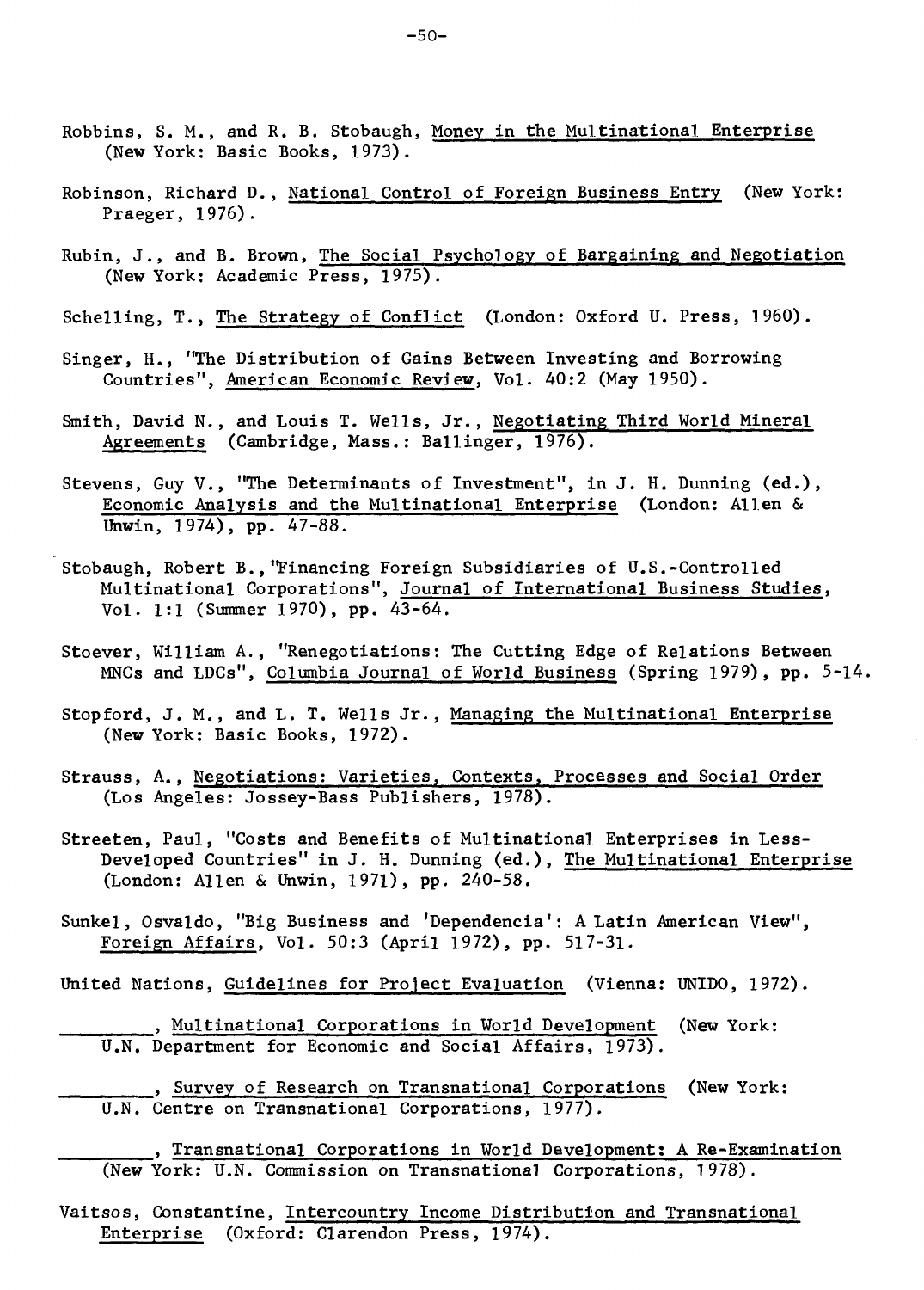- Van den Bulcke, D., et. al., Investment and Divestment Policies of Multinational Corporations in Europe (Westmead, England: Saxon House, 1979).
- Vernon, Raymond, "Conflict and Resolution Between Foreign Direct Investors and Less Developed Countries", Public Policy, Vol. 18 (Fall 1968), pp. 331-51.

, Sovereignty at Bay (New York: Basic Books, 1971).

, Storm over the Multinationals: The Real Issues (Cambridge, Mass.: Harvard U. Press, 1977).

Wells, Louis T., Jr., "Social Cost/Benefit Analysis for MNCs", Harvard Business Review, Vol. 53:2 (March-April 1975), pp. 40-50.

"More or Less Poverty? The Economic Effects of the Multinational Corporation at Home and in Developing Countries" in C. Madden (ed.), The Case for the Multinational Corporation (New York: Praeger, 1977a), pp• 70-98.

, "Negotiating with Third World Governments", Harvard Business Review, Vol. 55:1 (January-February 1977b), pp. 72-80.

- Wionczek, Miguel S., El nacionalismo y la inversion extranjera (Mexico: Siglo Veintiuno, 1967).
- Wright, H. K., Foreign Enterprise in Mexico: Laws and Policies (Chapel Hill, N.C.: U. of North Carolina, 1971).
- Young, O., Bargaining: Formal Theories of Negotiation (Urbana, Ill.: U. of Illinois Press, 1975).
- Yoshino, Toshihiko, "Meanwhile Japan is Becoming a Major Exporter of Capital", The World Economy, Vol. 2:4 (February 1980), pp. 441-51.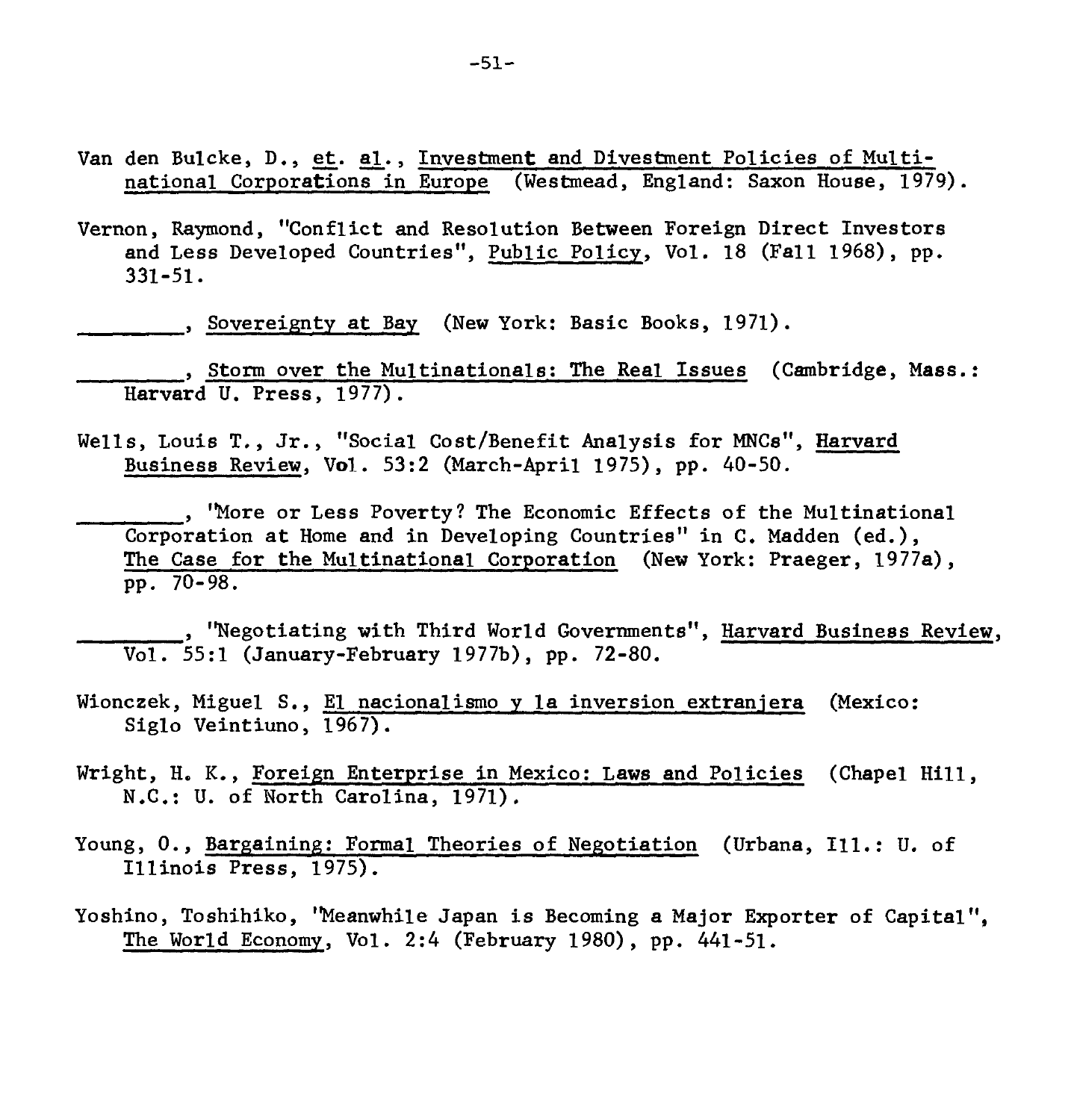# LIST OF INSEAD RESEARCH WORKING PAPERS

- 80/01 "Identifying cognitive style determinants of retail patronage, by Christian PINSON, Arun K. JAIN and Naresh K. MALHOTRA, January 1980.
- 80/02 "Dimensions culturelles des conceptions de management une analyse comparative internationale", par André LAURENT Février 1980.
- 80/03 "Cognitive style and effective communication", by Arun K. JAIN, Naresh K. MAIHOTRA and Christian PINSON, Dec. 1979.
- 80/04 "Accomodative cognitive style differences in consumer reduction of alternatives", by Naresh K. MALHOTRA, Christian PINSON and Arun K. JAIN, October 1979.
- 80/05 "Stability and reliability of Part-Worth utility in conjoint analysis : a longitudinal investigation", by Arun K. JAIN, Naresh K. MALHOTRA and Christian PINSON, September 1979.
- 80/06 "The expected future spot exchange rate, the forward rate, and the trade balance", by Charles A. WYPLOSZ, March 1980.
- 80/07 "Decline and adjustment: Public intervention strategies in the European clothing industries", by José de la TORRE, July 1980.
- 80/08 "The uncommon market: European policies towards a crisis industry - clothing in the 1970's", by José de la TORRE and Michel BACCHETTA, May 1980.
- 80/09 "Stratport: a decision support system for strategic planning", by Jean-Claude LARRECHE and V. SRINIVASAN, April 1980, Revised October 1980.
- 80/10 "A new approadh to market segmentation strategy: a banking application", by Arun K. JAIN, Christian PINSON and Naresh K. MALHOTRA, March 1980.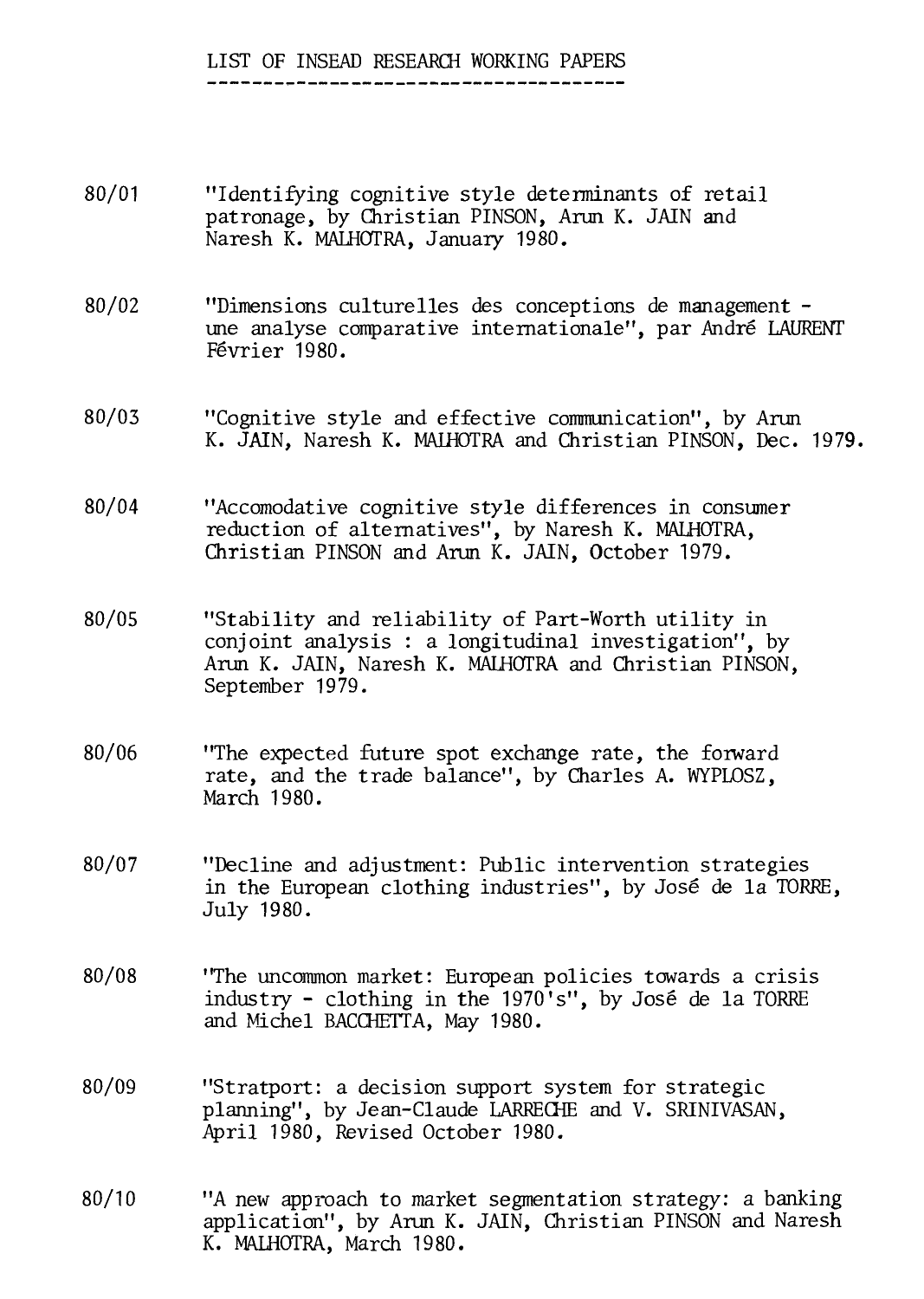- 80/11 "The exchange and interest rate term structure under risk aversion and rational expectations", by Charles A. WYPLOSZ, Revised Version, September 1980.
- 80/12 "Individual cognitive differences in MES analysis of perceptions", by Arun K. JAIN, Naresh K. MALHOTRA and Christian PINSON, July 6-12, 1980.
- 80/13 "STRATPORT: A Model for the evaluation and formulation of Business Portfolio Strategies", by Jean-Claude LARRECHE and V. SRINIVASAN, April 1980, Revised November 1980.
- 80/14 "Les styles cognitifs : une nouvelle approche de la segmentation des marchés, by Christian PINSON, Naresh K. MALHOTRA and Arun K. JAIN, Septembre 1980.
- 80/15 "Cognitive styles: A new approach to market segmentation", by Christian PINSON, Naresh K. MALHOTRA and Arun K. JAIN, March 1980.
- 81/01 "Eurobanking, open market operations and the monetary base" by Herwig LANGOHR, August 1980.
- 81/02 "Alternative approaches to the theory of the banking firm: a note" by Herwig LANGOHR, September 1980.
- 81/03 "Why does beta shift when the length of securities returns varies?" by Gabriel HAWAWINI, December 1980.
- 81/04 "Forward market and the cooperative firm" by Gabriel HAWAWINI, January 1981.
- 81/05 "On some propositions regarding the behavior of the labormanaged firm under uncertainty" by Gabriel HAWAWINI, Jan. 1981.
- 81/06 "Impact of the investment horizon on the association between securities' risk and return: theory and tests" by Gabriel HAWAWINI and Ashok VORA, February 1981.
- 81/07 "New evidence on beta stationarity and forecast for Belgian common stocks" by Gabriel A. HAWAWINI and Pierre A. MICHEL, February 1981.